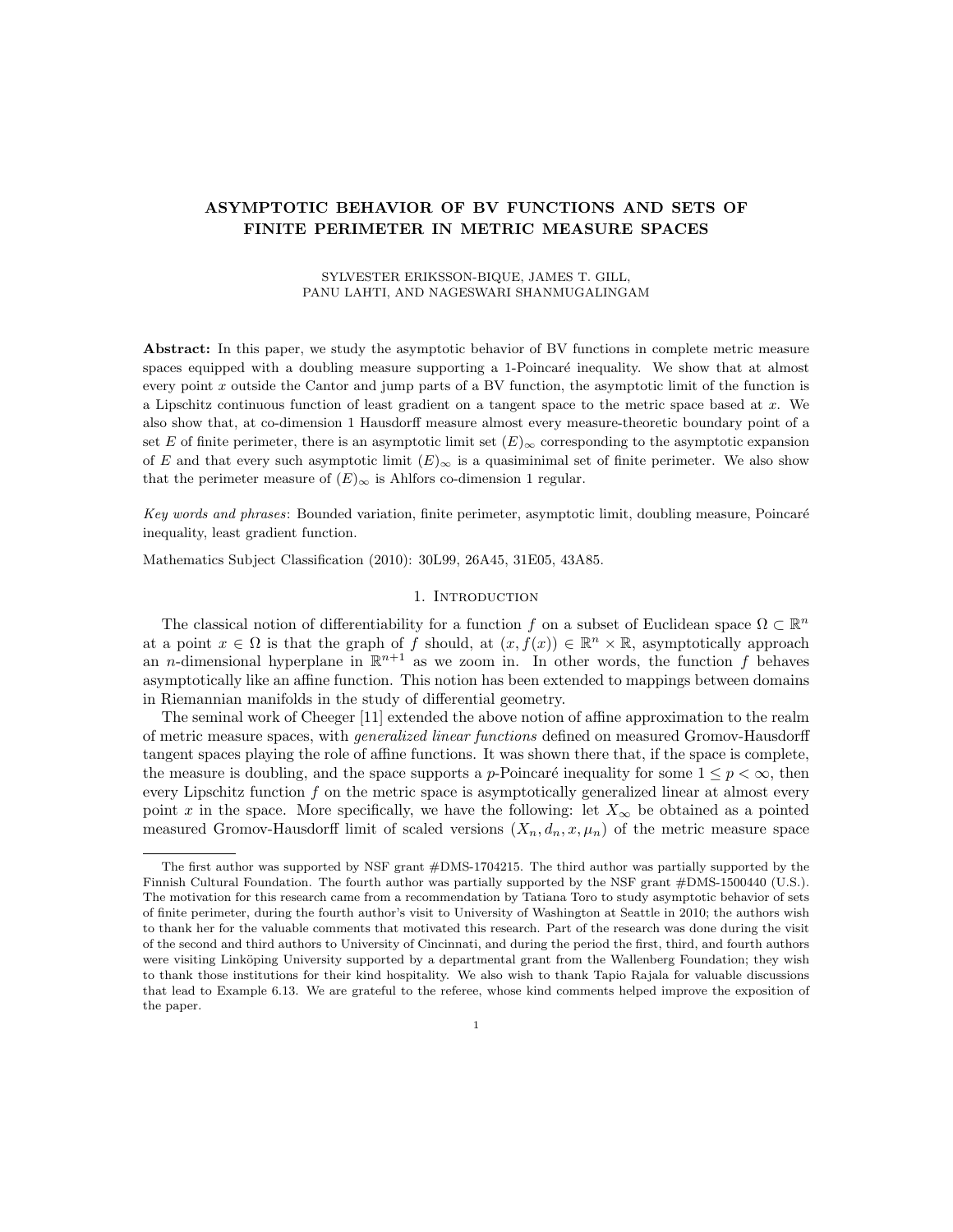$(X, d, \mu)$  with  $x \in X$ . In considering corresponding scaled versions  $f_n \colon X_n \to \mathbb{R}$  of  $f \colon X \to \mathbb{R}$ , where

$$
f_n(y) := \frac{f(y) - f(x)}{r_n}
$$

with  ${r_n}_{n\in\mathbb{N}}$  a sequence of positive numbers decreasing to zero which form the scales associated with the metric  $d_n := r_n^{-1}d$  in the Gromov-Hausdorff limit, the sequence of functions  $f_n$  converges to a limit function  $f_{\infty} : X_{\infty} \to \mathbb{R}$  (after passing to a subsequence if necessary). Cheeger proved that this asymptotic limit function  $f_{\infty}$  is a generalized linear function on  $X_{\infty}$ . Here by a generalized linear function, the paper [11] means a function that is p-harmonic on  $X_{\infty}$  with a constant function as its minimal p-weak upper gradient.

In this paper, we extend the study of asymptotic behavior of Lipschitz functions in [11] to functions of bounded variation in complete metric measure spaces equipped with a doubling measure supporting a 1-Poincaré inequality. The following theorems give a summary of the principal results of this paper; the precise versions can be found in the statements of the corresponding theorems in Sections 4–6.

**Theorem A** (Theorems 4.8 and 4.9). Suppose that the measure  $\mu$  on the complete metric space  $(X, d)$  is doubling and supports a 1-Poincaré inequality. Let u be a function of bounded variation on X. For  $\mu$ -a.e.  $x \in X$  and any tangent space  $(X_\infty, d_\infty, x_\infty, \mu_\infty)$  of X based at x, any limit function  $u_{\infty}$  as described above is 1-harmonic (also known as function of least gradient) and has quasi-constant minimal 1-weak upper gradient.

The definitions of doubling and Poincaré inequality can be found in  $(2.1)$  and  $(2.4)$  below.

The most fundamental BV functions are characteristic functions of sets of finite perimeter. For these functions, the most interesting behavior happens solely at their jump points. Here the study of asymptotics is different, see e.g. [12, Theorem 5.13] in the Euclidean setting. Similarly, for general BV functions u, the approach of scaling the function as described above works well when considering points in  $X$  that asymptotically see neither the Cantor nor the jump parts of the variation measure  $\|Du\|$  of u, but it is not helpful in the study of asymptotic behavior of u at points in its jump set  $S_u$ . Instead, an approach based on weak\* limits of measures, which can also be used to define the limit function  $u_{\infty}$  as in Theorem 5.5, is more in line with studying the behavior of u at points in the jump set  $S_u$  of u and gives an alternative approach to Theorem A. This measure-theoretic approach is applied to characteristic functions of sets of finite perimeter in Sections 5 and 6 and the main conclusions are described in Theorems B and C below.

**Theorem B** (Theorem 5.5). Suppose that the measure  $\mu$  on the complete metric space  $(X, d)$  is doubling and supports a 1-Poincaré inequality. Let  $E \subset X$  be of finite perimeter  $P(E, \cdot)$ . Then for  $P(E, \cdot)$ -a.e. point, appropriately scaled versions of  $P(E, \cdot)$  converge to a measure on  $X_{\infty}$  that is comparable to the co-dimension 1 Hausdorff measure restricted to the measure-theoretic boundary of a set  $(E)_{\infty}$  of locally finite perimeter in  $X_{\infty}$ .

In  $\mathbb{R}^n$ , the corresponding limits are not just  $(n-1)$ -dimensional, but are hyperplanes that are boundaries of sets whose characteristic functions are functions of least gradient, that is, of minimal boundary surface. In the metric setting, we obtain an analogue with quasiminimal sets playing the role of hyperplanes and minimal boundary surfaces.

**Theorem C** (Theorem 6.3). Suppose that the measure  $\mu$  on the complete metric space  $(X, d)$  is doubling and supports a 1-Poincaré inequality. Let  $E \subset X$  be of finite perimeter. Then, with respect to the co-dimension 1 Hausdorff measure, almost every point x on the measure-theoretic boundary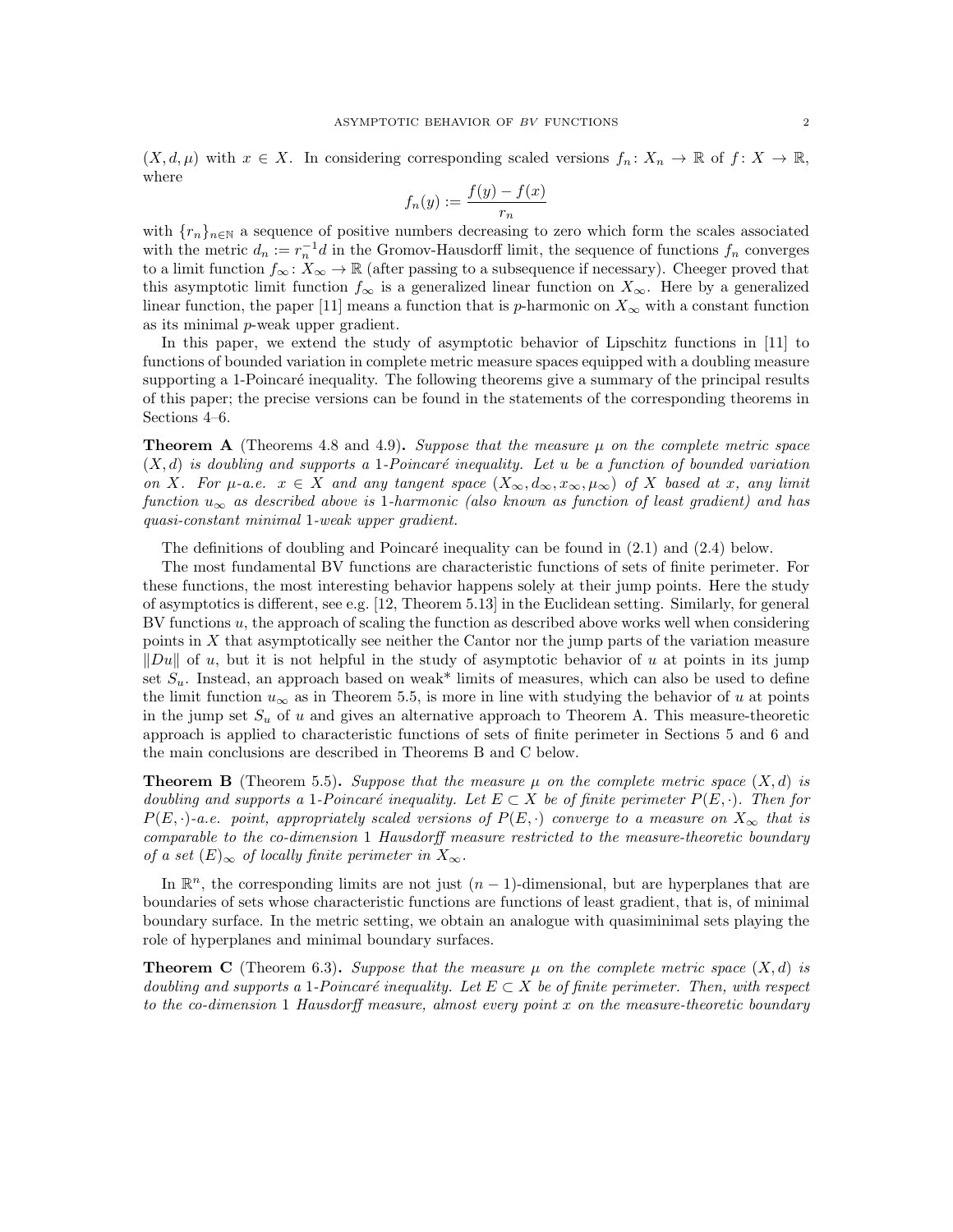of E satisfies the following properties: fixing a (pointed) tangent space  $(X_{\infty}, d_{\infty}, x_{\infty}, \mu_{\infty})$  arising as a Gromov-Hausdorff limit of the scaled sequence  $(X_n, d_n, x, \mu_n)$ , and by passing to a subsequence if necessary we obtain that

- the sequence of measures  $\chi_E d\mu_n$  on  $X_n$  converges weakly\* to a measure  $\mu_\infty^E$  on  $X_\infty$ ,
- this limit measure is absolutely continuous with respect to  $\mu_{\infty}$ ,
- there is a set  $(E)_{\infty} \subset X_{\infty}$  of finite perimeter such that  $d\mu_{\infty}^{E} = \chi_{(E)_{\infty}} d\mu_{\infty}$ ,
- the set  $(E)_{\infty}$  is of quasiminimal boundary surface (see Definition 6.2 or [25]), and
- the measure described in Theorem B is supported on the boundary of  $(E)_{\infty}$ , and is comparable to the perimeter measure  $P((E)_{\infty},\cdot)$  of  $(E)_{\infty}$ .

Thus, beginning with extensions of the Cheeger's Rademacher theorem for doubling metric spaces with a Poincaré inequality to the functions of bounded variation, we recover important aspects of the classical theory of the boundaries of finite perimeter sets in  $\mathbb{R}^n$ .

The class of BV functions considered here is based on the notion first proposed by Miranda Jr. [33], and was further developed in [1, 5, 2]. The corresponding notion of a function of least gradient was studied in [25, 18, 28]. Just as [11] related asymptotic limits of Lipschitz functions to generalized linear functions (which are a priori p-harmonic for the indices  $p > 1$  for which X supports a  $p$ -Poincaré inequality), we relate asymptotic limits of BV functions to functions of least gradient when the point of asymptoticity does not lie in the set where the jump and Cantor parts of the variation measure live. Additionally, at almost every point with respect to the co-dimension 1 Hausdorff measure in the measure-theoretic boundary of the set of finite perimeter, we relate the asymptotic limit of that set to sets of finite perimeter that have a quasiminimal boundary surface as in [25].

In the setting of Heisenberg groups (perhaps the simplest non-Riemannian example of the type of metric measure spaces studied here), more is known of the asymptotic behavior of BV functions; the key papers to study this setting are those of Magnani [32], Franchi, Serapioni and Serra-Cassano [13], and Ambrosio, Ghezzi and Magnani [4]. It is shown in [13, Theorem 4.1] that asymptotic limits of sets of finite perimeter in a Heisenberg group, based at a reduced boundary point of that set, are Euclidean (vertical) half-spaces with the boundary plane parallel to the non-horizontal direction. Studies of asymptotic limits of sets of finite perimeter in more general step-2 Carnot groups can be found in [14], and for more general Carnot groups in [15]. While the Heisenberg groups are topologically Euclidean, there are more sets of finite perimeter in the Heisenberg sense than in the Euclidean sense, see [13, Proposition 2.15]. The papers [13, 14, 15] rely on the group structure on the Carnot groups, and so they do not address the case of more general Carnot-Carath´eodory spaces. Carnot-Carathéodory spaces can be realized as Riemannian manifolds equipped with a vector field that satisfies a Hörmander-type condition, called the horizontal vector field, see  $[7]$  for more on these spaces.

Carnot-Carathéodory spaces are (locally) doubling metric measure spaces supporting a 1-Poincaré inequality, and hence the results of the present paper also apply there. Note that tangent spaces of Carnot-Carath´eodory spaces are topological groups equipped with dilation operations, and if the tangent space is based at a regular point of the Carnot-Carathéodory space, then it is a nilpotent group equipped with a dilation, see [34, 7, 30]. Under further assumptions on the Carnot-Carathéodory space (which lead to knowing that the tangent spaces are all Carnot groups), a similar asymptoticity study is undertaken in [4]. We point out here that the results in the current paper are applicable to all Carnot-Carathéodory spaces of topological dimension at least 2.

If v is a Radon measure on X and  $x \in X$ , then for almost every  $r > 0$  we know that  $\nu(\overline{B}(x,r))$  $B(x, r) = 0$ . If X is a geodesic space and  $\mu$  is a doubling measure, then  $\mu(\overline{B}(x, r) \setminus B(x, r)) = 0$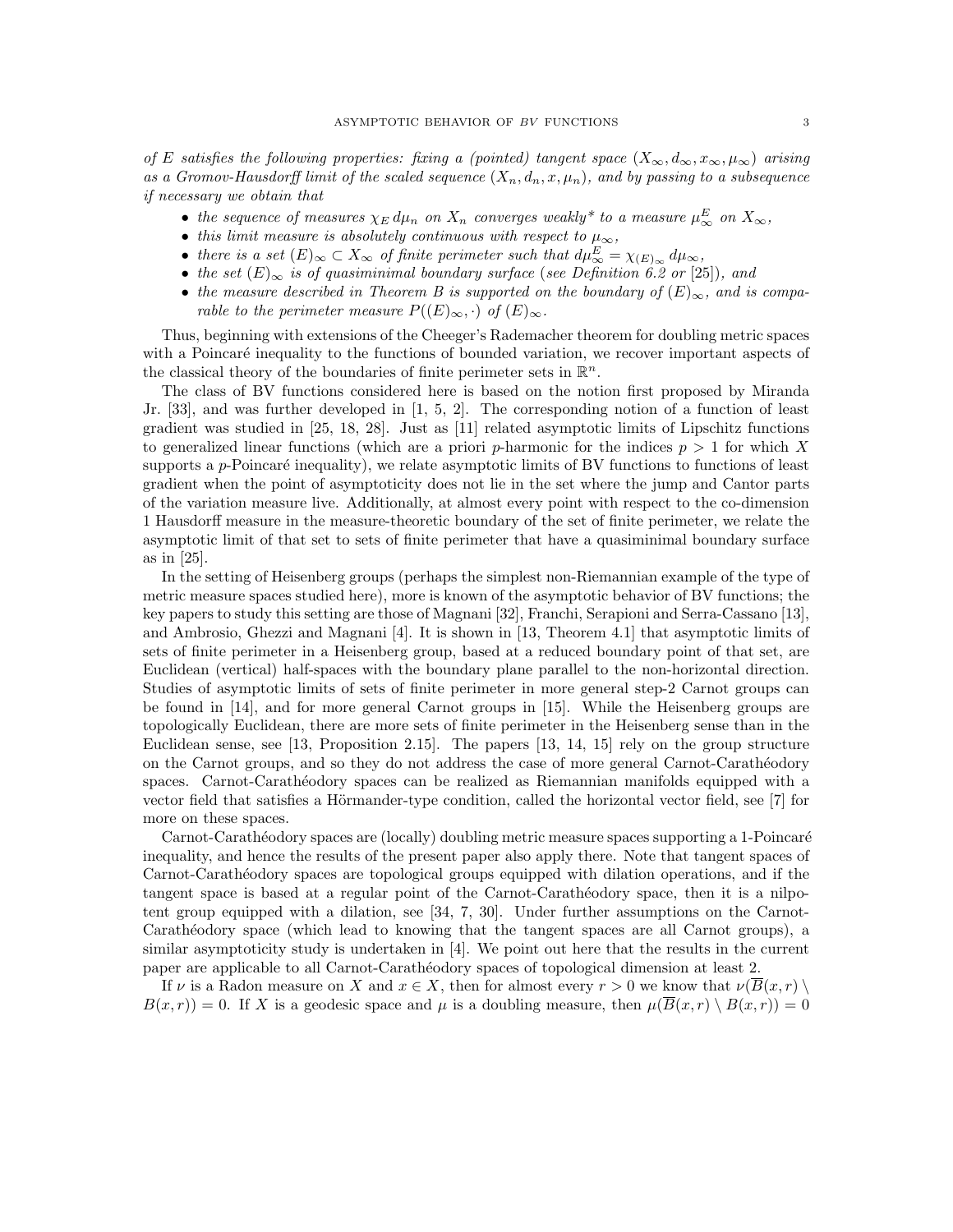for each  $r > 0$  and  $x \in X$ , see [9, Corollary 2.2]. In this paper, we will assume that X is geodesic in order to simplify many of the proofs (by avoiding the discussion of having to slightly adjust the radius r in order to ensure that  $\mu(\overline{B}(x, r) \setminus B(x, r)) = 0$ , but our results hold also in spaces that are not geodesic by an easy (but notationally cumbersome) modification discussed in Section 2 below.

The structure of this paper is as follows. In Section 2 we give the basic definitions necessary for the study of sets of finite perimeter and functions of bounded variation on metric measure spaces. In Section 3 we discuss pointed measured Gromov-Hausdorff limits. In Section 4 we show the results stated above regarding that asymptotic limits of BV functions converge to a function of least gradient (1-harmonic) in the tangent space, see Theorem 4.9. In Section 5 we discuss asymptotic limits of a set of finite perimeter, and show that for co-dimension 1 almost every point on the measure-theoretic boundary of that set we have a tangential behavior of the set; more specifically, there is a Gromov-Hausdorff type limit  $(E)_{\infty}$  of the set E at such a point, and this limit is a set of (locally) finite perimeter; this is the content of Theorem 5.5. We also verify certain geometric structural regularity of these limit sets, see Theorem 5.4. The final section of this paper is devoted to the discussion on asymptotic minimality for sets of finite perimeter. In Theorem 6.3 we show that these limit sets  $(E)_{\infty}$  are sets of quasiminimal boundary surfaces.

# 2. Notation and definitions

Here we lay out the main definitions and assumptions for this paper. Much of the terminology will be similar to that used in  $[1, 5, 33]$ .

We assume that  $(X, d, \mu)$  is a complete metric measure space with diam  $X > 0$ , that is, X consists of at least two points. We use the notation  $B(x, r)$  for the open ball centered at  $x \in X$  and of radius  $r > 0$ . If we wish to be specific that the ball is in the metric space X, we write  $B_X(x, r)$ . Given a ball  $B = B(x, r)$ , we sometimes denote rad  $B := r$ ; note that in metric spaces, a ball (as a set) does not necessarily have a unique center and radius, but we understand these to be prescribed for all balls that we consider. We will always assume that  $\mu$  is *doubling*: there is a constant  $C_d \geq 1$ such that for all  $x \in X$  and  $r > 0$ ,

(2.1) 
$$
0 < \mu(B(x, 2r)) \le C_d \mu(B(x, r)) < \infty.
$$

By iterating the doubling condition, we obtain for any  $x \in X$  and any  $y \in B(x, R)$  with  $0 \le r \le$  $R < \infty$  that

(2.2) 
$$
\frac{\mu(B(y,r))}{\mu(B(x,R))} \ge \frac{1}{C_d^2} \left(\frac{r}{R}\right)^Q,
$$

where  $Q > 1$  only depends on the doubling constant  $C_d$ .

When a property holds outside a set of  $\mu$ -measure zero, we say that it holds for  $\mu$ -a.e.  $x \in X$ . As complete doubling metric spaces are proper, every closed and bounded set is compact, see for instance [21, Lemma 4.1.14]. Given an open set  $W \subset X$ , we take  $\text{Lip}_{\text{loc}}(W)$  to be the space of functions on W that are Lipschitz on every closed and bounded subset of W, and  $L^1_{loc}(W)$  to be the space of functions integrable with respect to  $\mu$  on every closed and bounded subset of W. We say that a sequence of functions  $f_k$  converges to a function f in  $L^1_{loc}(W)$  if for every closed and bounded subset K of W we have that  $\lim_{k\to\infty} \int_K |f_k - f| d\mu = 0$ . It is not difficult to see that  $\mathrm{Lip}_{\mathrm{loc}}(W)$  is a dense subclass of  $L^1_{\mathrm{loc}}(W)$ .

Given a rectifiable curve  $\gamma: [0, 1] \to X$ , we define the length of  $\gamma$  to be

$$
\ell(\gamma) := \sup \sum_i d(\gamma(t_i), \gamma(t_{i+1}))
$$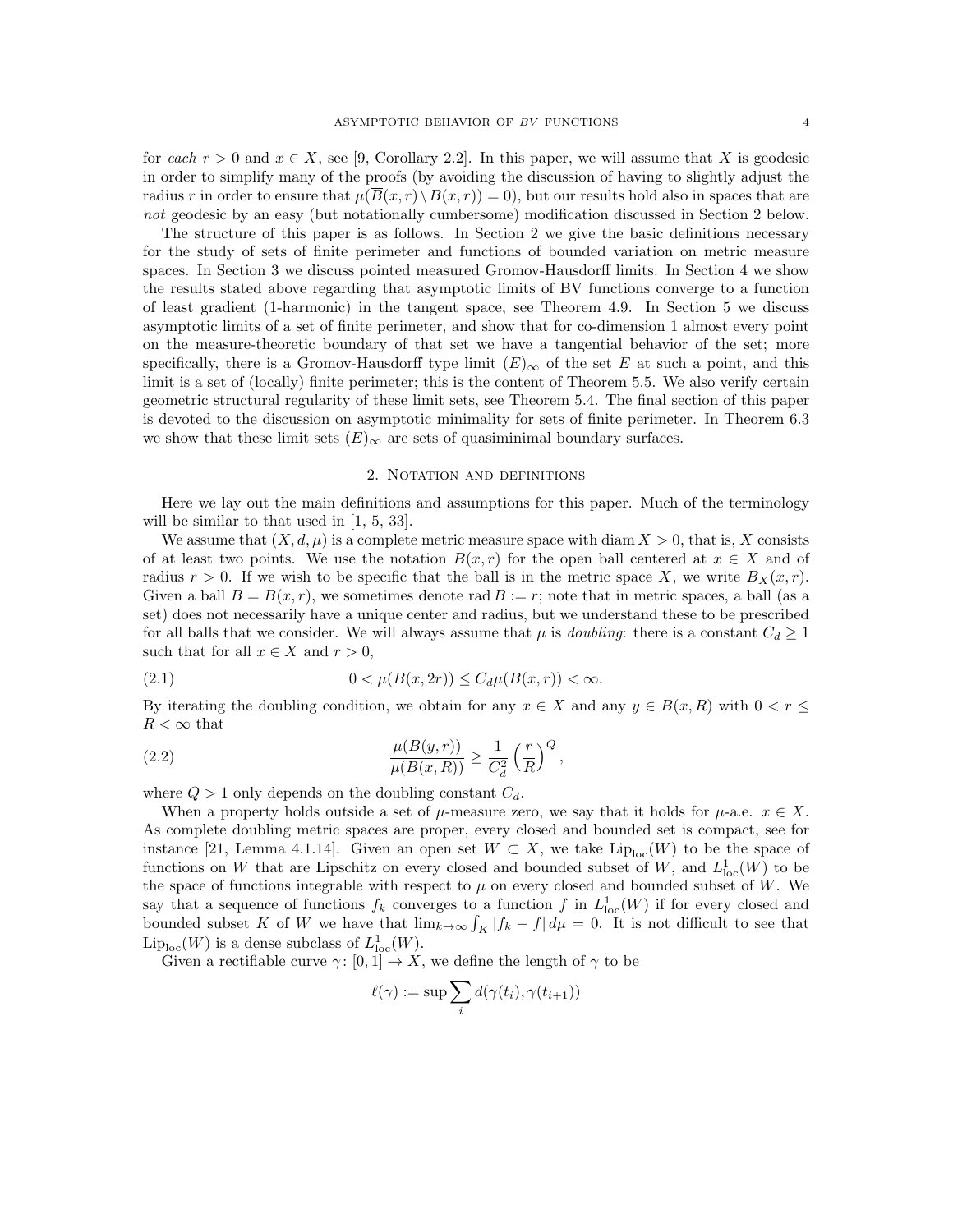where the supremum is taken over all finite partitions  $\{t_i\}$  of [0,1]. We will always assume that X is a *geodesic space*: for all  $x, y$  in  $X$ ,

$$
d(x, y) = \min \ell(\gamma)
$$

where the minimum is taken over all curves  $\gamma$  joining x to y and is achieved.

Given a function  $u: X \to \mathbb{R}$ , an upper gradient q of u is a nonnegative Borel function such that for every  $x, y \in X$  and every rectifiable curve  $\gamma$  containing x and y, we have the inequality

(2.3) 
$$
|u(x) - u(y)| \leq \int_{\gamma} g ds,
$$

where ds is arc length (see  $[21,$  Sections 6.2 and 6.3] for more information and standard results about upper gradients).

We say that a family of rectifiable curves  $\Gamma$  is of zero p-modulus, for  $1 \leq p < \infty$ , if there is a nonnegative Borel function  $\rho \in L^p(X)$  such that for all curves  $\gamma \in \Gamma$ , the curve integral  $\int_{\gamma} \rho ds$ is infinite. If g is a nonnegative  $\mu$ -measurable function on X and (2.3) holds for all curves apart from a family with zero p-modulus, we say that g is a p-weak upper gradient of u. It is known that if a function u on X has an upper gradient in  $L^p(X)$ , then there exists a minimal p-weak upper gradient of u, denoted by  $g_u$ , satisfying  $g_u \leq g$  a.e. for any p-weak upper gradient  $g \in L^p(X)$  of u, see [8, Theorem 2.25].

We always assume that the space X supports a 1-Poincaré inequality. We say that X supports a p-Poincaré inequality, for  $1 \le p < \infty$ , if there is a constant  $C_P > 0$  so that for every  $u \in \text{Lip}_{\text{loc}}(X)$ , every upper gradient g of u, and every ball  $B = B(x, r)$ ,

(2.4) 
$$
\int_{B} |u - u_{B}| d\mu \leq C_{P} r \left( \int_{B} g^{p} d\mu \right)^{1/p},
$$

where

$$
u_B := \int_B u \, d\mu := \frac{1}{\mu(B)} \int_B u \, d\mu.
$$

We will sometimes suppress the "1-" when discussing the inequality. We will denote by  $C \geq 1$ a generic constant that only depends on the doubling and Poincaré constants  $C_d, C_P$ , and whose precise value may change even in the same line.

We now wish to discuss functions of bounded variation and sets of finite perimeter in the metric space  $(X, d, \mu)$ . The definitions are quite different than those typically used for  $X = \mathbb{R}^n$ ; see [33] for discussion relating these to the classical definitions. Many results from [33] and [1] will be used (and cited) in what follows. For  $u \in \text{Lip}_{\text{loc}}(X)$ , we define

lip 
$$
u(x) := \liminf_{r \to 0} \frac{\sup_{y \in B(x,r)} |u(y) - u(x)|}{r}
$$
,

often known as the lower Lipschitz constant of u at x. It is well known that lip u is an upper gradient of  $u$  (see [33, Section 2], for example). We also define

Lip 
$$
u(x) := \limsup_{r \to 0} \frac{\sup_{y \in B(x,r)} |u(y) - u(x)|}{r},
$$

the upper Lipschitz constant of u at x.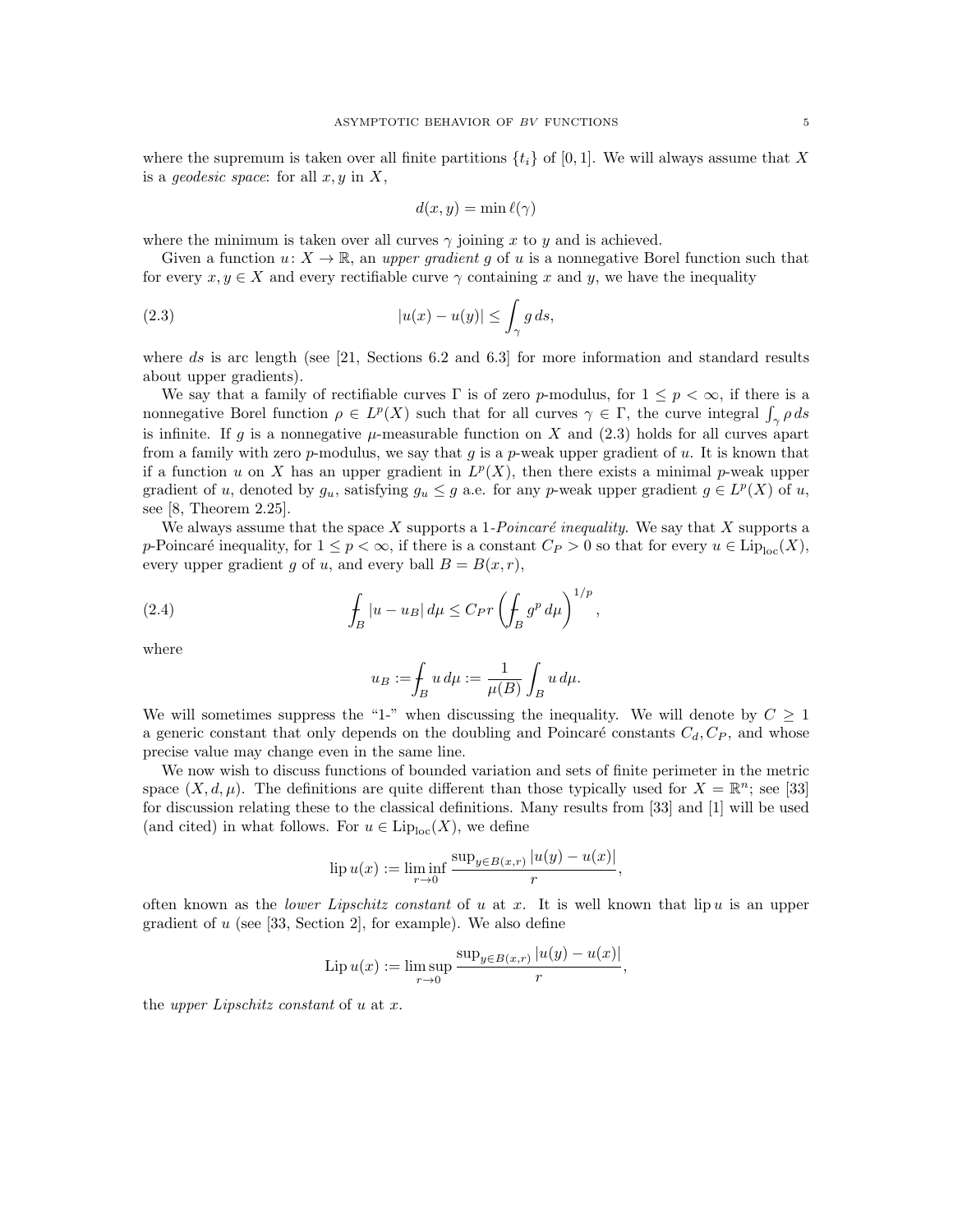Since  $\text{Lip}_{\text{loc}}(X)$  is dense in  $L^1_{\text{loc}}(X)$ , we define the *total variation* of  $u \in L^1_{\text{loc}}(X)$  on an open set  $W\subset X$  as

$$
V(u, W) := \inf \left\{ \liminf_{i \to \infty} \int_W \text{lip } u_i \, d\mu : \, u_i \in \text{Lip}(W), \, u_i \to u \text{ in } L^1_{\text{loc}}(W) \right\}.
$$

A function  $u \in L^1_{loc}(X)$  is said to be of *locally bounded variation* if  $V(u, W)$  is finite for all bounded open  $W \subset X$ . A function u is said to be of *bounded variation* if  $V(u, X)$  is finite. Let  $BV(X)$ denote the set of functions of bounded variation. For an arbitrary set  $A \subset X$ , we define

 $V(u, A) := \inf \{ V(u, W) : A \subset W, W \subset X \text{ is open} \}.$ 

If  $V(u, X) < \infty$ , then  $V(u, \cdot)$  is a Radon measure on X by [33, Theorem 3.4], called the variation measure. In much of current literature on BV functions in metric setting,  $V(u, A)$  is also denoted  $\|Du\|(A)$ . In a significant part of the current literature on BV functions in metric spaces a slightly different notion of  $V(u, W)$  is used, where instead of infimum over  $\int_W \text{lip } u_i d\mu$  the infimum of the integrals  $\int_W g_{u_i} d\mu$  is considered, where  $g_{u_i}$  is the minimal 1-weak upper gradient of  $u_i$ , see for example [25]. It follows from [2] that these notions all give the same BV class as well as the same BV energy  $V(u, W)$  for open sets W (and hence all Borel sets). Thus we can equivalently define

$$
V(u, W) := \inf \left\{ \liminf_{i \to \infty} \int_W g_{u_i} \, d\mu : \, u_i \in \text{Lip}_{\text{loc}}(W), \, u_i \to u \text{ in } L^1(W) \right\}.
$$

Let  $E \subset X$  and let  $\chi_E$  denote the characteristic function of E. If  $\chi_E$  is of locally bounded variation we say that E is of locally finite perimeter and if  $\chi_E$  is of bounded variation, we say that E is of finite perimeter. We use  $P(E, \cdot) := V(\chi_E, \cdot)$  for the perimeter measure.

The following coarea formula is proven in [33, Proposition 4.2]: if  $u \in BV(X)$  and  $W \subset X$  is a Borel set, then

(2.5) 
$$
V(u, W) = \int_{-\infty}^{\infty} P({u > t}, W) dt.
$$

Applying the 1-Poincaré inequality to approximating functions, we get for any  $\mu$ -measurable set  $E \subset X$  and any ball  $B = B(x, r)$  the *relative isoperimetric inequality* 

$$
(2.6) \qquad \min\{\mu(B(x,r)\cap E), \mu(B(x,r)\setminus E)\} \le 2C_P r P(E, B(x,r)),
$$

see e.g. [27, Theorem 3.3].

The 1-Poincaré inequality implies the so-called Sobolev-Poincaré inequality, see e.g. [8, Theorem 4.21], from which we get the following BV version: for every ball  $B(x,r)$  and every  $u \in L^1_{loc}(X)$ , we have

(2.7) 
$$
\left(\int_{B(x,r)}|u-u_{B(x,r)}|^{Q/(Q-1)} d\mu\right)^{(Q-1)/Q} \leq Cr \frac{V(u, B(x,2r))}{\mu(B(x,2r))},
$$

where  $Q$  is the exponent from  $(2.2)$ .

Moreover, we have the following Poincaré inequality for functions vanishing outside a ball. For any ball  $B(x,r)$  with  $0 < r < \frac{1}{4}$  diam X and any  $u \in L^1(B(x,r))$  with compact support in  $B(x,r)$ , we have

(2.8) 
$$
\int_{B(x,r)} |u| d\mu \le CrV(u, B(x,r));
$$

this again follows by applying the analogous inequality for Lipschitz functions (see [8, Theorem 4.21, Theorem 5.51]) to an approximating sequence.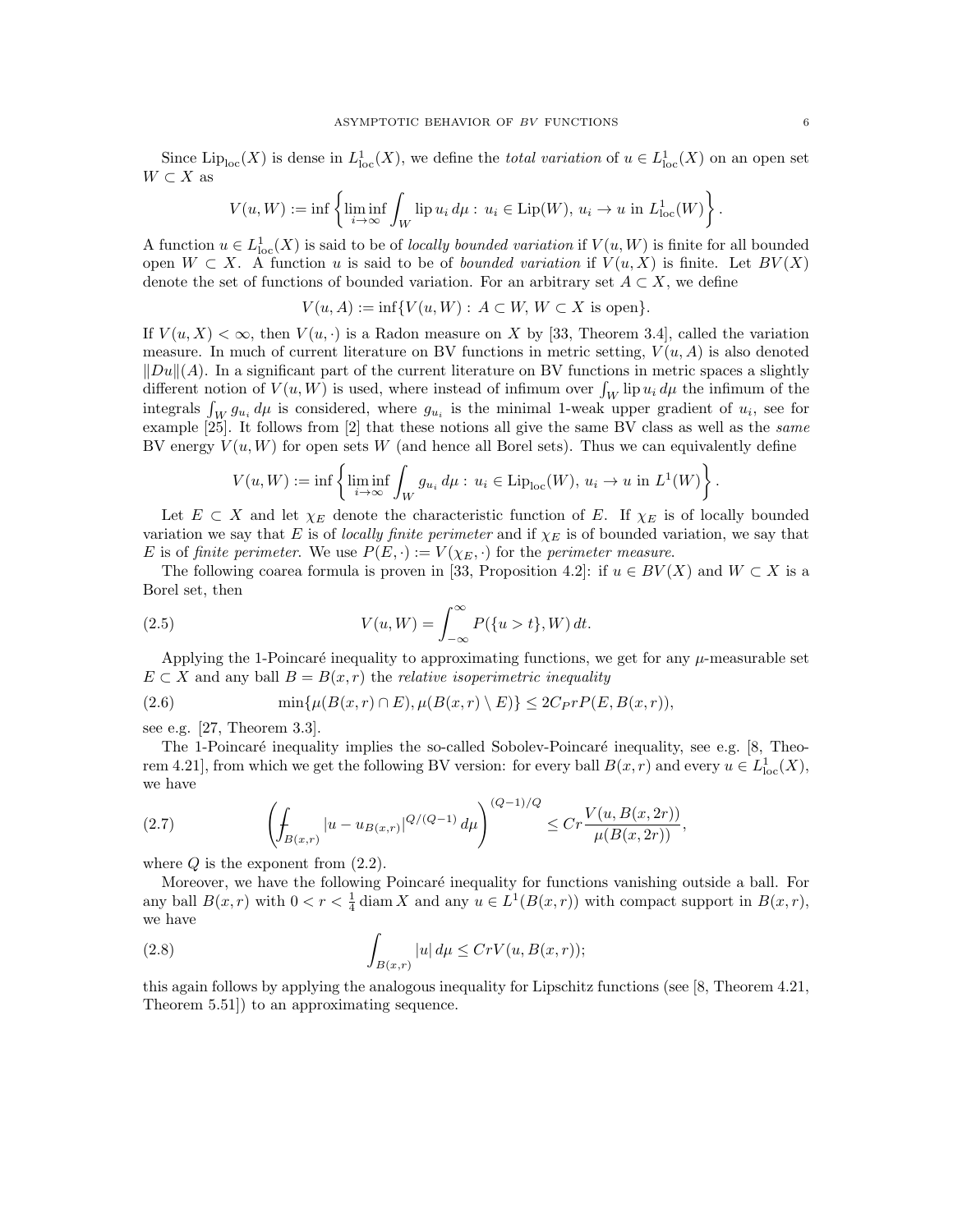For a set  $E \subset X$ , the *measure-theoretic boundary* is defined as the set of points of positive upper density for E and  $X \setminus E$ :

$$
\partial^* E := \left\{ x \in X : \limsup_{r \to 0} \frac{\mu(B(x,r) \cap E)}{\mu(B(x,r))} > 0 \quad \text{and} \quad \limsup_{r \to 0} \frac{\mu(B(x,r) \setminus E)}{\mu(B(x,r))} > 0 \right\}.
$$

We will also be interested in co-dimension 1 Hausdorff measures on X. Recall that  $\mu$  is Ahlfors sregular for  $s > 0$  if there is some constant  $C_A \ge 1$  such that whenever  $x \in X$  and  $0 < r < \frac{1}{2}$  diam X,

(2.9) 
$$
\frac{r^s}{C_A} \le \mu(B(x,r)) \le C_A r^s.
$$

If  $\mu$  is Ahlfors s-regular, then the co-dimension 1 Hausdorff measure defined below is just (comparable to) the  $(s - 1)$ -dimensional Hausdorff measure. We do not wish to always assume Ahlfors regularity, however. We define the *co-dimension* 1 Hausdorff measure of a set  $E \subset X$  by

$$
\mathcal{H}(E) := \sup_{\delta > 0} \mathcal{H}_{\delta}(E),
$$

where for  $\delta > 0$ ,

$$
\mathcal{H}_{\delta}(E) := \inf \left\{ \sum_{i \in I} \frac{\mu(B_i)}{r_i} : B_i = B(x_i, r_i), r_i \leq \delta, E \subset \bigcup_{i \in I} B_i \right\}.
$$

The following density results can be proved similarly as in [6, Theorem 2.4.3].

**Lemma 2.1.** Let  $\nu$  be a Radon measure on X, let  $A \subset X$ , and let  $t > 0$ . Then the following hold:

if 
$$
\limsup_{r \to 0} r \frac{\nu(B(x,r))}{\mu(B(x,r))} \ge t
$$
 for all  $x \in A$ , then  $\nu(A) \ge t \mathcal{H}(A)$ 

and

if 
$$
\limsup_{r\to 0} r \frac{\nu(B(x,r))}{\mu(B(x,r))} \le t
$$
 for all  $x \in A$ , then  $\nu(A) \le C_d t \mathcal{H}(A)$ .

Let  $E \subset X$  be a set of finite perimeter. We know that for any Borel set  $A \subset X$ ,

(2.10) 
$$
P(E, A) = \int_{\partial^* E \cap A} \theta_E d\mathcal{H},
$$

where  $\theta_E: X \to [\alpha, C_d]$  with  $\alpha = \alpha(C_d, C_P) > 0$ , see [1, Theorem 5.3] and [5, Theorem 4.6]. Furthermore, let

(2.11) 
$$
\Sigma_{\gamma}E := \left\{ x \in X : \liminf_{r \to 0} \min \left\{ \frac{\mu(B(x,r) \cap E)}{\mu(B(x,r))}, \frac{\mu(B(x,r) \setminus E)}{\mu(B(x,r))} \right\} \ge \gamma \right\}
$$

for a constant  $\gamma \in (0, 1/2]$  depending only on  $C_d, C_P$ . Note that  $\Sigma_{\gamma} E \subset \partial^* E$ ; by [1, Theorem 5.4] we know that conversely,

(2.12) 
$$
\mathcal{H}(\partial^* E \setminus \Sigma_{\gamma} E) = 0.
$$

**Lemma 2.2.** Let  $E \subset X$  be a set of finite perimeter. Then for  $\mathcal{H}$ -a.e.  $x \in \partial^* E$  (and thus  $P(E, \cdot)$ -a.e.  $x \in \partial^* E$ ),

(2.13) 
$$
\frac{\gamma}{2C_P} \leq \liminf_{r \to 0} \frac{P(E, B(x, r))}{\mu(B(x, r))/r} \leq \limsup_{r \to 0} \frac{P(E, B(x, r))}{\mu(B(x, r))/r} \leq C_d.
$$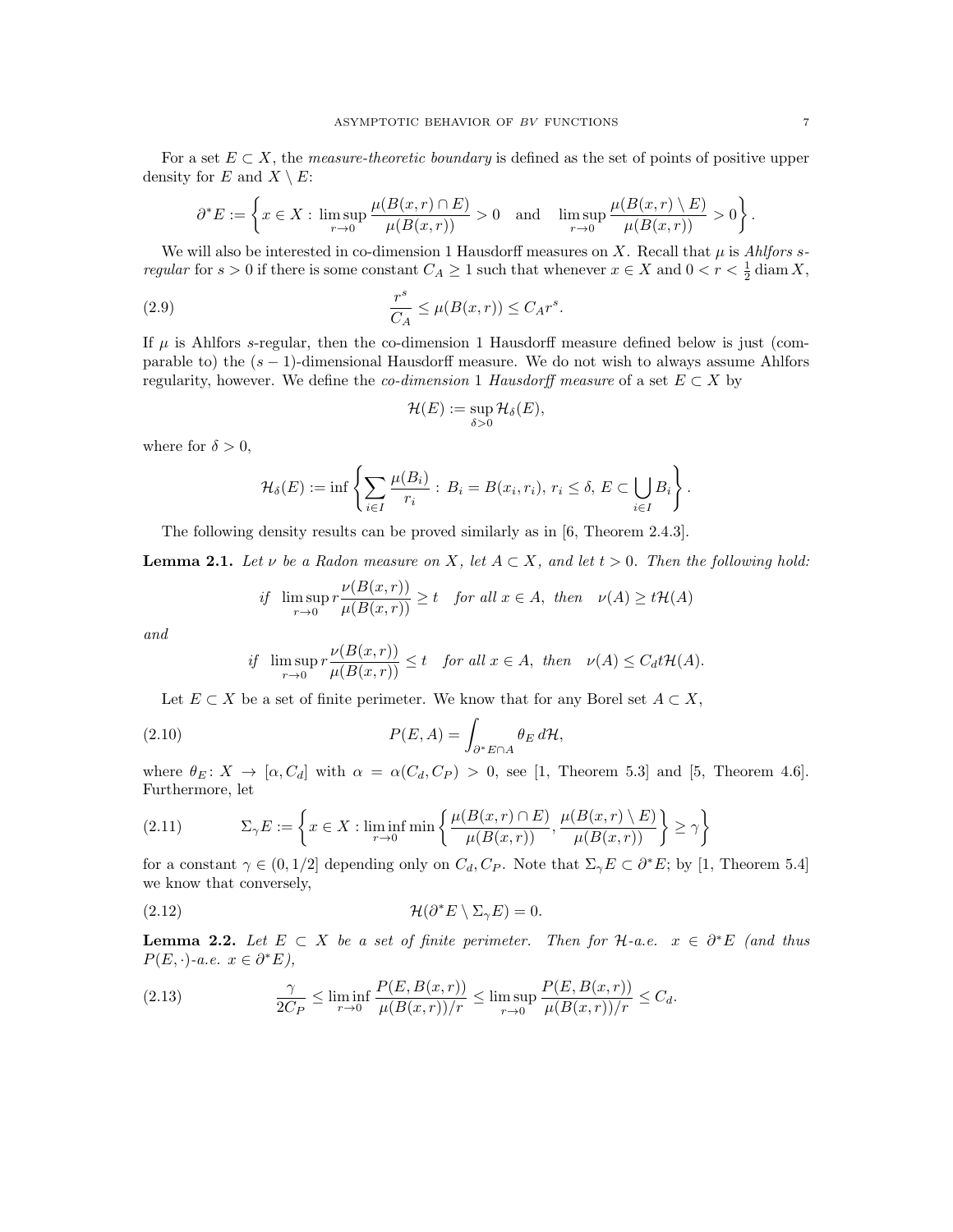*Proof.* The first inequality holds for every  $x \in \Sigma_{\gamma}E$  by the relative isoperimetric inequality (2.6). To show the second inequality, note that if  $A \subset \partial^* E$  and  $\varepsilon > 0$  are such that

$$
\limsup_{r \to 0} r \frac{P(E, B(x, r))}{\mu(B(x, r))} \ge C_d + \varepsilon
$$

for all  $x \in A$ , then by the first part of Lemma 2.1 and by (2.10), we have  $P(E, A) \geq (C_d + \varepsilon) \mathcal{H}(A)$ . However, according to (2.10), we have  $P(E, A) \leq C_d \mathcal{H}(A)$ . Thus we must have  $\mathcal{H}(A) = 0$ .

The lower and upper approximate limits of a function  $u$  on  $X$  are defined respectively by

$$
u^{\wedge}(x) := \sup \left\{ t \in \mathbb{R} : \lim_{r \to 0} \frac{\mu(B(x, r) \cap \{u < t\})}{\mu(B(x, r))} = 0 \right\}
$$

and

$$
u^{\vee}(x) := \inf \left\{ t \in \mathbb{R} : \lim_{r \to 0} \frac{\mu(B(x, r) \cap \{u > t\})}{\mu(B(x, r))} = 0 \right\}.
$$

The jump set  $S_u$  is defined to be the set where  $u^{\wedge} < u^{\vee}$ .

By  $[5,$  Theorem 5.3], the variation measure of a  $BV$  function can be decomposed into the absolutely continuous and singular part, and the latter into the Cantor part and jump part, as follows. Given  $u \in BV(X)$ , we have for any Borel set  $A \subset X$ 

$$
V(u, A) = V_a(u, A) + V_s(u, A)
$$
  
=  $V_a(u, A) + V_c(u, A) + V_j(u, A)$   
=  $\int_A g d\mu + V_c(u, A) + \int_{A \cap S_u} \int_{u \wedge (x)}^{u \vee (x)} \theta_{\{u > t\}}(x) dt d\mathcal{H}(x),$ 

where  $g \in L^1(X)$  is the density of the absolutely continuous part and the functions  $\theta_{\{u>t\}}$  are as in (2.10).

We denote by  $BV_c(X)$  the class of BV functions with compact support in X.

**Definition 2.3.** We say that  $u \in BV(X)$  is a function of least gradient if for all  $\varphi \in BV_c(X)$ ,

(2.14) 
$$
V(u, \text{supp}\,\varphi) \le V(u + \varphi, \text{supp}\,\varphi).
$$

Remark 2.4. We end this section by gathering together all the assumptions regarding the metric measure space  $(X, d, \mu)$  assumed throughout this paper. We assume that X is a complete, geodesic metric space and that  $\mu$  is a doubling measure on X, supporting a 1-Poincaré inequality. One of the consequences of assuming that X is complete and  $\mu$  is doubling, is that X is then proper, that is, closed and bounded subsets of X are compact. See Remark 6.15 at the end of this paper, regarding the relaxation of some of these assumptions.

#### 3. Pointed measured Gromov-Hausdorff limits

In this section we consider tangent spaces of a metric space at a given point. For this, we first need to specify what is meant by the convergence of metric spaces. Existing literature has some slightly different definitions and diverging terminology; here we describe them and provide brief explanation on how these are equivalent. All metric spaces considered here are assumed to be proper.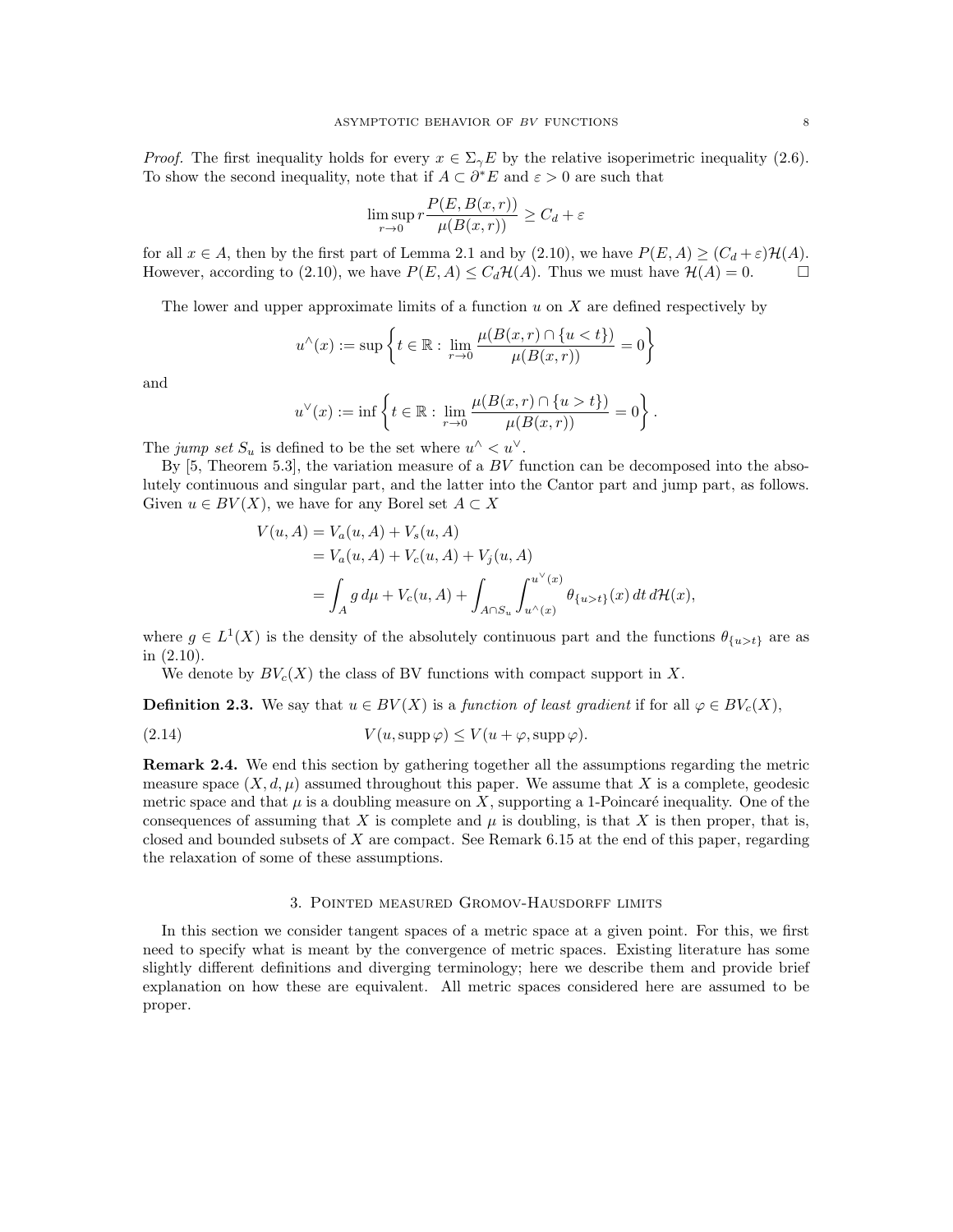**Definition 3.1.** We say that the sequence of pointed metric spaces  $(Y_n, d_n, y_n)$  converges in the pointed Gromov-Hausdorff distance to the space  $(Y_{\infty}, d_{\infty}, y_{\infty})$  if for each positive integer n there is a map  $\phi_n: Y_\infty \to Y_n$  so that  $\phi_n(y_\infty) = y_n$ , and for each  $R > 0$  and  $\epsilon > 0$  there is a positive integer  $N_{\epsilon,R}$  such that whenever  $k \geq N_{\epsilon,R}$ , we have

- (1)  $\sup_{x,y \in B_{Y_{\infty}}(y_{\infty},R)} |d_{Y_k}(\phi_k(x), \phi_k(y)) d_{Y_{\infty}}(x, y)| < \epsilon,$
- (2)  $B_{Y_k}(y_k, R \epsilon) \subset \bigcup_{y \in \phi_k(B_{Y_\infty}(y_\infty, R))} B_{Y_k}(y, \epsilon).$

Note that these maps are not required to be continuous, or even measurable. It is possible to modify  $\phi_n$  to be measurable, but this is technical, and not necessary for our presentation below.

Remark 3.2. The above definition is compatible with those of [10, 24]. In [10, Definition 8.1.1] and [21, Chapter 11] the following definition of pointed Gromov-Hausdorff convergence was considered: For all  $r > 0$  and all  $0 < \epsilon < r$  there exists an  $n_0 = n_0(r, \epsilon)$  such that for all  $n \geq n_0$  there exist functions  $\phi_n^{\epsilon} : B_{Y_{\infty}}(y_{\infty}, r) \to Y_n$  with

$$
(1) \ \phi_n^{\epsilon}(y_{\infty}) = y_n,
$$

 $(2) \ \ |d_n(\phi_n^\epsilon(x),\phi_n^\epsilon(y))-d_\infty(x,y)|<\epsilon \text{ for all } x,y\in B_{Y_\infty}(y_\infty,r),$ 

$$
(3) \; B_{Y_n}(y_n, r - \epsilon) \subset \bigcup_{y \in \phi_n^{\epsilon}(B_{Y_{\infty}}(y_{\infty}, r))} B_{Y_n}(y, \epsilon).
$$

See [22] for more on pointed Gromov-Hausdorff convergence. To see the compatibility between these two definitions we note that the scales R and  $\epsilon$  play the role of localizing the convergence of the tangent spaces. Thus, the second notion is implied by the first, as seen by the choice  $\phi_n^{\epsilon} := \phi_n$ . Conversely, given  $\phi_n^{\epsilon}$ , choosing a sequence of  $R_n$  monotonically increasing to  $\infty$  and  $\epsilon_n$  monotonically decreasing to 0, we can even choose  $\phi_n^{\epsilon}$  to be independent of  $\epsilon$  and  $r$ ; hence the equivalence of the notion of [10] with ours. However, in proofs it is often easier to work with the localized versions  $\phi_n^{\epsilon}$ , since it avoids this additional diagonal argument. Where we wish to use globally defined functions, we use  $\phi_n$ . These are interchangeable.

The notion considered in [24] is also equivalent to the above. Since this notion of [24, Definition 2 and Definition 7] is also useful in this paper, especially in defining notions of weak convergence of measures to tangent spaces, we now provide that definition as well. According to [24], the sequence  $(Y_n, d_n, y_n)$  converges to a proper space  $(Y_\infty, d_\infty, y_\infty)$  if there is a proper metric space  $(Z, d_Z)$  and a point  $z_0 \in Z$ , an isometric embedding  $\iota : Y_\infty \to Z$ , and for each  $n \in \mathbb{N}$  there is an isometric embedding  $\iota_n: Y_n \to Z$ , such that  $\iota(y_\infty) = z_0 = \iota_n(y_n)$  and for each  $R > 0$ ,

- (1)  $\lim_{n\to\infty} \sup_{y\in B_{Y_n}(y_n,R)} \text{dist}_Z(\iota_n(y), \iota(Y_\infty)) = 0,$
- (2)  $\lim_{n\to\infty} \sup_{z\in B_{Y_{\infty}}(y_{\infty},R)} \text{dist}_{Z}(\iota(z),\iota(Y_n)) = 0.$

From this definition we see that whenever  $R, \varepsilon > 0$  there is some positive integer  $N_{\varepsilon,R}$  such that whenever  $n > N_{\varepsilon,R}$ , for each  $x, y \in B_{Y_n}(y_n, R)$  we can find  $\widehat{x}, \widehat{y} \in B_{Y_\infty}(y_\infty, R + \varepsilon)$  such that

$$
\max\{d_Z(\iota_n(x),\iota(\widehat{x})),d_Z(\iota_n(y),\iota(\widehat{y}))\} < \varepsilon, \quad |d_{Y_n}(x,y) - d_{Y_\infty}(\widehat{x},\widehat{y})| < 3\varepsilon.
$$

We also have that for  $R > 0$  and  $\varepsilon > 0$  there is some positive integer  $N_{\varepsilon,R}$  such that for  $n > N_{\varepsilon,R}$ , whenever  $x, y \in B_{Y_{\infty}}(y_{\infty}, R)$  there exist  $x_n, y_n \in B_{Y_n}(y_n, R + \varepsilon)$  such that

$$
\max\{d_Z(\iota_n(x_n),\iota(x)),d_Z(\iota_n(y_n),\iota(y))\} < \varepsilon, \quad |d_{Y_n}(x_n,y_n) - d_{Y_\infty}(x,y)| < 3\varepsilon.
$$

This shows that the definition of [24] implies our definition above. The fact that our definition implies the one of [24] comes from the construction of the ambient space Z found in [22], where the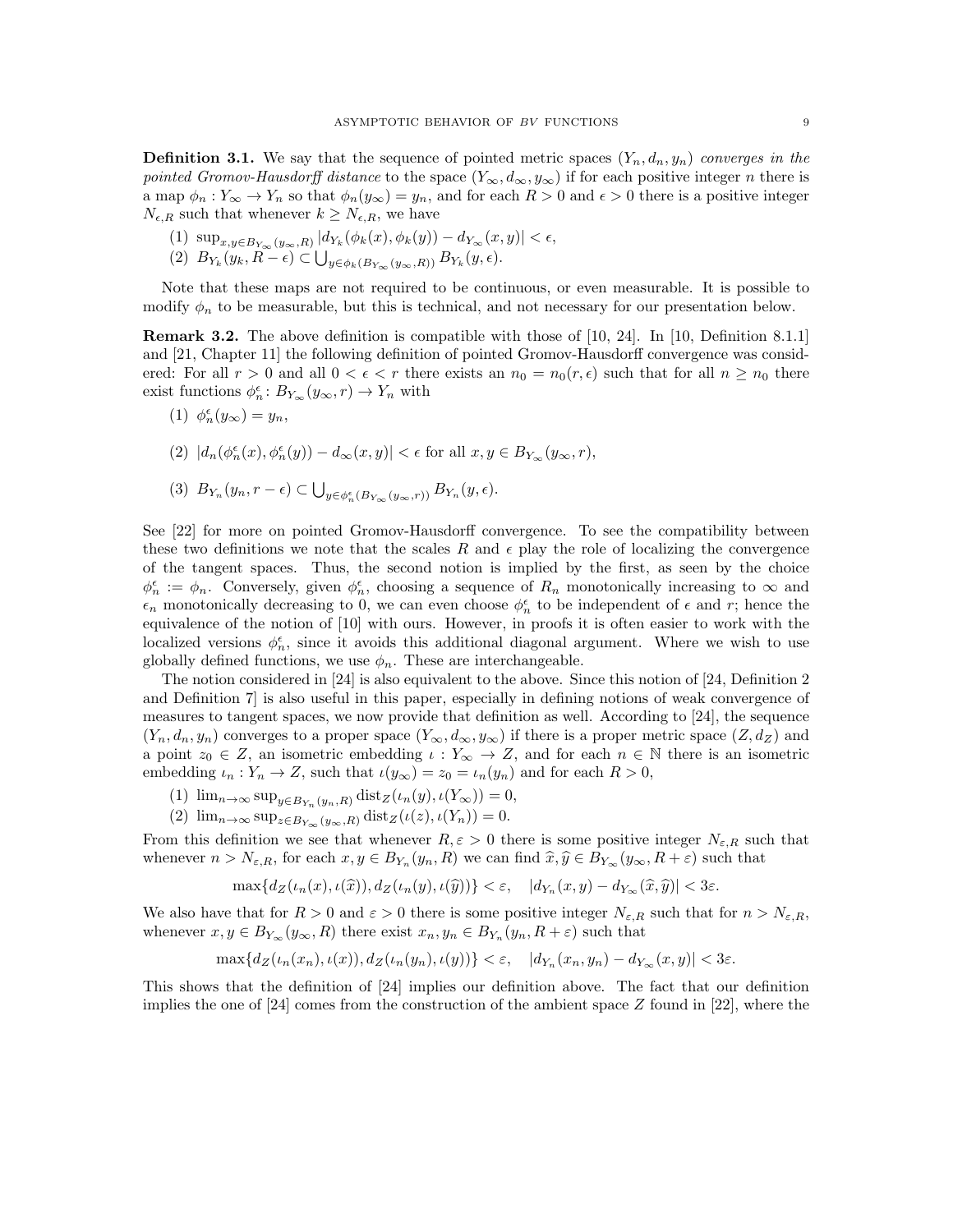space Z should be considered to be the completion of the "disjoint union" space Y found in [22, Section 4.1.1].

Indeed, we can construct the maps  $\iota_n$  and  $\iota$  from the maps  $\phi_n$  and vice versa so that the following compatibility condition between these two classes of maps is satisfied: For all  $r > 0$ ,

(3.1) 
$$
\lim_{n \to \infty} \sup_{y \in B_{Y_{\infty}}(y_{\infty}, r)} d_Z(\iota_n \circ \phi_n(y), \iota(y)) = 0.
$$

For simplicity, and avoiding modifying the space Z, as well as the approximating maps  $\phi_n$ , we will generally fix them throughout the exposition below. In order to define other notions, such as convergence of points, curves and functions, passing to a subsequence in  $n$  may be necessary. However, this subsequence will be of n and will not require coming up with new  $\phi_n$  or embedding space Z.

In the light of the above discussion, we can say that a sequence,  $z_n \in Y_n$ , converges to  $z \in Y_\infty$ if  $\lim_{n\to\infty} d_Z(\iota_n(z_n),\iota(z)) = 0$ , and see that every  $z \in Y_\infty$  is a limit of a sequence  $z_n \in Y_n$  as here. By a not-terrible abuse of notation we denote this by

$$
\lim_{n \to \infty} z_n = z.
$$

Next, we define pointed *measured* Gromov-Hausdorff convergence. For this, we use the embeddings described in the above remark. First consider a sequence of Borel measures  $\nu_n$  on a metric space Z. The measures  $\nu_n$  converge weakly<sup>\*</sup> to a Borel measure  $\nu$  on Z if

$$
\int_Z \phi \, d\nu_n \to \int_Z \phi \, d\nu
$$

as  $n \to \infty$  for all boundedly supported continuous functions  $\phi$  on Z. We denote this convergence by  $\nu_n \stackrel{*}{\rightharpoonup} \nu$ .

To define measured Gromov-Hausdorff convergence, we consider the push-forward measures

$$
\iota_{n,*} \nu_n(A) := \nu_n(\iota_n^{-1}(A)).
$$

We say that the sequence of Radon measures  $\nu_n$  on  $Y_n$  converges to a Radon measure  $\nu_{\infty}$  on  $Y_{\infty}$ , denoted  $\nu_n \stackrel{*}{\rightharpoonup} \nu_{\infty}$ , if  $\iota_{n,*} \nu_n \stackrel{*}{\rightharpoonup} \iota_{*} \nu_{\infty}$  on Z.

**Definition 3.3.** We say that a sequence of pointed metric measure spaces  $(Y_n, d_n, y_n, \nu_n)$  converges pointed measured Gromov-Hausdorff to a space  $(Y_{\infty}, d_{\infty}, y_{\infty}, \nu_{\infty})$ , if the sequence converges in the pointed Gromov-Hausdorff sense, and

$$
\nu_n\stackrel{*}{\rightharpoonup}\nu_{\infty}.
$$

Since Z is a proper metric space, it follows that whenever  $\sup_n \nu_n(\iota_n^{-1}(Z)) < \infty$ , there is a subsequence  $\nu_{n_k}$  and a Radon measure  $\widehat{\nu_{\infty}}$  on Z such that  $\iota_{n_k,*}\nu_{n_k} \stackrel{*}{\sim} \widehat{\nu_{\infty}}$  in Z. This limit measure must have support in  $\iota(Y_\infty)$ , since the support of  $\nu_\infty$  is contained in the limit of the supports of  $\nu_{n_k}$ . Indeed, given  $\varepsilon > 0$  and a radius  $R > 0$ , we know that for large n the set  $\iota_n(B_{Y_n}(y_n, R))$  is in an 3ε-neighborhood of  $\iota(Y_\infty)$ . Recall that  $Y_\infty$  is a proper metric space. We call such measures  $\nu_\infty$ limit measures of the sequence  $\nu_{n_k}$ , and they may depend on the choice of the subsequence; the full sequence  $\nu_n$  may not converge to  $\nu_\infty$ . In the proofs below, we will always pass to the subsequence where this limit holds. The discussion in this paragraph proves the following lemma.

**Lemma 3.4.** In the situation described in the above paragraph,  $\widehat{\nu}_{\infty}(Z \setminus \iota(Y_{\infty})) = 0$ , and hence there is a Radon measure  $\nu_{\infty}$  on  $Y_{\infty}$  such that  $\widehat{\nu_{\infty}} = \iota_{*} \nu_{\infty}$ .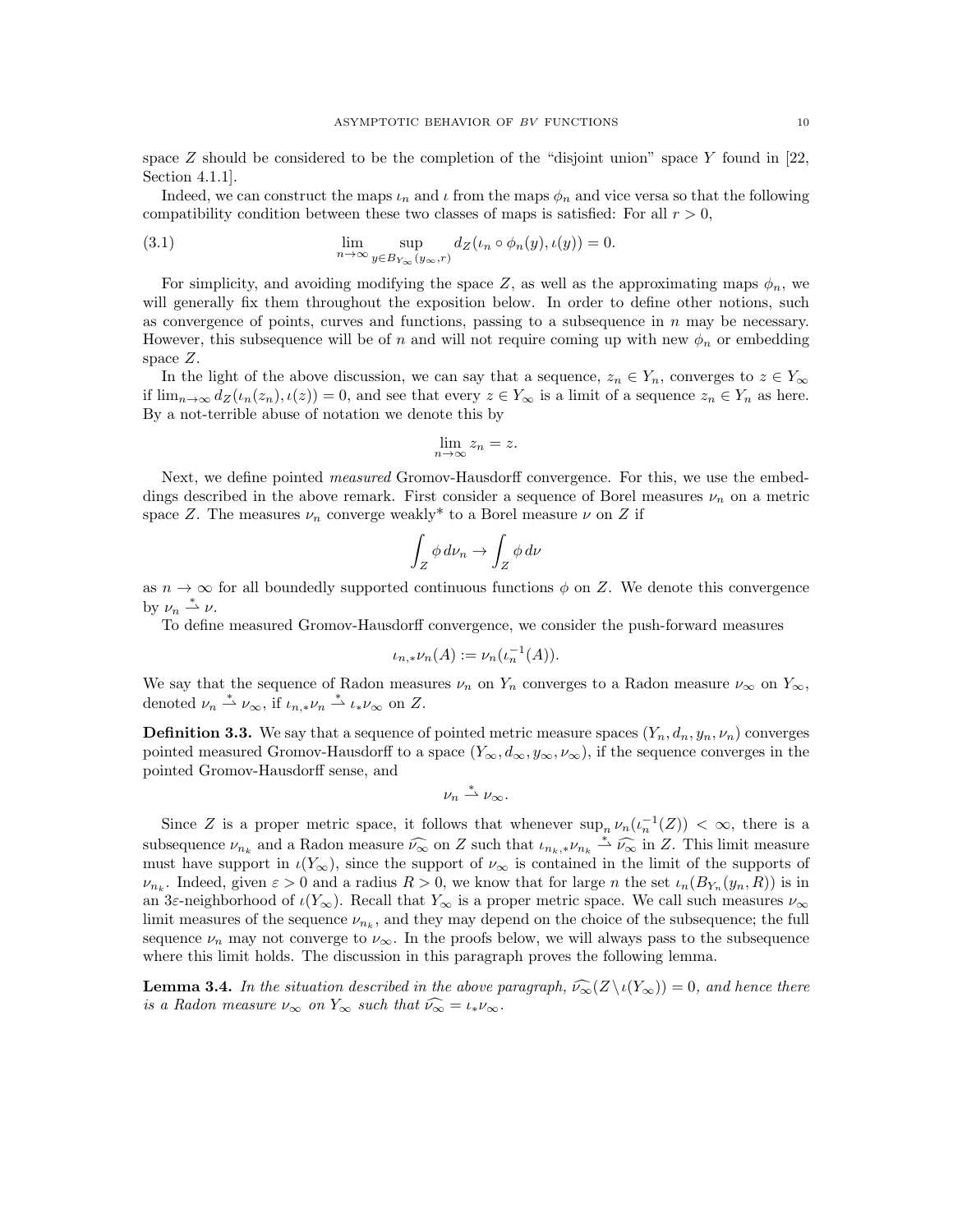**Definition 3.5.** Let  $x \in X$  and let  $r_n > 0$  with  $r_n \to 0$ . Define the sequence of scaled metrics  $d_n$ on  $X$  by

$$
d_n(y, z) := \frac{d(y, z)}{r_n},
$$

and the scaled measures

$$
\mu_n := \frac{1}{\mu(B(x, r_n))} \mu.
$$

If the sequence  $(X_n, d_n, x, \mu_n) := (X, d_n, x, \mu_n)$  converges to  $(X_\infty, d_\infty, x_\infty, \mu_\infty)$  in the pointed measured Gromov-Hausdorff sense, then we say that  $X_{\infty}$  is a tangent space to X at x, with tangent measure  $\mu_{\infty}$ .

We know that if  $\mu$  is doubling and X is a complete geodesic space, then by passing to a subsequence of  $(X, d_n, x, \mu_n)$  if necessary, we will always have a tangent metric measure space as above, which is also geodesic, see [16, Section 6] or the discussion in [21, Section 11]. Note that points of distance less than  $r_n$  from x in  $(X, d)$  are, in the space  $X_n$ , at distance less than 1 from x, and that the ball  $B(x, r_n)$  has  $\mu_n$ -measure 1. The tangent space may be non-unique, and depends on the subsequence chosen.

From the work of [24] we know that if  $\mu$  is doubling and supports a 1-Poincaré inequality, then for every  $x \in X$ , all the corresponding tangent spaces have the tangent measure be doubling and support a 1-Poincaré inequality, with the doubling and Poincaré constants depending quantitatively only on the corresponding constants for  $X$ , see also [21]. A proof of this first appeared in the work [24] of Keith, but he reports in [24] that it was independently found by himself, Koskela, and Cheeger.

We will fix the following notion of a limit of functions.

**Definition 3.6.** We say that a function  $u_{\infty}$  on  $X_{\infty}$  is a limit of  $u_n$  (with  $u_n$  a function on  $X_n$ ) if there exists some subsequence  $n_k$  and  $\epsilon_k \searrow 0$  such that for all  $r > 0$ 

(3.2) 
$$
\lim_{k \to \infty} ||u_{\infty} - u_{n_k} \circ \phi_{n_k}^{\epsilon_k}||_{L^{\infty}(B_{X_{\infty}}(x_{\infty}, r))} = 0.
$$

This is equivalent to the following definition of limits using globally defined maps  $\phi_k$ :

(3.3) 
$$
\lim_{k \to \infty} ||u_{\infty} - u_{n_k} \circ \phi_k||_{L^{\infty}(B_{X_{\infty}}(x_{\infty}, r))} = 0.
$$

Given a sequence of scaled metric measure spaces  $(X_n, d_n, x_n, \mu_n)$  pointed Gromov-Hausdorff converging to  $(X_\infty, d_\infty, x_\infty, \mu_\infty)$ , and  $L > 0$  such that  $u_n$  is an L-Lipschitz function on  $(X, d_n)$ , and if  $M \geq 0$  such that for each  $n \in \mathbb{N}$  we have  $|u_n(x_n)| \leq M$ , then we can obtain a subsequence of functions  $u_{n_k}$  on  $(X_{n_k}, d_{n_k})$  that converges to an L-Lipschitz function on  $X_\infty$ . This is easier to see from the point of view of the definition of  $[24]$  as well. For each n we can find a Lipschitz extension  $\widehat{u_n}$  of  $u_n \circ \iota_n^{-1}$  from  $\iota_n(X_n)$  to Z. We refer the interested reader for a detailed treatment of such an expression in [21]. Proposition 11.6.2]. This sequence forms an equipounded and equipontinu an extension in [21, Proposition 11.6.2]. This sequence forms an equibounded and equicontinuous sequence of functions in Z which, being a proper space, lends itself to an application of the Arzelà-Ascoli theorem. Thus we may find a subsequence of  $\widehat{u_n}$  that converges locally uniformly to a Lipschitz function  $\widehat{u_{\infty}}$  on Z. We can now choose  $u_{\infty} = \widehat{u_{\infty}} \circ \iota$ . That this choice of  $u_{\infty}$  is a limit of  $u_n$  follows from the compatibility condition (3.1). These are the heuristics behind the proof of [11, Theorem 10.2], a result which is used in the proof of Theorem 4.8 below.

The notion of limit of functions as given above is concordant with the notion of limit of measures. If  $u_n$  and  $u_\infty$  are uniformly Lipschitz and  $u_\infty$  is a limit of  $u_{n_k}$ , then along the same subsequence  $d\nu_{n_k} := u_{n_k} d\mu_{n_k} \stackrel{*}{\rightharpoonup} d\nu_{\infty} := u_{\infty} d\mu_{\infty}$ . To see this, note that whenever  $\varphi$  is a compactly supported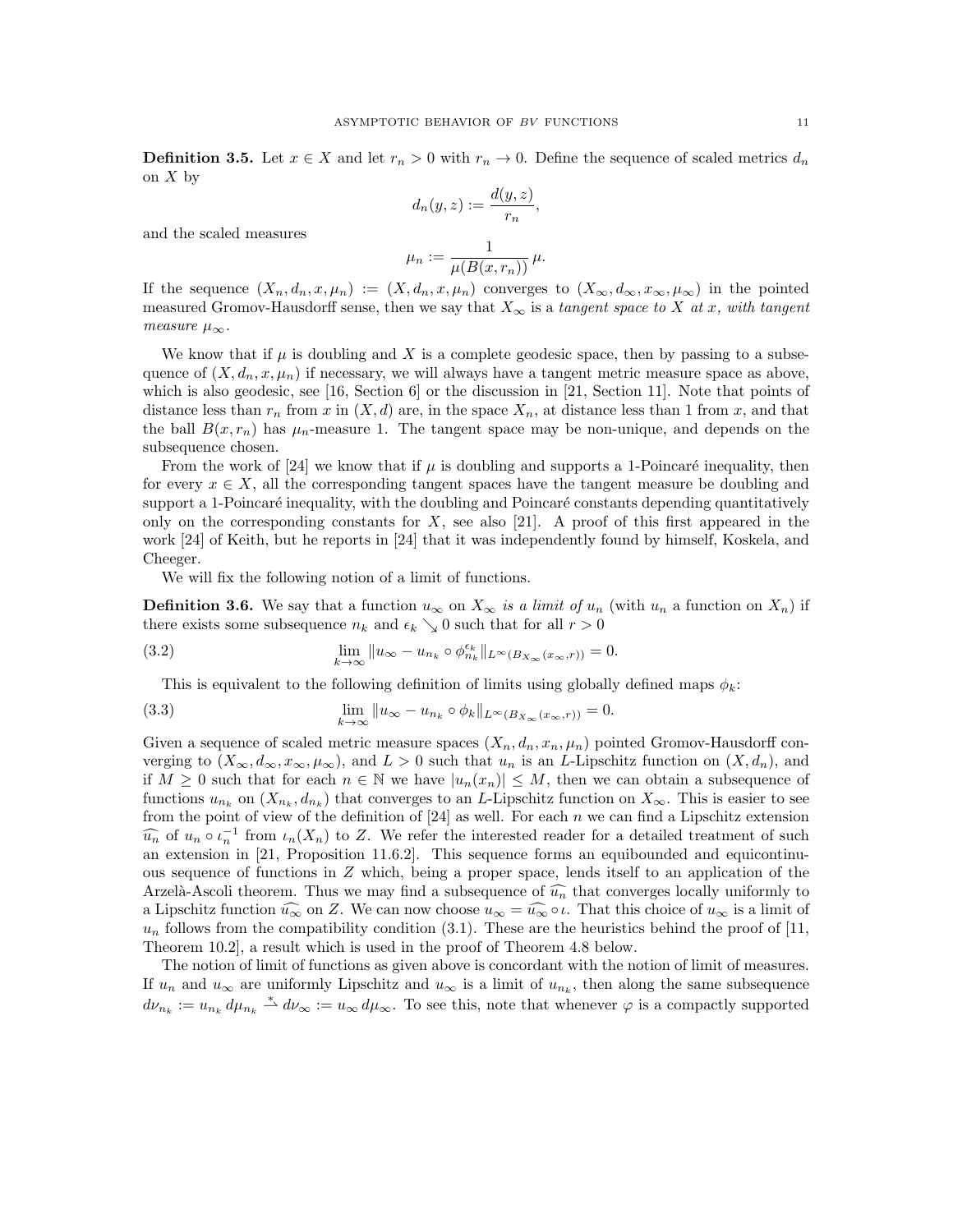Lipschitz function on Z with support  $B_Z(x_\infty, r)$ , where the spaces  $X_n$  and  $X_\infty$  isometrically embed as in [22], if  $u_{n_k} \to u_{\infty}$  in our sense, then as  $\mu_{n_k} \stackrel{*}{\rightharpoonup} \mu_{\infty}$ ,

$$
\left| \int_{Z} \varphi u_{n_{k}} \, d\mu_{n_{k}} - \int_{Z} \varphi u_{\infty} \, d\mu_{\infty} \right| \leq \int_{Z} \left\| \widehat{u_{n_{k}}} - u_{\infty} \right\|_{L^{\infty}(B_{Z}(x_{\infty}, r))} |\varphi| \, d\mu_{n_{k}} + \left| \int_{Z} u_{\infty} \varphi \, d\mu_{n_{k}} - \int_{Z} u_{\infty} \varphi \, d\mu_{\infty} \right| \to 0 \text{ as } k \to \infty.
$$

As before, these functions depend on the subsequence chosen. In fact, there are several dependencies. The very tangent spaces  $X_{\infty}$  and the tangent measures  $\mu_{\infty}$  depend on the subsequence of blow ups  $r_n \searrow 0$ . Indeed, different sequences can lead to different tangent spaces that are not isometric to each other, see for instance the discussion surrounding [31, Theorem 1.4]. Once this sequence  $(r_n)_n$  is chosen, every choice of maps  $\iota_n$  and  $\phi_n^{\epsilon_k}$  leads to the same isometry classes of the tangent space  $X_{\infty}$  and the tangent measure  $\mu_{\infty}$ . However, especially when blowing up functions  $u_n$ and measures  $u_n d\mu_n$ , one should be careful about this and choose a further subsequence and the maps, as a sequence of functions may converge with one choice of maps  $\iota_n, \phi_n^{\epsilon_k}$  and not converge with another choice. We will always assume that all these choices are given to us.

#### 4. Asymptotics at approximate continuity points and generalized linear functions

The goal of this section is to study the asymptotic behavior of BV functions at points outside the jump and Cantor parts of their variation measures. We start with the following handy lemma.

**Lemma 4.1.** Let  $u, v \in BV(X)$ . Suppose  $E \subset X$  is a Borel set such that for each  $x \in E$  we have

$$
\lim_{r \to 0^+} \frac{\mu(B(x,r) \cap E)}{\mu(B(x,r))} = 1,
$$

and  $u(x) = v(x)$ . Then  $V(u - v, E) = 0$  and so for each  $A \subset E$  we have  $V(u, A) = V(v, A)$ .

*Proof.* From the above, we know that for each  $t \in \mathbb{R}$  the set  $E \cap \partial^* E_t$  is empty, where  $E_t = \{x \in$  $X: u(x) - v(x) > t$ . Therefore by the coarea formula (2.5) and by (2.10), the claim follows.  $\Box$ 

In the Euclidean setting we know that for  $\mathcal{L}^n$ -a.e.  $x \in \mathbb{R}^n$  (where  $\mathcal{L}^n$  denotes the *n*-dimensional Lebesgue measure) a BV function converges under blow-up to a linear function (see e.g. [3, Theorem 3.83]). In the metric setting, for  $p > 1$  the notion of linear function is interpreted as a function that is constant or else satisfies the following two properties: (a) the image of  $X$  under the function is  $\mathbb{R}$ , and (b) the minimal p-weak upper gradient of the function is constant (and given that we have a Poincaré inequality, this constant should be non-zero if the function is not the constant function); see for example [11, Section 10]. It was shown in [11, Theorem 10.2] that given a Lipschitz function, any asymptotic limit of that function at almost every point yields such a linear function on the corresponding tangent space, which we defined in Section 3. In the case  $p = 1$ , which is the natural setting for BV functions, we will prove that the asymptotic limits are the so-called *generalized linear* functions on the tangent spaces.

For  $g \in L^1_{loc}(X)$  nonnegative and  $R > 0$ , we define the restricted maximal function of g at  $x \in X$ by

(4.1) 
$$
\mathcal{M}_R g(x) := \sup_{0 < r \leq R} \int_{B(x,r)} g \, d\mu.
$$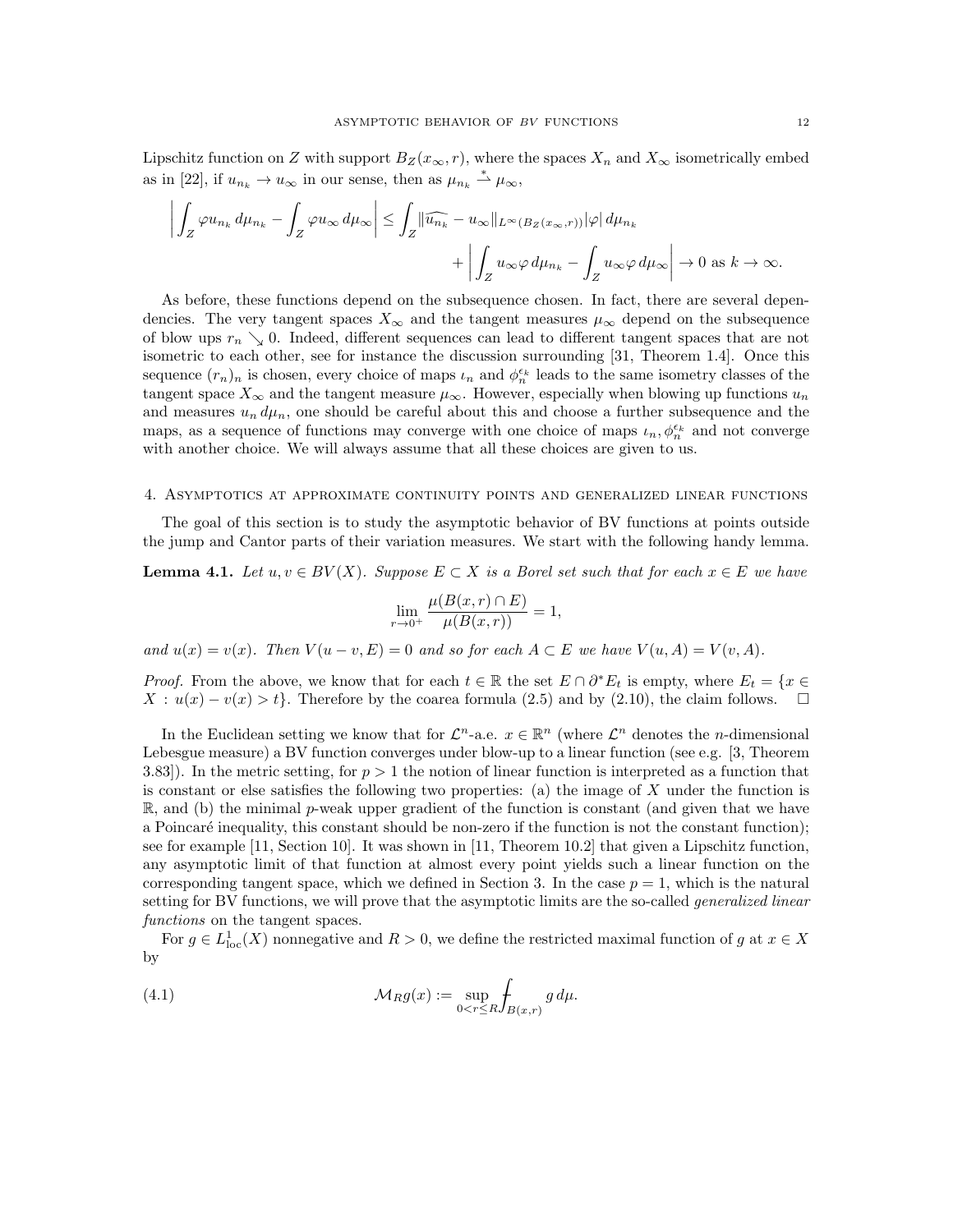The maximal function of a Radon measure  $\nu$  is defined similarly by

$$
\mathcal{M}_R \nu(x) := \sup_{0 < r \le R} \frac{\nu(B(x, r))}{\mu(B(x, r))}.
$$

Recall that if  $u \in BV(X)$ , then

$$
dV(u, \cdot) = g d\mu + dV_s(u, \cdot),
$$

where  $g \in L^1(X)$  is the Radon-Nikodym derivative of  $V(u, \cdot)$  with respect to  $\mu$  and  $V_s(u, \cdot)$  is the singular part.

**Proposition 4.2.** Let  $u \in BV(X)$ . Then for  $\mu$ -a.e.  $x \in X$  for which  $g(x) > 0$  there exists  $R > 0$ and a set  $A_x \not\supseteq x$  with density 0 at the point x such that  $u|_{B(x,R)\setminus A_x}$  is Lipschitz with constant  $Cg(x)$ . For  $\mu$ -a.e.  $x \in X$  for which  $g(x) = 0$ , for each  $\delta > 0$  there is a set  $A_{x,\delta} \not\ni x$  with density 0 at x such that  $u|_{B(x,R)\setminus A_{x,\delta}}$  is Lipschitz with constant  $\delta$ .

*Proof.* We follow the proof of [21, Proposition 13.5.2]. For  $\mu$ -a.e.  $x \in X$ , we have

(4.2) 
$$
\lim_{r \to 0} \int_{B(x,r)} |g - g(x)| d\mu = 0 \text{ and } \lim_{r \to 0} \frac{V_s(u, B(x,r))}{\mu(B(x,r))} = 0
$$

by the Lebesgue-Radon-Nikodym theorem, see e.g. [21, Section 3.4]. Fix such  $x \in X$  for which also  $g(x) > 0.$ 

Let  $R > 0$  and let  $y, z \in B(x, R)$  be Lebesgue points of u. For nonnegative integers i we set  $B_i := B(y, 2^{-i}d(y, z))$ , and for negative integers i we set  $B_i := B(z, 2^{i}d(y, z))$ . Then, by the doubling property of  $\mu$  and the Poincaré inequality (2.7),

$$
|u(y) - u(z)| \le \sum_{i \in \mathbb{Z}} |u_{B_i} - u_{B_{i+1}}|
$$
  
\n
$$
\le C \sum_{i \in \mathbb{Z}} \int_{2B_i} |u - u_{2B_i}| d\mu
$$
  
\n
$$
\le C d(y, z) \sum_{i \in \mathbb{Z}} 2^{-|i|} \frac{V(u, 2B_i)}{\mu(2B_i)}
$$
  
\n
$$
= C d(y, z) \sum_{i \in \mathbb{Z}} 2^{-|i|} \left( \int_{2B_i} g d\mu + \frac{V_s(u, 2B_i)}{\mu(2B_i)} \right)
$$
  
\n
$$
\le C d(y, z) \sum_{i \in \mathbb{Z}} 2^{-|i|} \left( \int_{2B_i} |g - g(x)| d\mu + \frac{V_s(u, 2B_i)}{\mu(2B_i)} \right) + C d(y, z) g(x).
$$

For  $s > 0$ , set

$$
\tau_s:=\sup_{0
$$

.

Note that since  $\mu$  is doubling, for any  $s > 0$  and any Radon measure  $\nu$  we have

$$
\mathcal{M}_s \nu(y) \le C \mathcal{M}_{2d(x,y)} \nu(y) + C \mathcal{M}_{2s} \nu(x).
$$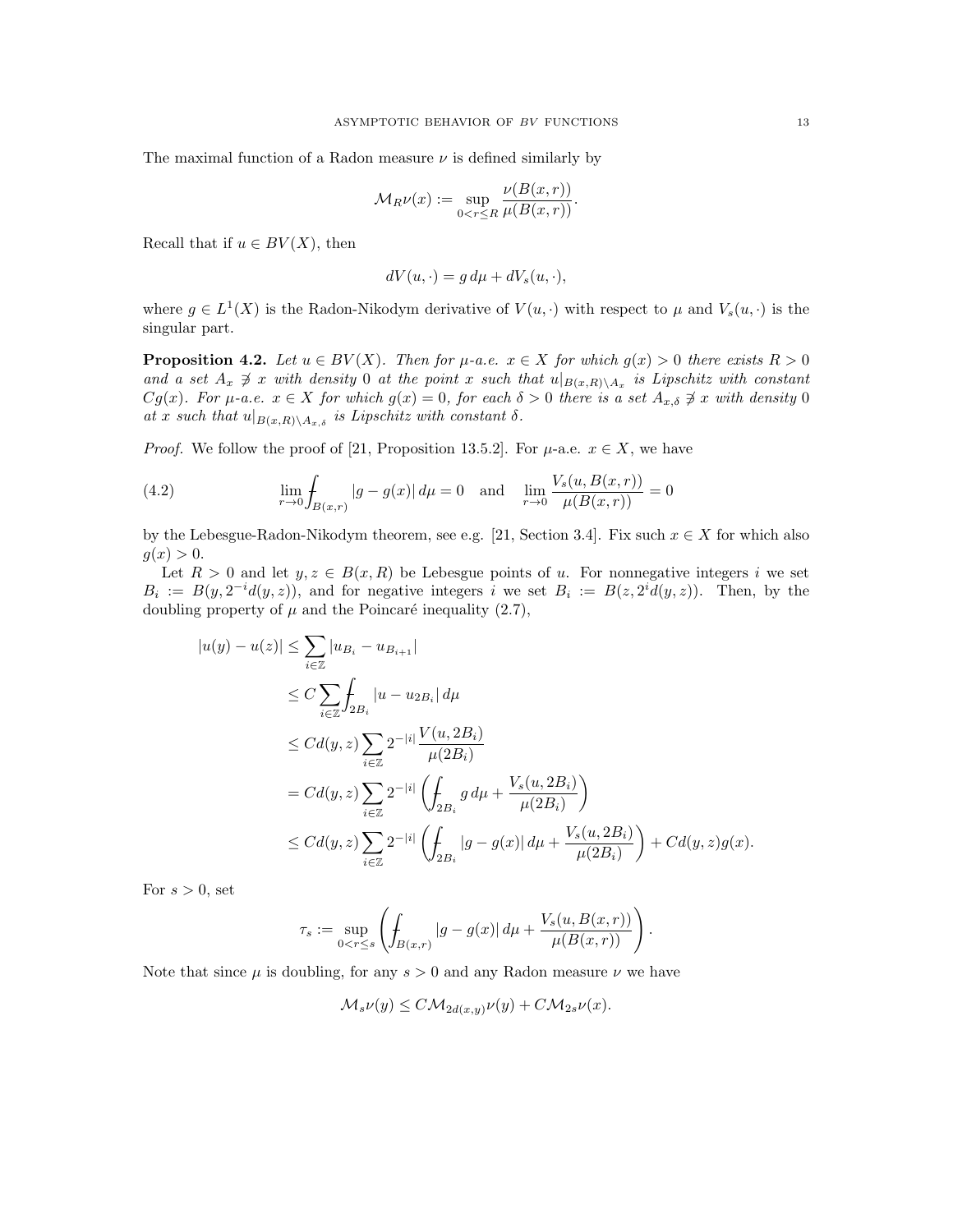Applying this with 
$$
s = 2d(y, z) < 4R
$$
 in the second inequality below, we get  
\n
$$
|u(y) - u(z)| \leq Cd(y, z)[g(x) + M_{2d(y, z)}|g - g(x)|(y) + M_{2d(y, z)}|g - g(x)|(z) + M_{2d(y, z)}V_s(u, \cdot)(y) + M_{2d(y, z)}V_s(u, \cdot)(z)]
$$
\n
$$
\leq Cd(y, z)[g(x) + M_{2d(x, y)}|g - g(x)|(y) + M_{2d(x, z)}|g - g(x)|(z) + M_{2d(x, y)}V_s(u, \cdot)(y) + M_{2d(x, z)}V_s(u, \cdot)(z) + M_{8R}[g - g(x)](x) + M_{8R}V_s(u, \cdot)(x)]
$$
\n
$$
\leq Cd(y, z)[g(x) + M_{2d(x, y)}|g - g(x)|(y) + M_{2d(x, z)}|g - g(x)|(z)
$$
\n(4.3) 
$$
+ M_{2d(x, y)}V_s(u, \cdot)(y) + M_{2d(x, z)}V_s(u, \cdot)(z) + \tau_{8R}].
$$

We only consider  $R > 0$  to be small enough so that  $\tau_{8R} < g(x)$  (here we need the fact that  $g(x) > 0$ . We choose a sequence of radii  $R_M \searrow 0$  as  $M \to \infty$  such that  $2^M \tau_{8R_M} < g(x)$  for each  $M \in \mathbb{N}$ . Next let  $A_M$  be the set of all points  $y \in B(x, R_M)$  such that for some  $0 < r \leq 2d(x, y)$ ,

$$
\int_{B(y,r)} |g - g(x)| d\mu + \frac{V_s(u, B(y,r))}{\mu(B(y,r))} > 2^M \tau_{8R_M}.
$$

For each  $y \in A_M$  there is a ball  $B(y, r_y)$  with  $0 < r_y \leq 2d(x, y) < 2R_M$  such that the above inequality holds, and so the family  ${B(y, r_y)}_{y \in A_M}$  is a cover of  $A_M$ . By the 5-covering theorem we can extract a countable, pairwise disjoint subfamily G of the above family such that  $A_M \subset \bigcup_{B \in \mathcal{G}} 5B$ . If  $\tau_{8R_M} = 0$ , then  $\mu(A_M) = 0$ ; else we see by the doubling property of  $\mu$  that

$$
\mu(A_M) \le C \sum_{B \in \mathcal{G}} \mu(B)
$$
\n
$$
\le \frac{C}{2^M \tau_{8R_M}} \sum_{B \in \mathcal{G}} \left( \int_B |g - g(x)| d\mu + V_s(u, B) \right)
$$
\n
$$
\le \frac{C}{2^M \tau_{8R_M}} \left( \int_{B(x, 4R_M)} |g - g(x)| d\mu + V_s(u, B(x, 4R_M)) \right)
$$
\n
$$
\le \frac{C\mu(B(x, 4R_M))}{2^M \tau_{8R_M}} \left( \int_{B(x, 4R_M)} |g - g(x)| d\mu + \frac{V_s(u, B(x, 4R_M))}{\mu(B(x, 4R_M))} \right)
$$
\n
$$
\le \frac{C\mu(B(x, R_M))}{2^M \tau_{8R_M}} \tau_{4R_M} \le \frac{C\mu(B(x, R_M))}{2^M}.
$$

We can add to each  $A_M$  all the non-Lebesgue points of u different from x, without adding measure. Now note that  $x \notin A_M$  and that by (4.3), u is  $Cg(x)$ -Lipschitz in  $B(x, R_M) \setminus A_M$ . By choosing

$$
A_x := \bigcup_{M=1}^{\infty} A_M \setminus B(x, R_{M+1}),
$$

we see that u is  $Cg(x)$ -Lipschitz in  $B(x, R_1)\backslash A_x$ . Indeed, if  $y, z \in B(x, R_1)\backslash A_x$  such that  $y \neq x \neq z$ , then there are positive integers  $M_1$  and  $M_2$  such that  $y \in B(x, R_{M_1}) \setminus B(x, R_{M_1+1})$  with  $y \notin A_{M_1}$ and  $z \in B(x, R_{M_2}) \setminus B(x, R_{M_2+1})$  with  $z \notin A_{M_2}$ . We can assume that  $M_2 > M_1$ . It then follows from (4.3) that

$$
(4.4) \qquad |u(y) - u(z)| \le C d(y, z) [g(x) + 2^{M_1} \tau_{8R_{M_1}} + 2^{M_2} \tau_{8R_{M_2}} + \tau_{8R_{M_1}}] \le 4C g(x) d(y, z).
$$

Therefore u is  $Cg(x)$ -Lipschitz continuous in  $B(x, R_1) \setminus (A_x \cup \{x\})$ . The fact that u is approximately continuous at x, together with the fact that  $A_x$  has lower density zero at x (see the argument below), tells us that u is  $Cg(x)$ -Lipschitz continuous in  $B(x, R_1) \setminus A_x$ .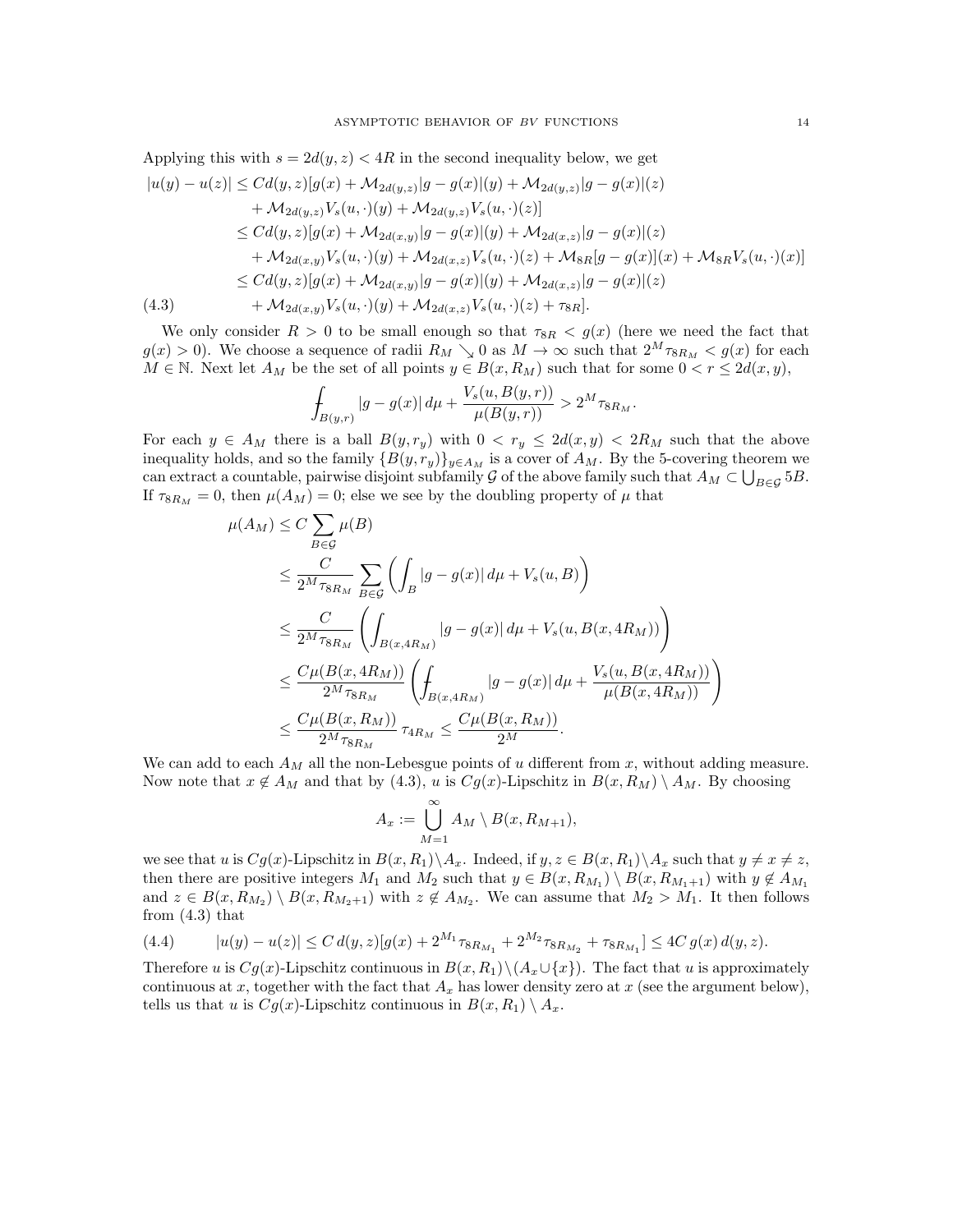Moreover,

$$
\frac{\mu(A_x \cap B(x, R_{M_0}))}{\mu(B(x, R_{M_0}))} \le C \sum_{M=M_0}^{\infty} \frac{\mu(A_M)}{\mu(B(x, R_M))} \le C \sum_{M=M_0}^{\infty} 2^{-M} \to 0 \text{ as } M_0 \to \infty.
$$

This guarantees that  $A_x$  has lower density 0 at x. On the other hand, by the choice of the covering of  $A_M$  by balls  $B(y, r_y)$  with radius  $r_y \leq 2d(x, y)$ , in the estimate for  $\mu(A_M)$  obtained above we can in fact obtain for any  $0 < r \le R_M$  that

$$
\mu(A_M \cap B(x,r)) \le \frac{C}{2^M} \mu(B(x,4r)) \le \frac{CC_d^2}{2^M} \mu(B(x,r)).
$$

This guarantees that  $A_x$  has density 0 at x. Choosing  $R = R_1$ , we have proved the first claim.

Finally, if  $\{x \in X : g(x) = 0\}$  has positive measure, then the above argument gives that for  $\mu$ -a.e. x in this set, for every  $\delta > 0$  there exists  $A_{x,\delta}$  with  $x \notin A_{x,\delta}$  and  $A_{x,\delta}$  is of density 0 at x such that  $u|_{B(x,R)\setminus A_{x,\delta}}$  is  $\delta$ -Lipschitz.

**Lemma 4.3.** Let  $u \in BV(X)$ . For  $\mu$ -a.e.  $x \in X$  the following holds: if  $A \subset X$  has density 0 at x, then

$$
\lim_{r \to 0} \frac{1}{r} \frac{1}{\mu(B(x,r))} \int_{A \cap B(x,r)} |u - u(x)| d\mu = 0.
$$

*Proof.* Excluding a  $\mu$ -negligible set, we can take a Lebesgue point x of u such that (just as in (4.2))

(4.5) 
$$
\lim_{r \to 0} \frac{V(u, B(x, r))}{\mu(B(x, r))} = g(x).
$$

By Hölder's inequality,

$$
\frac{1}{r}\frac{1}{\mu(B(x,r))}\int_{A\cap B(x,r)}|u-u(x)|\,d\mu\leq \frac{1}{r}\left(\int_{B(x,r)}|u-u(x)|^{Q/(Q-1)}\,d\mu\right)^{(Q-1)/Q}\left(\frac{\mu(A\cap B(x,r))}{\mu(B(x,r))}\right)^{1/Q}.
$$

Since x is a Lebesgue point of u, by the Sobolev-Poincaré inequality  $(2.7)$ ,

$$
\left(\oint_{B(x,r)} |u - u(x)|^{Q/(Q-1)} d\mu\right)^{\frac{Q-1}{Q}} \le \left(\oint_{B(x,r)} |u - u_{B(x,r)}|^{Q/(Q-1)} d\mu\right)^{\frac{Q-1}{Q}} \n+ \sum_{j=1}^{\infty} \left(\oint_{B(x,r)} |u_{B(x,2^{-j+1}r)} - u_{B(x,2^{-j}r)}|^{Q/(Q-1)} d\mu\right)^{\frac{Q-1}{Q}} \n\le Cr \frac{V(u, B(x,r))}{\mu(B(x,r))} + \sum_{j=1}^{\infty} |u_{B(x,2^{-j+1}r)} - u_{B(x,2^{-j}r)}| \n\le Cr \frac{V(u, B(x,r))}{\mu(B(x,r))} + C \sum_{j=1}^{\infty} 2^{-j+1} r \frac{V(u, B(x,2^{-j+1}r))}{\mu(B(x,2^{-j+1}r))} \n\le Cr M_r V(u, \cdot)(x).
$$

Thus we get

$$
\frac{1}{r}\frac{1}{\mu(B(x,r))}\int_{A\cap B(x,r)}|u-u(x)|\,d\mu\leq C\mathcal{M}_rV(u,\cdot)(x)\left(\frac{\mu(A\cap B(x,r))}{\mu(B(x,r))}\right)^{1/Q}.
$$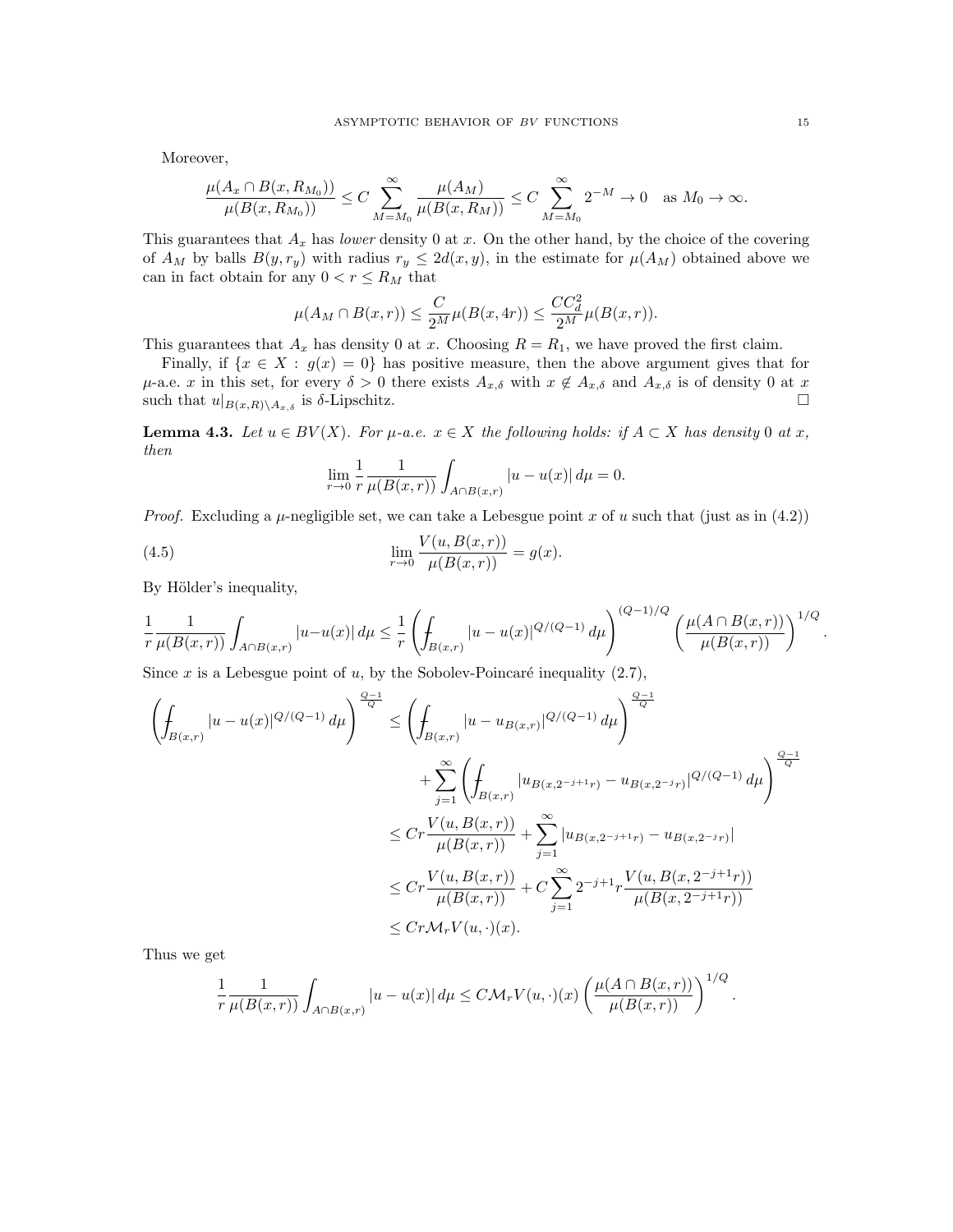Note that by (4.5),  $\lim_{x\to 0} \mathcal{M}_r V(u, \cdot)(x) = g(x) < \infty$ , and so by the fact that A has density 0 at x, we get the conclusion.

**Definition 4.4.** Let v be a real-valued function on a metric space  $(Z, d)$ . The *oscillation* of v in a ball  $B(x, r)$  is

osc 
$$
v := \sup_{y \in B(x,r)} \frac{|v(y) - v(x)|}{r}
$$
.

We also set

$$
\text{LIP } v := \sup_{y,z \in Z \, : \, y \neq z} \frac{|v(y) - v(z)|}{d(y,z)}.
$$

Observe that  $\underset{(x,r)}{\operatorname{osc}} v \leq \text{LIP } v.$ 

We now return to the sequence  $X_n$  of zoomed-in versions of X, as defined in Section 3. For  $u \in BV(X)$ , we wish to study the limit of the functions

$$
u_n(y) := \frac{u(y) - u(x)}{r_n}
$$

that are defined on  $X_n$ . Suppose the point x satisfies the conclusion of Proposition 4.2. Zooming in and defining  $u_n$  as above, we note that u is only known to be Lipschitz continuous on  $B(x, R) \setminus A_x$ . This poses a problem for studying the supposed limit function  $u_{\infty}$ . Though the set  $A_x$  from Proposition 4.2 has zero density at point  $x$ , it could still be very much in the image of the functions  $\phi_n^{\epsilon}$  used for comparing  $u_n$  with  $u_{\infty}$  (note that the  $\phi_n^{\epsilon}$  are not necessarily continuous). This could have the effect of a limit function  $u_{\infty}$  having little to do with the values of u outside  $A_x$ , a set which is quantitatively marginal as we have shown. It seems prudent to search for a limit function  $u_{\infty}$  that reflects the values of u on  $B(x, R) \setminus A_x$  if we want to explore any properties of this limit function. With that in mind, we make the following definition:

**Definition 4.5.** For  $x \in X$  for which  $g(x) > 0$  and the conclusion of Proposition 4.2 holds, we say that the functions  $\phi_n$  in the definition of pointed measured Gromov-Hausdorff convergence are adapted to u if for each  $R > 0$  and  $\epsilon > 0$  there is a positive integer  $N_{\epsilon,R}$  such that

$$
\phi_n^\epsilon(B_{X_\infty}(x_\infty,R))\cap A_x=\emptyset
$$

for all  $n \geq N_{\epsilon,R}$ .

Thanks to the following lemma we know that whenever  $(X_{\infty}, d_{\infty}, x_{\infty}, \mu_{\infty})$  is a tangent space to X at x as in Definition 3.5, we can always find a subsequence of the sequence  $(X_n, d_n, x, \mu_n)$  such that the corresponding maps  $\phi_n$  are adapted to u.

**Lemma 4.6.** Suppose  $u \in BV(X)$  and  $x \in X$  is a point for which  $g(x) > 0$  and the conclusion of Proposition 4.2 holds. If  $(X_\infty, d_\infty, x_\infty, \mu_\infty)$  is a pointed measured Gromov-Hausdorff limit of  $(X, d_n, x, \mu_n)$  for some positive sequence  $r_n \to 0$ , then there exist functions  $\phi_n$  that are adapted to  $u$  at  $x$ .

*Proof.* Assume for simplicity that  $R = 1/2$  and fix  $0 < \epsilon \leq 1$ . By the doubling condition, we have that

(4.6) 
$$
\frac{\mu(B(x, 2s) \cap A_x)}{\mu(B(x, s))} \to 0 \quad \text{as } s \to 0.
$$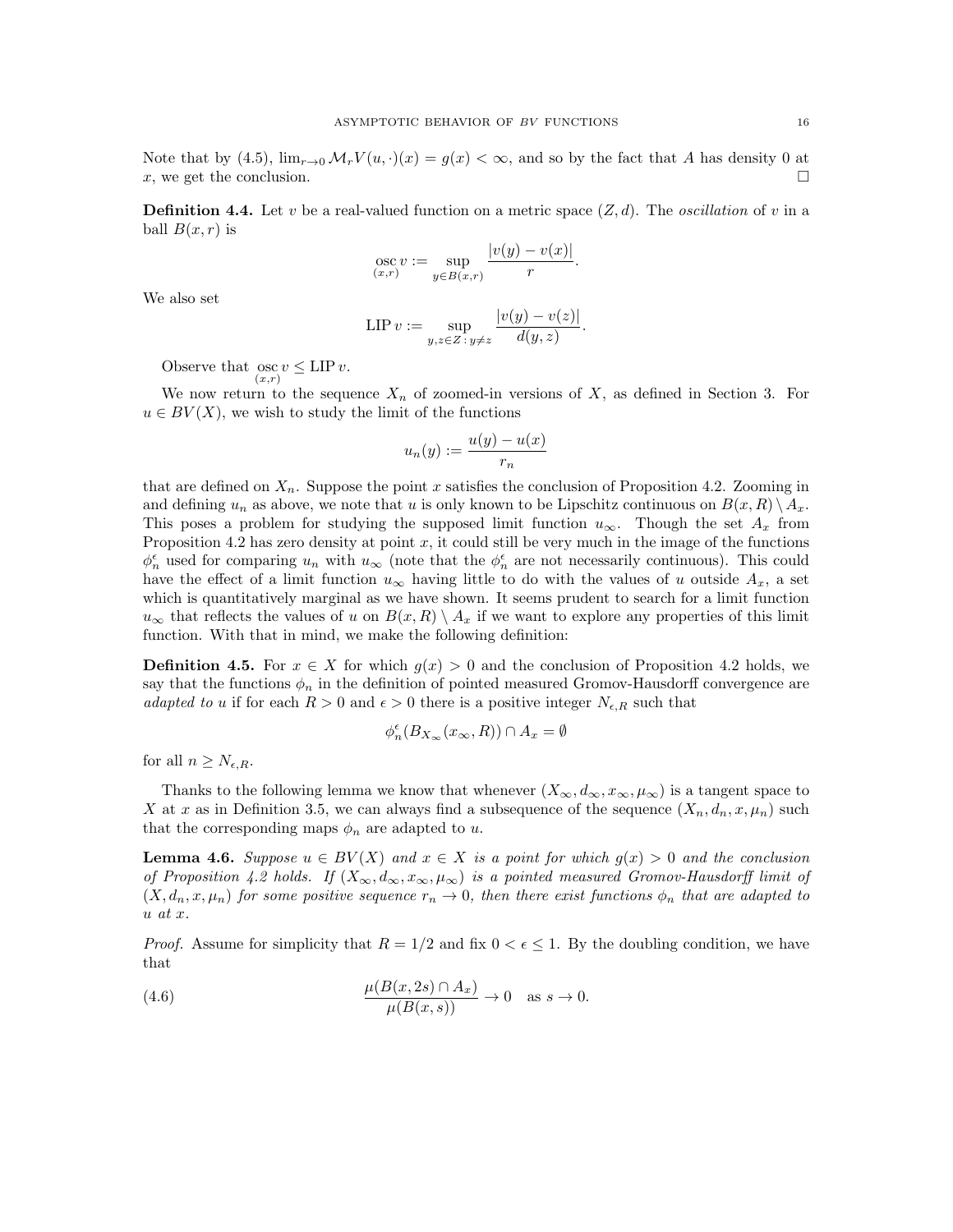By (2.2), there exists  $Q > 1$  such that whenever  $y \in B(x, s)$  and  $0 < t \leq s$ ,

$$
\frac{1}{C} \left(\frac{t}{s}\right)^Q \leq \frac{\mu(B(y,t))}{\mu(B(x,s))}.
$$

It follows that if  $y \in B(x, r_n)$  (i.e.  $y \in B_n(x, 1)$ ), then

$$
\frac{1}{C}\epsilon^{Q} \le \frac{\mu(B(y,\epsilon r_n))}{\mu(B(x,r_n))} = \mu_n(B_n(y,\epsilon)),
$$

where  $B_n$  is the ball in the metric  $d_n = r_n^{-1}d$ . On the other hand, (4.6) implies that for sufficiently small  $r_n$ ,

$$
\mu_n(B_n(x, 2) \cap A_x) = \frac{\mu(B(x, 2r_n) \cap A_x)}{\mu(B(x, r_n))} < \frac{1}{C} \epsilon^Q.
$$

It follows that for such n, the set  $B_n(y, \epsilon) \setminus A_x$  has positive measure and therefore cannot be empty. That is,  $X \setminus A_x$  is  $\epsilon$ -dense in  $B_n(x, 1)$ .

The points in  $A_x$  can be easily avoided by redefining the approximating isometries  $\phi_n$  such that points (1) and (2) of Definition 3.1 still hold, but with  $3\epsilon$  rather than  $\epsilon$ .

**Lemma 4.7.** Let v be a Lipschitz function on a metric measure space  $(Z, d_Z, \mu_Z)$ , where  $\mu_Z$  is doubling. Suppose that  $K \subset Z$  and  $z \in Z$  such that

$$
\lim_{r \to 0^+} \frac{\mu_Z(B(z, r) \cap K)}{\mu_Z(B(z, r))} = 0.
$$

Then

$$
\text{Lip } v(z) := \limsup_{Z \ni y \to z} \frac{|v(z) - v(y)|}{d_Z(y, z)} = \limsup_{Z \setminus K \ni y \to z} \frac{|v(z) - v(y)|}{d_Z(y, z)}.
$$

Proof. Clearly

$$
\limsup_{Z \ni y \to z} \frac{|v(z) - v(y)|}{d_Z(y, z)} \ge \limsup_{Z \setminus K \ni y \to z} \frac{|v(z) - v(y)|}{d_Z(y, z)}.
$$

Let  $y_i \in Z$  be a sequence converging to z such that

$$
\frac{|v(z) - v(y_i)|}{d_Z(y_i, z)} \to \limsup_{Z \ni y \to z} \frac{|v(z) - v(y)|}{d_Z(y, z)}.
$$

If we have a subsequence of this sequence that lies in  $Z \setminus K$ , then we have the desired equality. So suppose without loss of generality that each  $y_i \in K$ . We claim that for each  $\varepsilon > 0$  there is some positive integer  $N_{\varepsilon}$  such that when  $i \geq N_{\varepsilon}$ , we have  $d_Z(w, y_i) \leq \varepsilon d_Z(z, y_i)$  for some  $w \in Z \setminus K$ . Indeed, if this is not the case, then there is a positive number  $\varepsilon_0$  and a subsequence  $i_k$  such that  $B(y_{i_k}, \varepsilon_0 d_Z(z, y_{i_k})) \subset K$ , in which case by the doubling property of  $\mu_Z$  we have

$$
\limsup_{r \to 0^+} \frac{\mu_Z(B(z, r) \cap K)}{\mu_Z(B(z, r))} \ge \frac{1}{C_d^{\alpha}} > 0
$$

where  $\alpha$  is the real number for which  $2^{\alpha} \epsilon_0 \geq 4$ . This would violate the assumption on the density of  $K$  at  $z$ .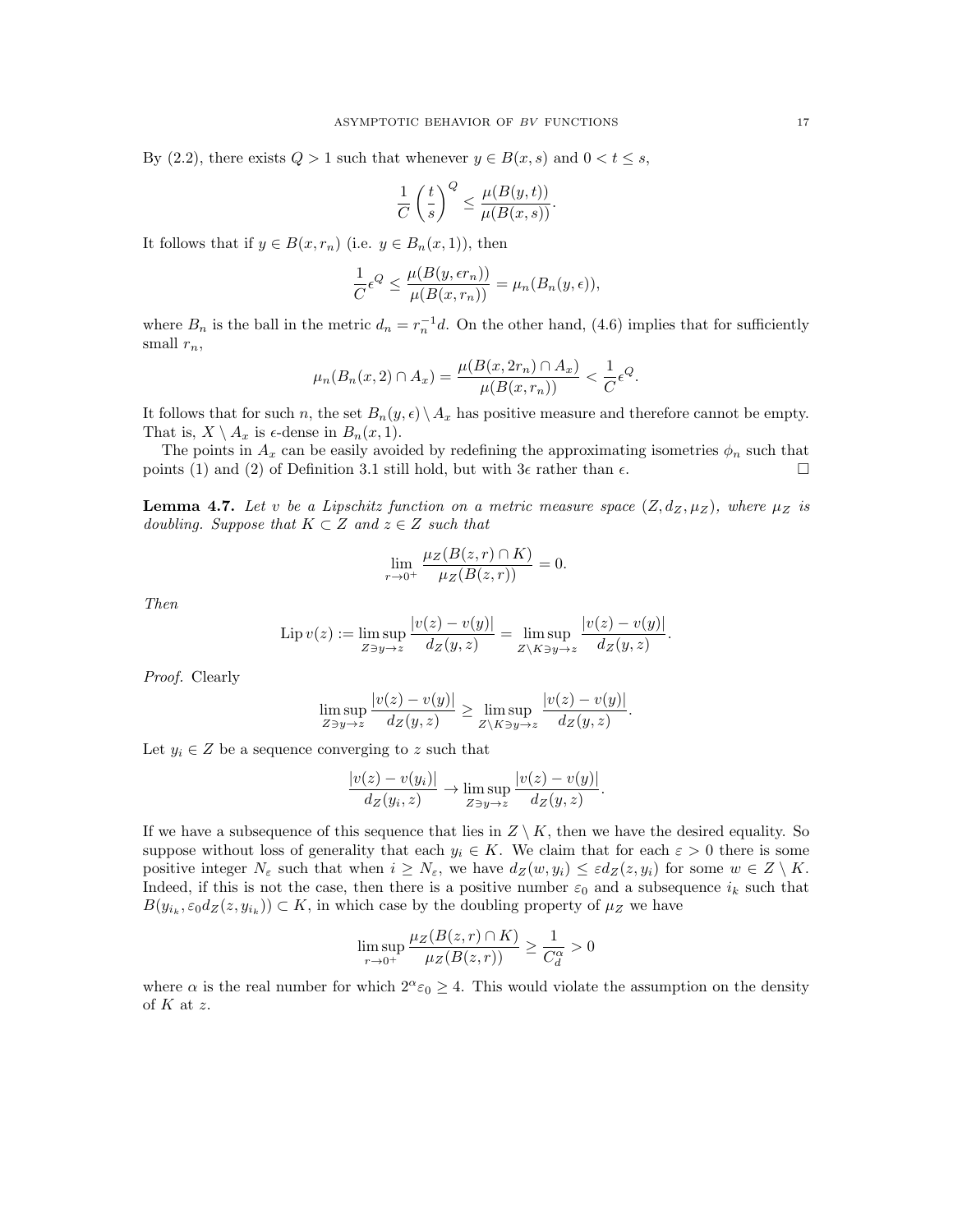Now fixing  $\varepsilon > 0$ , with  $w_i \in Z \setminus K$  such that  $d_Z(y_i, w_i) \leq \varepsilon d_Z(z, y_i)$ , we have

$$
\frac{|v(z) - v(y_i)|}{dz(y_i, z)} \le \frac{|v(z) - v(w_i)|}{dz(z, w_i)} \frac{dz(z, w_i)}{dz(y_i, z)} + \frac{|v(w_i) - v(y_i)|}{dz(y_i, z)} \le \frac{|v(z) - v(w_i)|}{dz(z, w_i)} \frac{dz(z, w_i)}{dz(y_i, z)} + L\varepsilon
$$
  

$$
\le \frac{|v(z) - v(w_i)|}{dz(z, w_i)} [1 + \varepsilon] + L\varepsilon
$$

where L is a Lipschitz constant of v. Letting  $i \to \infty$  followed by  $\varepsilon \to 0^+$  gives the desired identity.

Now we wish to speak about functions  $u_{\infty}$  that are limits of  $u_n$  according to (3.3), with the functions  $\phi_n$  adapted to u. Note that the values of  $u_n$  on  $A_x$  are not considered in evaluating (3.3) by the maps  $\phi_n$ .

By Hölder's inequality, the 1-Poincaré inequality implies the p-Poincaré inequality for all  $1 <$  $p < \infty$ . By [26, Proposition 4.3], for each  $k \in \mathbb{N}$  there is a *Lipschitz* function  $v_k \in BV(X)$  such that

$$
\mu({y \in X : u(y) \neq v_k(y)}) < 1/k.
$$

Since for any measurable set  $K \subset X$  we have that the upper density of K at almost every point in  $X \setminus K$  is zero, by modifying the set  $K_k = \{y \in X : u(y) \neq v_k(y)\}$  on a set of measure zero we can assume that  $\mu(K_k) < 1/k$  and that for every  $x \in X \setminus K_k$  we have

$$
\limsup_{r \to 0^+} \frac{\mu(B(x,r) \cap K_k)}{\mu(B(x,r))} = 0
$$

and that  $v_k$  is asymptotically generalized linear in the sense of [11, Theorem 10.2] (see also [11, Definition 8.1 and Definition 10.1.) and that the analysis of Proposition 4.2 holds for  $x$ . By further enlarging  $K_k$  if necessary (without increasing its measure), we can also assume that x is a Lebesgue point of Lip  $v_k$ . Since both  $K_k$  and  $A_x$  have upper density zero at x, from Lemma 4.7 we know that x is a Lebesgue point also for Lip  $\tilde{u}$  of any Lipschitz extension  $\tilde{u}$  of  $u|_{B(x,R)\setminus [A_x\cup K_k]}$  to  $B(x,R)$ . Note that we then have by Lemma 4.7 that

$$
\operatorname{Lip} u|_{B(x,R)\setminus (A_x\cup K_k)}(x) = \operatorname{Lip} \widetilde{u}(x) = \operatorname{Lip} v_k(x).
$$

Thus the theory developed in [11, Section 10] is applicable for  $x \in X \setminus K_k$ . Let  $N = \bigcap_{k \in \mathbb{N}} K_k$ . Then  $\mu(N) = 0$ , and for each  $x \in X \setminus N$  the theory developed in [11, Section 10] is applicable. Therefore by [11, Theorem 10.2], this immediately implies the equality of upper and lower Lipschitz constants for  $\tilde{u}$ , and this Lipschitz constant Lip  $u_{\infty}$  is indeed a constant on  $X_{\infty}$ , and that

$$
\operatorname{Lip} u_{\infty} \equiv \operatorname{Lip} \widetilde{u}(x) = \operatorname{Lip} u|_{B(x,R)\setminus A_x}(x),
$$

and this constant minimal p-weak upper gradient, for any  $1 < p < \infty$ , of  $u_{\infty}$  is bounded above by  $Cg(x)$  thanks to Proposition 4.2. On the other hand, by the lower semicontinuity of BV energy, we know that  $dV(v_k, \cdot) \leq \text{Lip } v_k d\mu$ , and so the Radon-Nikodym derivative of  $V(v_k, \cdot)$  with respect to  $\mu$ , which by Lemma 4.1 is also equal to the Radon-Nikodym derivative g of  $V(u, \cdot)$  with respect to  $\mu$  in  $X \setminus K_k$ , is bounded above by Lip  $v_k$ . Therefore we have

$$
g(x) \le \text{Lip}\, u_{\infty} \le C\, g(x).
$$

We collect these observations below.

**Theorem 4.8.** Let  $u \in BV(X)$ . Then for  $\mu$ -a.e.  $x \in X$  and any tangent space  $(X_{\infty}, d_{\infty}, x_{\infty}, \mu_{\infty}),$ any function  $u_{\infty}$  that arises as a limit adapted to u at x has a constant minimal p-weak upper gradient for each  $p > 1$  and that constant is less than  $Cg(x)$ , where C is as in Proposition 4.2.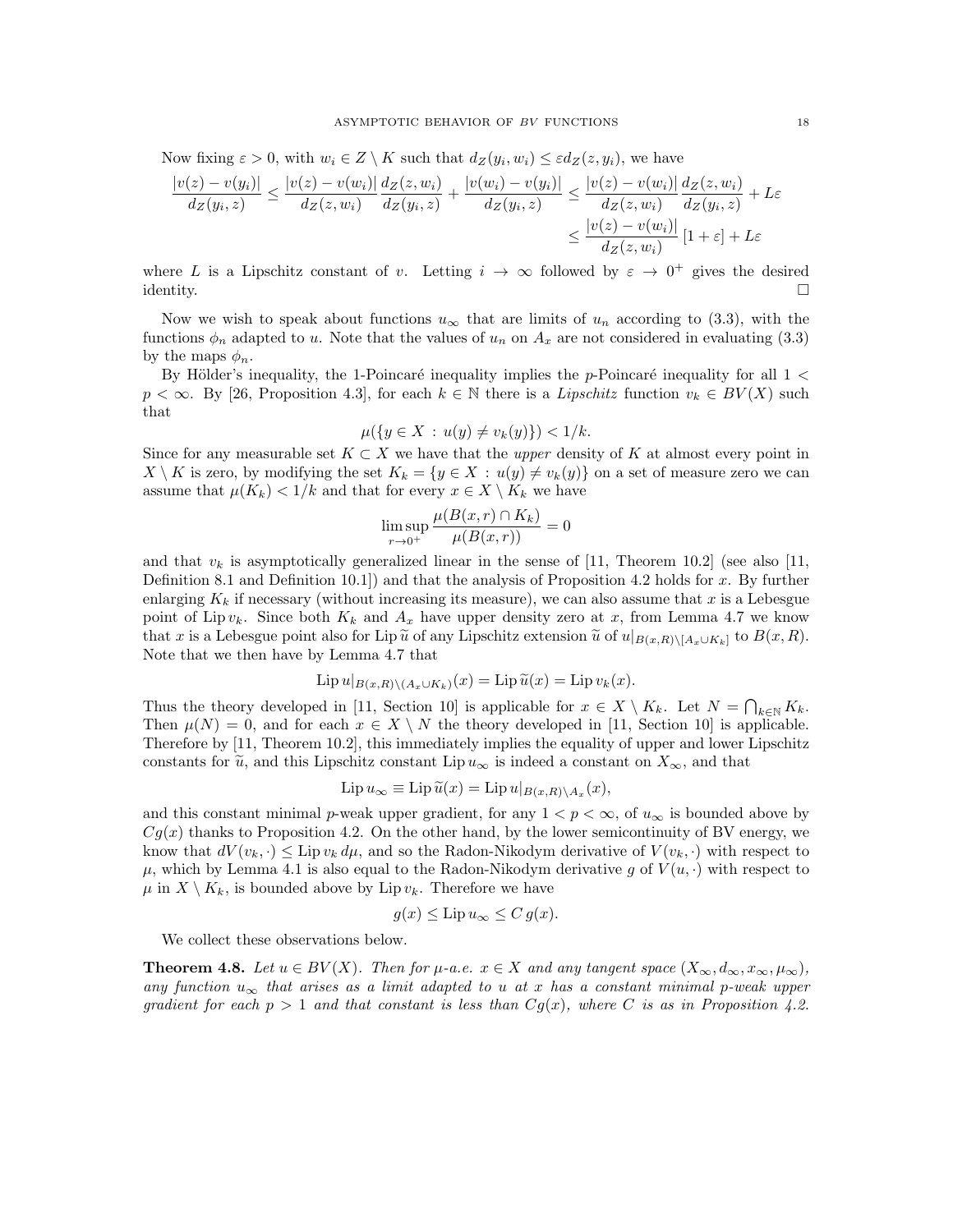Furthermore, with h the minimal 1-weak upper gradient of  $u_{\infty}$ , we have that  $L/(4C_0) \leq h \leq L$ where  $L$  is the constant minimal p-weak upper gradient, and  $C_0$  depends solely on the doubling and the 1-Poincaré constants of  $X_{\infty}$ .

*Proof.* For  $\mu$ -a.e.  $x \in X$  at which  $q(x) > 0$ , the proof of the first part of the theorem follows from the discussions above. By Proposition 4.2, at  $\mu$ -a.e.  $x \in X$  at which  $g(x) = 0$  we have that for every  $\delta > 0$ , we can extend  $(u|_{B(x,R)\setminus A_{x,\delta}}) \circ \iota_n^{-1}$  as a  $\delta$ -Lipschitz function  $U_n$  to Z, and so any limit  $U_{\infty}$  of a subsequence (at least one limit exists thanks to the Arzela-Ascoli theorem) is also  $\delta$ -Lipschitz on Z. It follows that  $u_{\infty} = U_{\infty} \circ \iota$  is  $\delta$ -Lipschitz continuous on  $X_{\infty}$ . Since this holds for each  $\delta > 0$ , we have that  $u_{\infty}$  is 0-Lipschitz continuous, that is, it is constant. It follows then again that its minimal 1-weak upper gradient is the constant function  $0 = g(x)$ .

Thus it now suffices to prove the last statement of the theorem at the points where  $g$  is positive. From a telescoping argument for the Lipschitz function  $u_{\infty}$  (see for example [21, Proof of Theorem 8.1.7(iii)]) on  $X_{\infty}$ , we see that whenever  $\varepsilon > 0$ , for  $z, w \in X_{\infty}$  with  $d(z, w) < \varepsilon$  we have

$$
|u_{\infty}(z) - u_{\infty}(w)| \leq C_0 d_{X_{\infty}}(z, w)[\mathcal{M}_{4\varepsilon}h(z) + \mathcal{M}_{4\varepsilon}h(w)],
$$

where, as in (4.1),  $\mathcal{M}_r h(o) := \sup_{0 \le \rho \le r} \int_{B(o,\rho)} h d\mu_\infty$  for  $o \in X_\infty$ . Thus it follows from the local version of [21, Theorem 10.2.8] that  $4C_0 \mathcal{M}_{4\varepsilon} h$  is an upper gradient of  $u_{\infty}$ . Therefore by the minimality of the constant function L as a p-weak upper gradient of  $u_{\infty}$ , we see that  $L \leq 4C_0 \mathcal{M}_{4\varepsilon} h$ for each  $\varepsilon > 0$ . Letting  $\varepsilon \to 0$  and invoking the Lebesgue differentiation theorem, we see that  $L \leq 4C_0h$ . Finally, as  $u_{\infty}$  is Lipschitz, the constant function L is also equal to Lip  $u_{\infty}$  which is also an upper gradient of  $u_{\infty}$ , and so by the minimality of h as a 1-weak upper gradient, we see that  $h \leq L$ , completing the proof.

**Theorem 4.9.** Let  $u \in BV(X)$ . Then for  $\mu$ -a.e.  $x \in X$  for which  $g(x) > 0$ , and for every tangent space  $(X_\infty, d_\infty, x_\infty, \mu_\infty)$ , any function  $u_\infty$  that arises as a limit adapted to u at x satisfies  $u_{\infty}(x_{\infty})=0$  and

$$
\frac{g(x)}{C} \le \operatorname*{osc}_{B(y,s)} u_{\infty} \le \text{LIP } u_{\infty} \le Cg(x)
$$

for every  $y \in X_\infty$  and  $s > 0$ . Furthermore,  $u_\infty$  is a function of least gradient. For  $\mu$ -a.e.  $x \in X$ for which  $g(x) = 0$ ,  $u_{\infty}$  is a constant function.

*Proof.* The inequality  $\underset{B(y,s)}{\log w} \le \text{LIP } u_{\infty}$  is true by definition, and the inequality LIP  $u_{\infty} \le Cg(x)$ follows from Proposition 4.2 and [11, Theorem 10.2] applied to the blow-up of the Lipschitz function  $\widetilde{u}$ . For the inequality  $\frac{g(x)}{C} \le \underset{(y,s)}{\csc} u_{\infty}$  we first note that by [23, Theorem 6.2.1],

$$
\operatorname{lip} \widetilde{u}(x) \le \operatorname*{osc}_{B(y,s)} u_{\infty},
$$

where  $\tilde{u}$  is a McShane extension of  $u|_{B(x,1)\setminus A_x}$  to  $B(x,1)$ . Now note by Lemma 4.1 that

$$
\frac{g(x)}{C} \leq \operatorname{lip} \widetilde{u}(x).
$$

By [11, Theorem 10.2] we know that  $u_{\infty}$  is generalized linear and hence is p-harmonic for each  $p > 1$  (see [11, Definition 8.1]). Letting  $p \to 1^+$ , it follows from [28, Theorem 3.3] that  $u_{\infty}$  is a function of least gradient in  $X_{\infty}$ .

Finally, if  $g(x) = 0$  and x is a point of density 1 for the set  $\{y \in X : g(y) = 0\}$ , then we can choose for each  $n \in \mathbb{N}$  a set  $B(x, r_n) \setminus A_{x,1/n}$  as in Proposition 4.2 such that u is  $1/n$ -Lipschitz on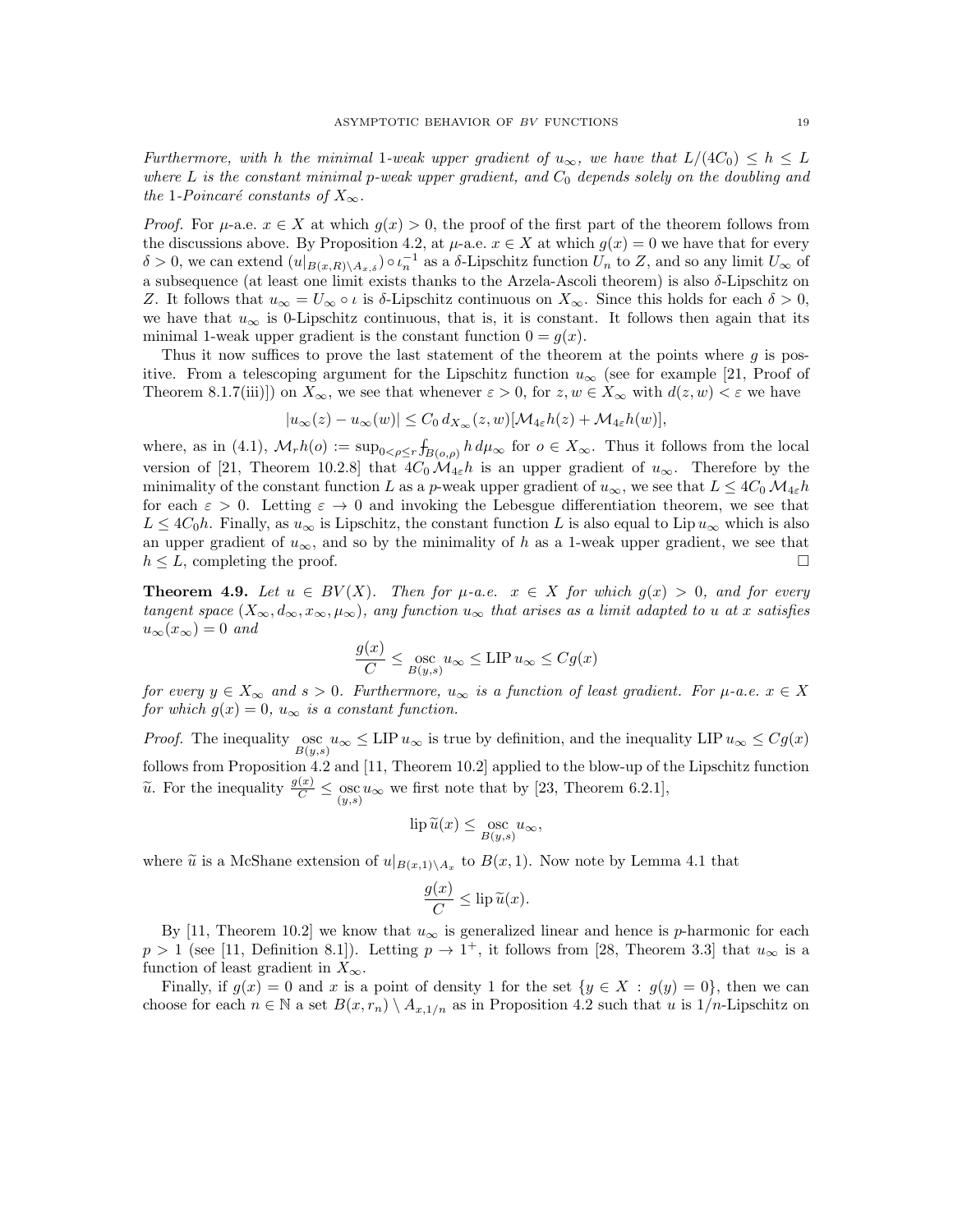$B(x, r_n) \setminus A_{x,1/n}$ . Thus the limit function  $u_\infty$  is  $1/n$ -Lipschitz continuous for each  $n \in \mathbb{N}$ , and so is 0-Lipschitz, that is,  $u_{\infty}$  is constant.

The focus of the next section will be to study asymptotic behavior of the characteristic function  $\chi_E$  of a set E of finite perimeter at a boundary point. In considering such behavior, it is not possible to obtain a fruitful notion of the asymptotic limit of  $\chi_E$  in a manner analogous to the above. Instead of considering a sequence of scaled versions of  $\chi_E$ , as with the scaled versions  $u_n = [u - u(x)]/r_n$ above, we consider the scaled versions of the measures  $\mu_E$  given by  $d\mu_{E,n} := \mu(B(x,r_n))^{-1}\chi_E d\mu$ , and study weak\* limits of such measures. The rest of this section discusses how the two notions, one dealing with a scaled version of the function and the other with a scaled version of the measure, are related.

We fix a sequence  $X_n = (X, d_n, x, \mu_n)$  that converges in the pointed measured Gromov-Hausdorff sense to a tangent space  $X_{\infty} = (X_{\infty}, d_{\infty}, x_{\infty}, \mu_{\infty})$  as discussed above, and for such a sequence we let  $\nu_n$  be the measure on  $X_n$  given by

$$
d\nu_n := \mu(B(x, r_n))^{-1}(u - u(x))/r_n \, d\mu.
$$

We wish to show that the sequence of measures  $\nu_n$  has a subsequence that converges to the measure  $u_{\infty} d\mu_{\infty}$ .

**Theorem 4.10.** Let  $u \in BV(X)$ . Then for  $\mu$ -a.e.  $x \in X$  we have the following: if  $(X_\infty, d_\infty, x_\infty, \mu_\infty)$ is any tangent space to X at x, and  $u_{\infty}$  is a function that arises as a limit adapted to u at x, then also

$$
d\nu_n = \mu(B(x, r_n))^{-1}(u - u(x))/r_n d\mu \stackrel{*}{\rightharpoonup} u_\infty d\mu_\infty \quad \text{as } n \to \infty.
$$

Naturally, this weak limit is attained along the same subsequence as  $u_{\infty}$  is. In addition to the connection that the above theorem makes between the way the limit function  $u_{\infty}$  was obtained above and the tangent-space analysis of sets of finite perimeter in the next section, the theorem also gives an elegant way of constructing the limit function  $u_{\infty}$  without having to modify the functions  $\phi_n$  of Definition 3.1 to avoid the sets  $A_x$ .

*Proof.* Assume that x is a Lebesgue point of u such that

$$
\lim_{r \to 0} \int_{B(x,r)} |g - g(x)| d\mu = 0 \text{ and } \lim_{r \to 0} \frac{V_s(u, B(x,r))}{\mu(B(x,r))} = 0,
$$

and such that the conclusion of Lemma 4.3 holds. Let A be the set of all points  $y \in X$  such that for some  $0 < r \leq 2d(x, y)$ ,

$$
\int_{B(y,r)} |g - g(x)| d\mu + \frac{V_s(u, B(y,r))}{\mu(B(y,r))} > 1.
$$

Just as in the proof of Proposition 4.2, we get

(4.7) 
$$
\lim_{r \to 0} \frac{\mu(A \cap B(x, r))}{\mu(B(x, r))} = 0.
$$

By Lemma 4.3 we obtain

(4.8) 
$$
\lim_{r \to 0} \frac{1}{\mu(B(x,r))} \int_{A \cap B(x,r)} \frac{|u - u(x)|}{r} d\mu = 0.
$$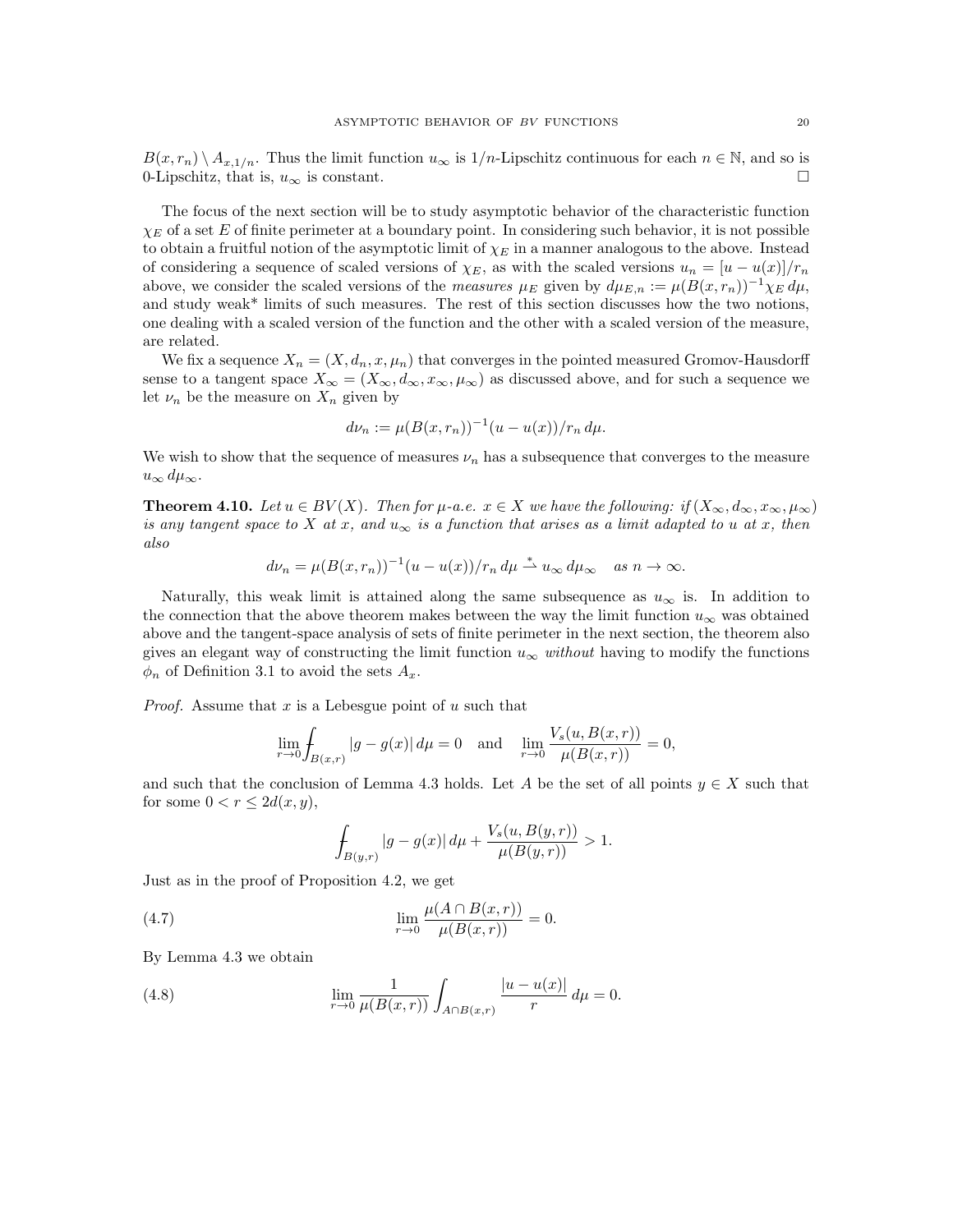Fix  $R > 0$  and consider the embeddings  $\iota: X_{\infty} \to Z$  and  $\iota_n: X_n \to Z$ . To prove the theorem, we need to show that whenever  $\phi$  is a continuous function supported in  $B_Z(\iota(x_\infty), R)$ , we have

$$
\lim_{n \to \infty} \int_{Z} \phi \, \iota_{n,*}(d\nu_n) = \int_{Z} \phi \, \iota_{*}(u_{\infty} \, d\mu_{\infty}).
$$

Just as in Proposition 4.2, we have that for all sufficiently large  $n \in \mathbb{N}$ ,  $u|_{B(x,2Rr_n)\setminus A}$  is  $C(g(x)+1)$ -Lipschitz. Then, define  $\tilde{u}$  to be the McShane extension of  $u|_{B(x,2Rr_n)\setminus A}$ . Just as in Theorem 4.8, we see that  $u_{\infty}$  is a limit function of  $(\tilde{u}-\tilde{u}(x))/r_n$  which are all  $C[g(x)+1]$ -Lipschitz, and the sequence of measures  $\mu(B(x, r_n))^{-1} r_n^{-1} (\tilde{u} - \tilde{u}(x)) d\mu$  also converges weakly\* to  $u_{\infty} d\mu_{\infty}$ . See Definition 3.6 and the discussion following it. It thus suffices to show that if  $f_n := (\tilde{u} - \tilde{u}(x))/r_n$  and  $g_n :=$  $(u - u(x))/r_n$ , then we have that  $\mu(B(x, r_n))^{-1}(f_n - g_n) d\mu \stackrel{*}{\rightharpoonup} 0$ .

Let  $\phi$  be a continuous function supported in the ball  $B_Z(\iota(x_\infty), R)$ . Then for all sufficiently large  $n,$ 

$$
\left| \int_{Z} \phi \iota_{n,*} \left( (f_n - g_n) d\mu_n \right) \right| = \left| \int_{X_n} \phi(\iota_n(y)) (f_n - g_n)(y) d\mu_n(y) \right|
$$
  
\n
$$
\leq \frac{\|\phi\|_{\infty}}{\mu(B(x, r_n))} \int_{B(x, 2Rr_n)} \left| \frac{\tilde{u} - \tilde{u}(x)}{r_n} - \frac{u - u(x)}{r_n} \right| d\mu
$$
  
\n
$$
\leq \frac{\|\phi\|_{\infty}}{\mu(B(x, r_n))} \int_{B(x, 2Rr_n) \cap A} \left| \frac{\tilde{u} - \tilde{u}(x)}{r_n} \right| + \left| \frac{u - u(x)}{r_n} \right| d\mu.
$$

The last line follows since  $\tilde{u}(x) = u(x)$  and  $\tilde{u} = u$  on  $B(x, 2Rr_n) \setminus A$ . The first term converges to zero since  $|\tilde{u} - \tilde{u}(x)|/r_n \leq C(g(x) + 1)R$  on  $B(x, 2Rr_n)$  by the Lipschitz bound for  $\tilde{u}$  and (4.7).<br>Finally, the second term converges to zero by (4.8). Finally, the second term converges to zero by (4.8).

## 5. Asymptotic limits of sets of finite perimeter

Let  $E \subset X$  be a set of finite perimeter, and fix a point  $x \in \partial^* E$  such that Lemma 2.2 holds. We will zoom in at x to study the asymptotic properties of E. Let  $r_n > 0$  with  $r_n \to 0$ . In this section, we always consider the sequence

$$
(X_n, d_n, x, \mu_n) := \left(X, \frac{1}{r_n} \cdot d, x, \frac{1}{\mu(B(x, r_n))} \cdot \mu\right)
$$

under pointed measured Gromov-Hausdorff convergence. We also wish to study the behavior of the measure  $P(E, \cdot)$  as we zoom in, so let

$$
(X_n, d_n, x, P_n(E, \cdot)) := \left(X, \frac{1}{r_n} \cdot d, x, \frac{r_n}{\mu(B(x, r_n))} P(E, \cdot)\right).
$$

Taking subsequences as necessary (not relabeled), we find the following measures on the limit space  $(X_\infty, d_\infty, x_\infty)$ :

$$
\mu_n \stackrel{*}{\rightharpoonup} \mu_\infty,
$$
  
\n
$$
\mu_n(\cdot \cap E) \stackrel{*}{\rightharpoonup} \mu_\infty^E,
$$
  
\n
$$
\mu_n(\cdot \cap E^c) \stackrel{*}{\rightharpoonup} \mu_\infty^{E^c},
$$
  
\nand 
$$
P_n(E, \cdot) \stackrel{*}{\rightharpoonup} \pi_\infty.
$$

For ease of notation, we denote the ball  $B_{X_n}(z, \rho)$  by  $B_n(z, \rho)$ ; note that as a set, this is the same as the ball  $B(z, r_n \rho)$  in X. In Section 3 it was noted that a tangent space  $(X_\infty, d_\infty, x, \mu_\infty)$ always exists, is geodesic, and  $\mu_{\infty}$  is doubling and supports a 1-Poincaré inequality. Note that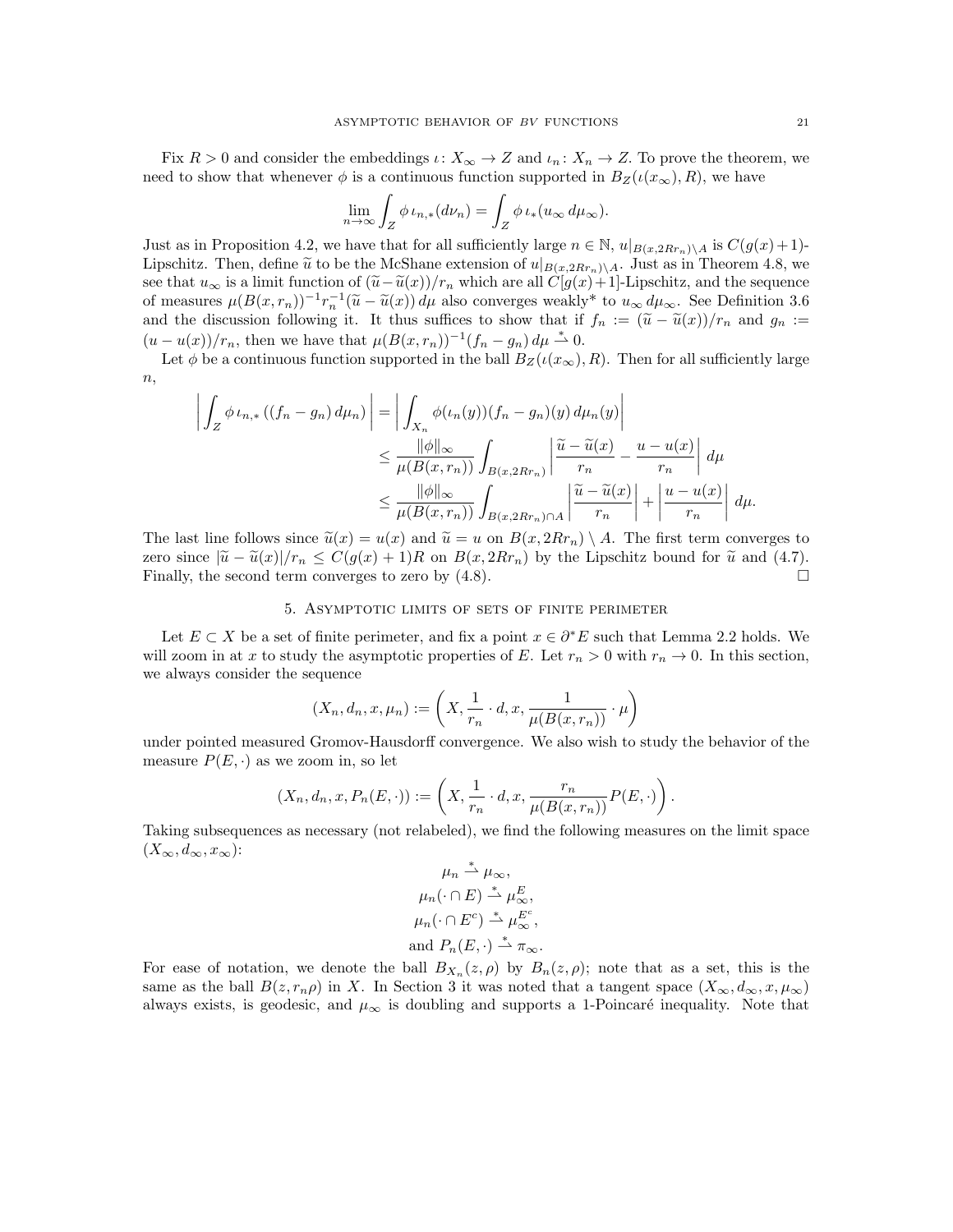$\mu_n(\cdot \cap E) + \mu_n(\cdot \cap E^c) = \mu_n$ , and so  $\mu_{\infty}^E + \mu_{\infty}^{E^c} = \mu_{\infty}$ . The existence of  $\pi_{\infty}$  follows from Lemma 2.2: by (2.13), for every  $k \in \mathbb{N}$ ,

(5.1) 
$$
\limsup_{n \to \infty} P_n(E, B_n(x, k)) = \limsup_{n \to \infty} \frac{r_n}{\mu(B(x, r_n))} P(E, B(x, k r_n)) \leq C_d^{1 + \lceil \log_2 k \rceil}.
$$

At various points in this section, we specify additional conditions on  $x \in \partial^* E$  by excluding Hnegligible parts of  $\partial^* E$ .

Since X is geodesic and  $\mu$  is doubling, the space satisfies the following *annular decay property:* there exists  $\delta = \delta(C_d) \in (0,1]$  such that for all  $y \in X$ ,  $r > 0$ , and  $0 < \varepsilon < 1$ , we have

(5.2) 
$$
\mu(B(y,r) \setminus B(y,r(1-\varepsilon))) \leq C\varepsilon^{\delta} \mu(B(y,r)),
$$

see [9, Corollary 2.2]. In particular, this property implies that all spheres have zero  $\mu$ -measure. We now define two sets in  $X_{\infty}$ . Let  $(E)_{\infty}$  be the collection of all points  $z \in X_{\infty}$  for which

$$
\lim_{r\to 0}\frac{\mu_\infty^E(B_{X_\infty}(z,r))}{\mu_\infty(B_{X_\infty}(z,r))}=1,
$$

and let  $(E^c)_{\infty}$  be the analogous collection of all points  $z \in X_{\infty}$  for which

$$
\lim_{r \to 0} \frac{\mu_{\infty}^{E^c}(B_{X_{\infty}}(z,r))}{\mu_{\infty}(B_{X_{\infty}}(z,r))} = 1.
$$

**Lemma 5.1.** If  $z \in X_\infty$  and  $z_n \in X_n$  with  $z_n \to z$  (or, more precisely,  $\iota_n(z_n) \to \iota(z_\infty)$  in Z), then for every  $r > 0$ ,

$$
\mu_{\infty}(B_{X_{\infty}}(z,r)) = \lim_{n \to \infty} \mu_n(B_n(z_n,r)).
$$

The analogous result holds for the measures  $\mu_n(\cdot \cap E)$  and  $\mu_{\infty}^E$ , and for  $\mu_n(\cdot \cap E^c)$  and  $\mu_{\infty}^{E^c}$ .

*Proof.* We prove the result for the measures  $\mu_n(\cdot \cap E)$  and  $\mu_{\infty}^E$ ; the proofs for the other two pairs are analogous. Fix  $\eta > 0$ . By the lower semicontinuity of measure in open sets under weak\* convergence (see e.g. [3, Proposition 1.62]),

$$
\mu_{\infty}^{E}(B_{X_{\infty}}(z,r-\eta)) = \mu_{\infty}^{E}(B_{Z}(z,r-\eta)) \le \liminf_{n \to \infty} [\iota_{n,*}\mu_n(E \cap \cdot)] (B_{Z}(z,r-\eta)).
$$

Here  $B_Z(z, r - \eta)$  is the ball in Z whose center is the image of z under the isometric embedding  $\iota$ . Letting  $\epsilon_n := d_Z(z_n, z)$ , we have  $\epsilon_n \to 0$  and for large n,

$$
B_Z(z,r-\eta) \subset B_Z(z_n,r-\eta+\epsilon_n) \subset B_Z(z_n,r),
$$

where again we label the image of  $z_n$  under the isometric embedding  $\iota_n$  also by  $z_n$ . Now we can conclude

$$
\mu_{\infty}^{E}(B_{X_{\infty}}(z,r-\eta)) \leq \liminf_{n \to \infty} \mu_n(B_n(z_n,r) \cap E).
$$

Thus letting  $\eta \to 0$ ,

(5.3) 
$$
\mu_{\infty}^{E}(B_{X_{\infty}}(z,r)) \leq \liminf_{n \to \infty} \mu_n(B_n(z_n,r) \cap E).
$$

Again fix  $\eta > 0$ . By upper semicontinuity of measure in compact sets under weak\* convergence,

$$
\mu_{\infty}^{E}(B_{X_{\infty}}(z,r+2\eta)) \geq \mu_{\infty}^{E}(\overline{B_{X_{\infty}}(z,r+\eta)}) \geq \limsup_{n \to \infty} [t_{n,*}\mu_n(E \cap \cdot)] (\overline{B_Z(z,r+\eta)}).
$$

Again for large  $n$ ,

$$
\overline{B_Z(z,r+\eta)}) \supset B_Z(z_n,r+\eta-\epsilon_n) \supset B_Z(z_n,r),
$$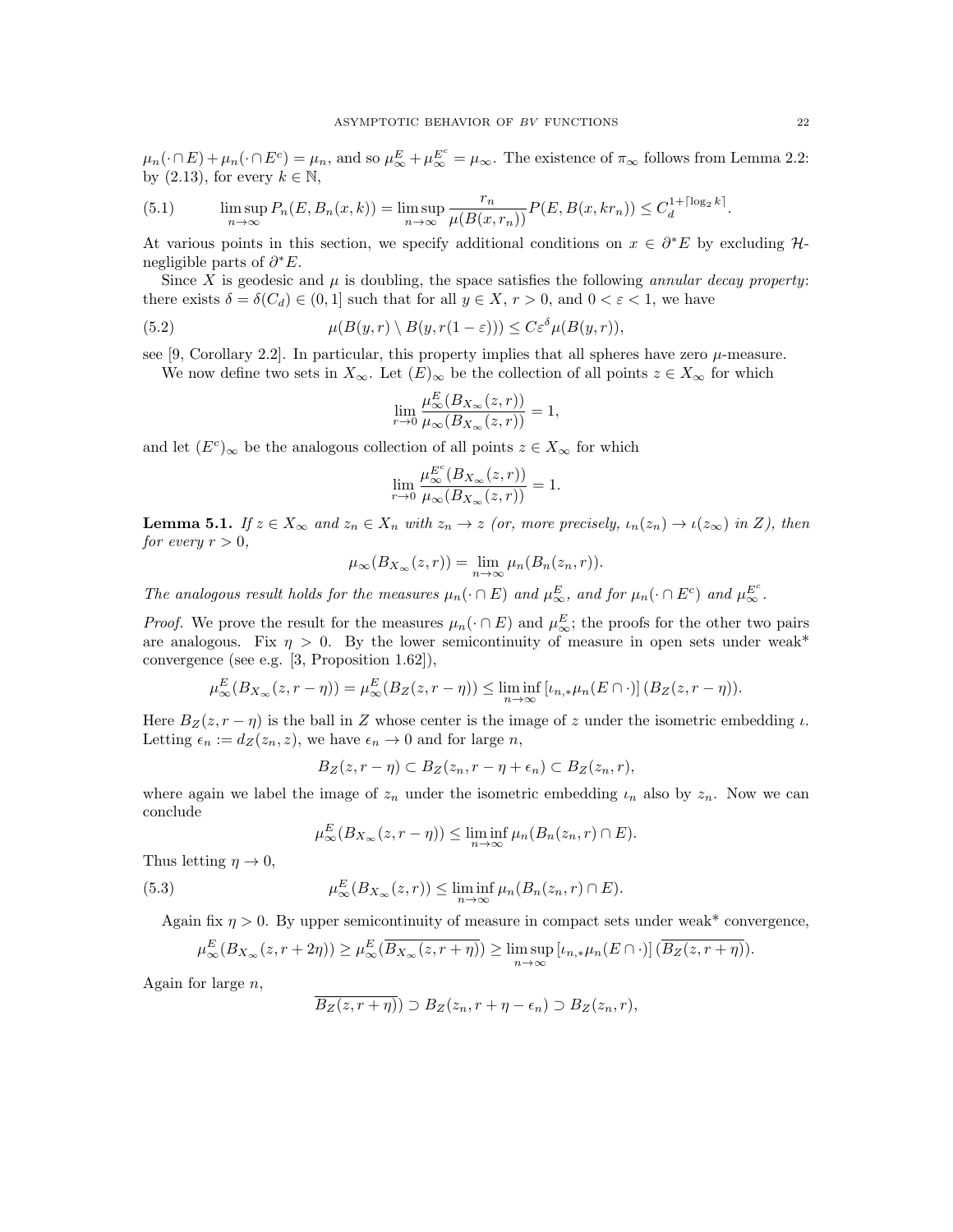and we conclude

$$
\mu_{\infty}^{E}(B_{X_{\infty}}(z,r+2\eta)) \ge \limsup_{n \to \infty} \mu_n(B_n(z_n,r) \cap E).
$$

Note that the measure  $\mu_{\infty}$  also satisfies the annular decay property, and that  $\mu_{\infty}^{E} \leq \mu_{\infty}$ , so spheres in  $X_{\infty}$  do not carry positive  $\mu_{\infty}^{E}$ -weight; therefore letting  $\eta \to 0$ , we get

$$
\mu_{\infty}^{E}(B_{X_{\infty}}(z,r)) \geq \limsup_{n \to \infty} \mu_n(B_n(z_n,r) \cap E).
$$

Combining this with  $(5.3)$  completes the proof.

**Proposition 5.2.** The sets  $(E)_{\infty}$  and  $(E^{c})_{\infty}$  are disjoint. Moreover,

$$
\mu_{\infty}(X_{\infty} \setminus [(E)_{\infty} \cup (E^{c})_{\infty}]) = 0.
$$

*Proof.* Suppose  $z \in (E)_{\infty} \cap (E^{c})_{\infty}$ . Then

$$
\lim_{r\to 0}\frac{\mu_\infty^E(B_{X_\infty}(z,r))}{\mu_\infty(B_{X_\infty}(z,r))}=1=\lim_{r\to 0}\frac{\mu_\infty^{E^c}(B_{X_\infty}(z,r))}{\mu_\infty(B_{X_\infty}(z,r))}.
$$

By the Gromov-Hausdorff convergence, there is a sequence  $x_n \in X_n$  with  $x_n \to z$ . Thus for any small enough  $r > 0$ , Lemma 5.1 gives

$$
2/3 < \frac{\mu_{\infty}^{E}(B_{X_{\infty}}(z,r))}{\mu_{\infty}(B_{X_{\infty}}(z,r))} = \lim_{n \to \infty} \frac{\mu_n(B_n(x_n,r) \cap E)}{\mu_n(B_n(x_n,r))} = \lim_{n \to \infty} \frac{\mu(B(x_n,rr_n) \cap E)}{\mu(B(x_n,rr_n))}
$$

and similarly

$$
2/3 < \frac{\mu_{\infty}^{E^c}(B_{X_{\infty}}(z,r))}{\mu_{\infty}(B_{X_{\infty}}(z,r))} = \lim_{n \to \infty} \frac{\mu(B(x_n,rr_n) \cap E^c)}{\mu(B(x_n,rr_n))}.
$$

Adding together, we find for all small enough  $r > 0$  and large enough n

$$
4/3 < \frac{\mu(B(x_n, rr_n))}{\mu(B(x_n, rr_n))},
$$

which is not possible. Therefore  $(E)_{\infty}$  and  $(E^{c})_{\infty}$  are disjoint.

Next, we show that  $\mu_{\infty}(X_{\infty} \setminus [(E)_{\infty} \cup (E^{c})_{\infty}]) = 0$ . To this end, we will show that the Radon-Nikodym derivative of  $\mu_{\infty}^{E}$  with respect to  $\mu_{\infty}$  is  $\mu_{\infty}$ -a.e. either 1 or 0. Let this Radon-Nikodym derivative be denoted by  $\varphi$ . Let  $A_0 := \{z \in X_\infty : 0 < \varphi(z) < 1\}$ , and suppose that  $\mu_\infty(A_0) > 0$ . Then there is some  $R > 0$  and  $0 < \delta < 1$  such that the set

$$
A:=\{z\in B_{X_\infty}(x_\infty,R):\,\delta<\varphi(z)<1-\delta\text{ and }z\text{ is a Lebesgue point of }\varphi\}
$$

satisfies

$$
\mu_{\infty}(A) > \delta \mu_{\infty}(B_{X_{\infty}}(x_{\infty}, R)).
$$

We fix  $0 < \varepsilon < R$  and consider the family of balls  $B_{X_\infty}(z, \rho)$ ,  $z \in A$  and  $0 < \rho < \varepsilon$ , such that

(5.4) 
$$
\delta < \frac{1}{\mu_{\infty}(B_{X_{\infty}}(z,\rho))} \int_{B_{X_{\infty}}(z,\rho)} \varphi \, d\mu_{\infty} < 1 - \delta.
$$

As every  $z \in A$  is a Lebesgue point of  $\varphi$ , the corresponding family of closed balls is a fine cover of A, and hence there is a pairwise disjoint subfamily  $\{\overline{B_i}\}_{i=1}^{\infty}$  such that  $\mu_{\infty}(A \setminus \bigcup_{i=1}^{\infty} \overline{B_i}) = 0$  and then also  $\mu_{\infty}(A \setminus \bigcup_{i=1}^{\infty} B_i) = 0$ , since spheres have  $\mu_{\infty}$ -measure zero. Now, observe that

$$
\delta \mu_\infty(B_{X_\infty}(x_\infty,R)) < \mu_\infty(A) \leq \sum_{i=1}^\infty \mu_\infty(B_i),
$$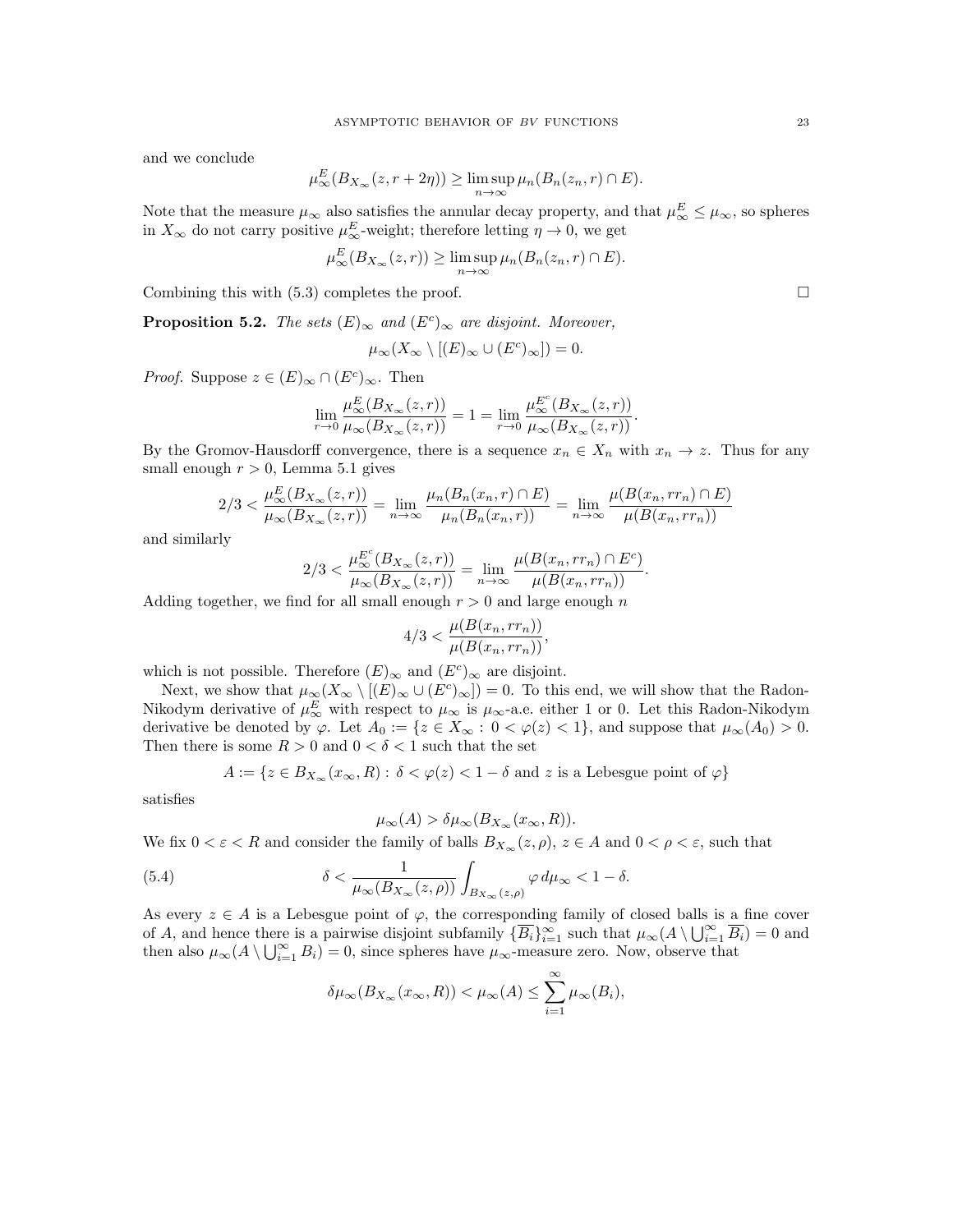and so we can find  $N\in\mathbb{N}$  such that

(5.5) 
$$
\delta \mu_{\infty}(B_{X_{\infty}}(x_{\infty}, R)) < \sum_{i=1}^{N} \mu_{\infty}(B_i).
$$

Denote the center of each  $B_i$  by  $x^i$ . By Lemma 5.1 we can find  $j_{\varepsilon} \in \mathbb{N}$  such that whenever  $n \geq j_{\varepsilon}$ , there are points  $x_n^1, \dots, x_n^N \in X = X_n$  converging to  $x^1, \dots, x^N$  respectively such that

(5.6) 
$$
(1 - \delta^2)\mu_\infty(B_i) \le \mu_n(B_n(x_n^i, \text{rad } B_i)) \le (1 + \delta^2)\mu_\infty(B_i).
$$

for all  $i = 1, \ldots, N$ . This gives

(5.7) 
$$
(1 - \delta^2)\mu_{\infty}(B_{X_{\infty}}(x_{\infty}, R)) \leq \mu_n(B_n(x, R)) \leq (1 + \delta^2)\mu_{\infty}(B_{X_{\infty}}(x_{\infty}, R)),
$$

$$
\delta \frac{1 - \delta^2}{1 + \delta^2} \leq \frac{1 - \delta^2}{1 + \delta^2} \frac{1}{\mu_{\infty}(B_i)} \int_{B_i} \varphi \, d\mu_{\infty} \leq \frac{\mu_n(B_n(x_n^i, \text{rad } B_i) \cap E)}{\mu_n(B_n(x_n^i, \text{rad } B_i))}
$$

$$
\leq \frac{1 + \delta^2}{1 - \delta^2} \frac{1}{\mu_{\infty}(B_i)} \int_{B_i} \varphi \, d\mu_{\infty} \leq \frac{1 + \delta^2}{1 + \delta} \leq 1 - \delta/2;
$$

here, to obtain (5.8) we also used (5.4). We can also ensure that the collection of balls ("lifts" of  $B_i$  to  $X_n$ )  $\{B(x_n^i, r_n \text{ rad } B_i)\}_{i=1}^N$  are pairwise disjoint. Inequality (5.8) tells us that if  $\delta > 0$  was chosen small enough, then

$$
\delta/2 \le \frac{\mu(B(x_n^i, r_n \operatorname{rad} B_i) \cap E)}{\mu(B(x_n^i, r_n \operatorname{rad} B_i))} \le 1 - \delta/2.
$$

Now, applying the relative isoperimetric inequality (2.6) to these balls gives

$$
\delta/2 \leq 2C_P \frac{r_n \operatorname{rad} B_i}{\mu(B(x_n^i, r_n \operatorname{rad} B_i))} P(E, B(x_n^i, r_n \operatorname{rad} B_i)).
$$

Thus we obtain, recalling that rad  $B_i < \varepsilon < R$ ,

$$
\delta \sum_{i=1}^N \mu(B(x_n^i, r_n \operatorname{rad} B_i)) \le 4C_P \varepsilon r_n \sum_{i=1}^N P(E, B(x_n^i, r_n \operatorname{rad} B_i)) \le 4C_P \varepsilon r_n P(E, B(x, 2r_n R)).
$$

By  $(5.5)$  and  $(5.6)$ , we now have

$$
\delta^{2}(1-\delta^{2})\mu_{\infty}(B_{X_{\infty}}(x_{\infty}, R)) \leq \delta(1-\delta^{2})\sum_{i=1}^{N}\mu_{\infty}(B_{i})
$$

$$
\leq \delta \sum_{i=1}^{N}\frac{\mu(B_{n}(x_{n}^{i}, r_{n} \text{ rad } B_{i}))}{\mu(B(x, r_{n}))}
$$

$$
\leq \frac{4C_{P}\varepsilon r_{n}}{\mu(B(x, r_{n}))}P(E, B(x, 2r_{n}R)).
$$

Applying (5.7) now gives

$$
\frac{\delta^2(1-\delta^2)}{1+\delta^2}\frac{\mu(B(x,r_nR))}{\mu(B(x,r_n))}\leq \frac{4C_P\varepsilon r_n}{\mu(B(x,r_n))}P(E,B(x,2r_nR)).
$$

By the doubling property of  $\mu$  we obtain

$$
0 < \frac{\delta^2 (1 - \delta^2)}{1 + \delta^2} \frac{1}{4C_P C_d \varepsilon} \le \frac{r_n}{\mu(B(x, 2r_n R))} P(E, B(x, 2r_n R)).
$$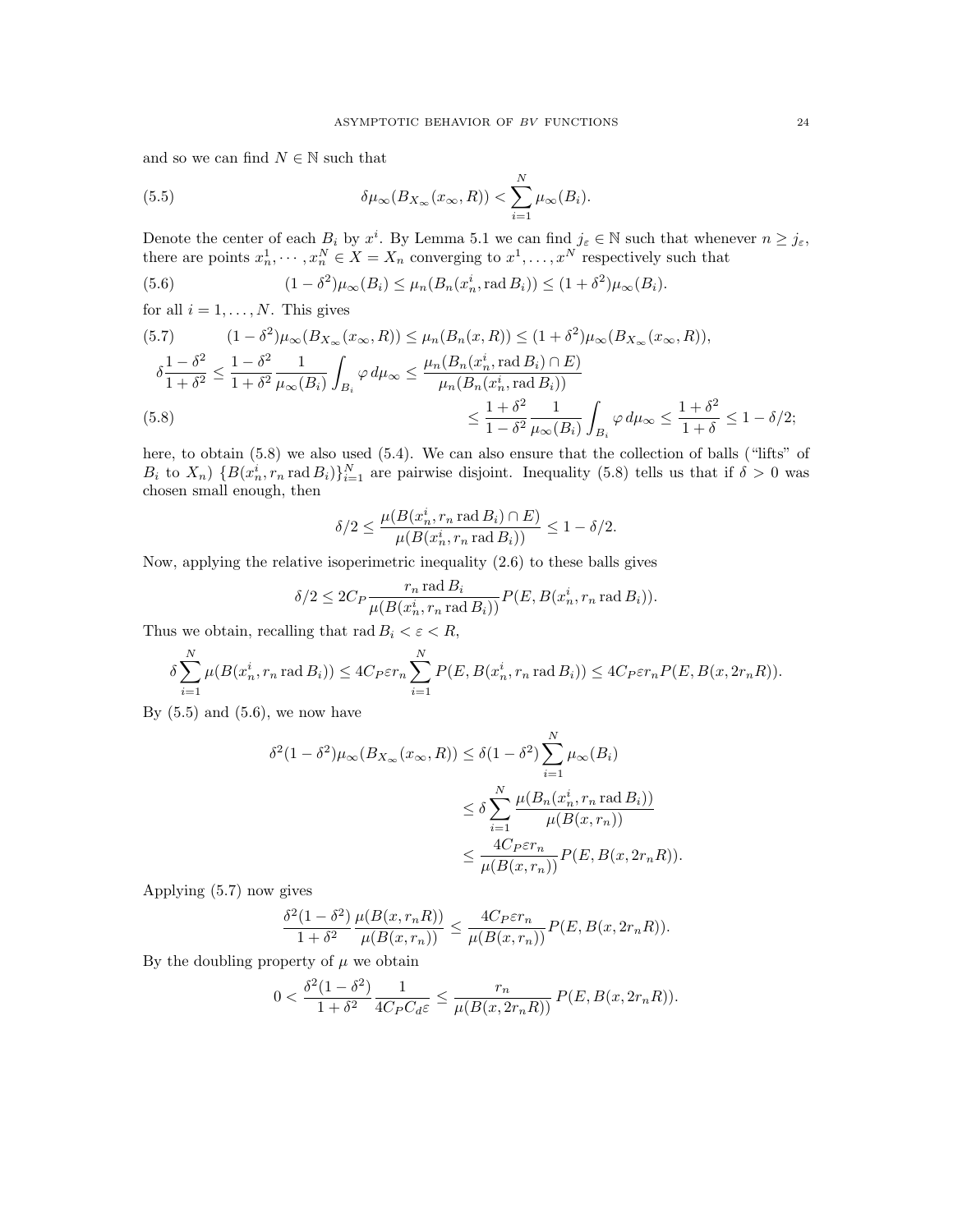Now letting  $n \to \infty$ , by (2.13) we get

$$
0 < \frac{\delta^2 (1 - \delta^2)}{1 + \delta^2} \frac{1}{4C_P C_d \varepsilon} \le C_d
$$

for every  $0 < \varepsilon < 1$ , which is not possible. Thus  $\mu(A_0) = 0$ .

Now the claim  $\mu_{\infty}(X_{\infty} \setminus [(E)_{\infty} \cup (E^{c})_{\infty}]) = 0$  follows from the fact that  $\mu_{\infty}^{E} + \mu_{\infty}^{E^{c}} = \mu_{\infty}$ .

Note that by the above proposition and by the Radon-Nikodym theorem, we now have

$$
\mu_{\infty}^{E}(A) = \mu_{\infty}((E)_{\infty} \cap A)
$$
 and  $\mu_{\infty}^{E^{c}}(A) = \mu_{\infty}((E^{c})_{\infty} \cap A)$ 

for Borel sets  $A \subset X_{\infty}$ , and moreover  $\partial^*(E)_{\infty} = X_{\infty} \setminus ((E)_{\infty} \cup (E^c)_{\infty}).$ 

Now we wish to study the support of the asymptotic perimeter measure  $\pi_{\infty}$  in  $(X_{\infty}, d_{\infty}, x_{\infty})$ . We first prove a proposition that states that if a point  $z \in X_\infty$  is in the support of  $\pi_\infty$ , then it can be seen as the limit of special points in  $\partial^* E$ . Recall from (2.11) that

$$
\Sigma_{\gamma}E := \left\{ y \in X : \liminf_{r \to 0} \min \left\{ \frac{\mu(B(y,r) \cap E)}{\mu(B(y,r))}, \frac{\mu(B(y,r) \cap E^c)}{\mu(B(y,r))} \right\} \ge \gamma \right\} \subset \partial^*E
$$

for some  $\gamma = \gamma(C_d, C_P) \in (0, 1/2]$ . By (2.10) and (2.12) we know that  $P(E, \cdot)$  is concentrated on  $\Sigma_{\gamma}E$ .

For each  $m \in \mathbb{N}$ , let

$$
G_m := \left\{ z \in \Sigma_{\gamma} E: \frac{\gamma}{2C_P} \le r \frac{P(E, B(z, r))}{\mu(B(z, r))} \le 2C_d \quad \text{for all } 0 < r < \frac{1}{m} \right\}.
$$

By Lemma 2.2 we know that

$$
\mathcal{H}\left(\partial^*E\setminus\bigcup_{m\in\mathbb{N}}G_m\right)=0,
$$

and  $G_m \subset G_{m+1}$  for all  $m \in \mathbb{N}$ . Note that for every  $r > 0$  the map  $z \mapsto P(E, B(z, r))$  is lower semicontinuous, and so  $G_m$  is a Borel set. Combining the definitions of  $\Sigma_\gamma E$  and  $G_m$ , for every  $z \in \Sigma_{\gamma} E \cap G_m$  we find  $r_z > 0$  such that

(5.9) 
$$
rP(E, B(z,r)) \le K \min\{\mu(B(z,r) \cap E), \mu(B(z,r) \cap E^c)\}\
$$

for all  $0 < r \leq r_z$ , where  $K = K(C_d, C_P)$ . Hence we can refine  $G_m$  further by considering the set

$$
G_m^* := \left\{ z \in G_m : (5.9) \text{ holds for all } 0 < r < \frac{1}{m} \right\}.
$$

Note then that  $G_m^*$  is a Borel set, and that  $G_m^* \subset G_{m+1}^*$  for  $m \in \mathbb{N}$  with

$$
\mathcal{H}\left(\partial^* E \setminus \bigcup_{m \in \mathbb{N}} G_m^*\right) = 0.
$$

As  $P(E, \cdot)$  is asymptotically doubling by (2.13), we know that the Lebesgue differentiation theorem holds for the measure  $P(E, \cdot)$ . Hence for any fixed  $m \in \mathbb{N}$ , by the Lebesgue differentiation theorem,  $G_m^*$  is of density 1 (with respect to the measure  $P(E, \cdot)$ ) at  $P(E, \cdot)$ -a.e.  $x \in G_m^*$ . It is at such a point that we will zoom in and take our limiting measures.

**Proposition 5.3.** Let  $(X_n, d_n, x, \mu_n)$  be a pointed measured Gromov-Hausdorff convergent sequence such that the base point x is a point of  $P(E, \cdot)$ -density 1 for  $G_m^*$  for some  $m \in \mathbb{N}$ . Suppose that  $z \in X_{\infty}$  is such that

$$
\pi_{\infty}(B_{X_{\infty}}(z,R)) > 0
$$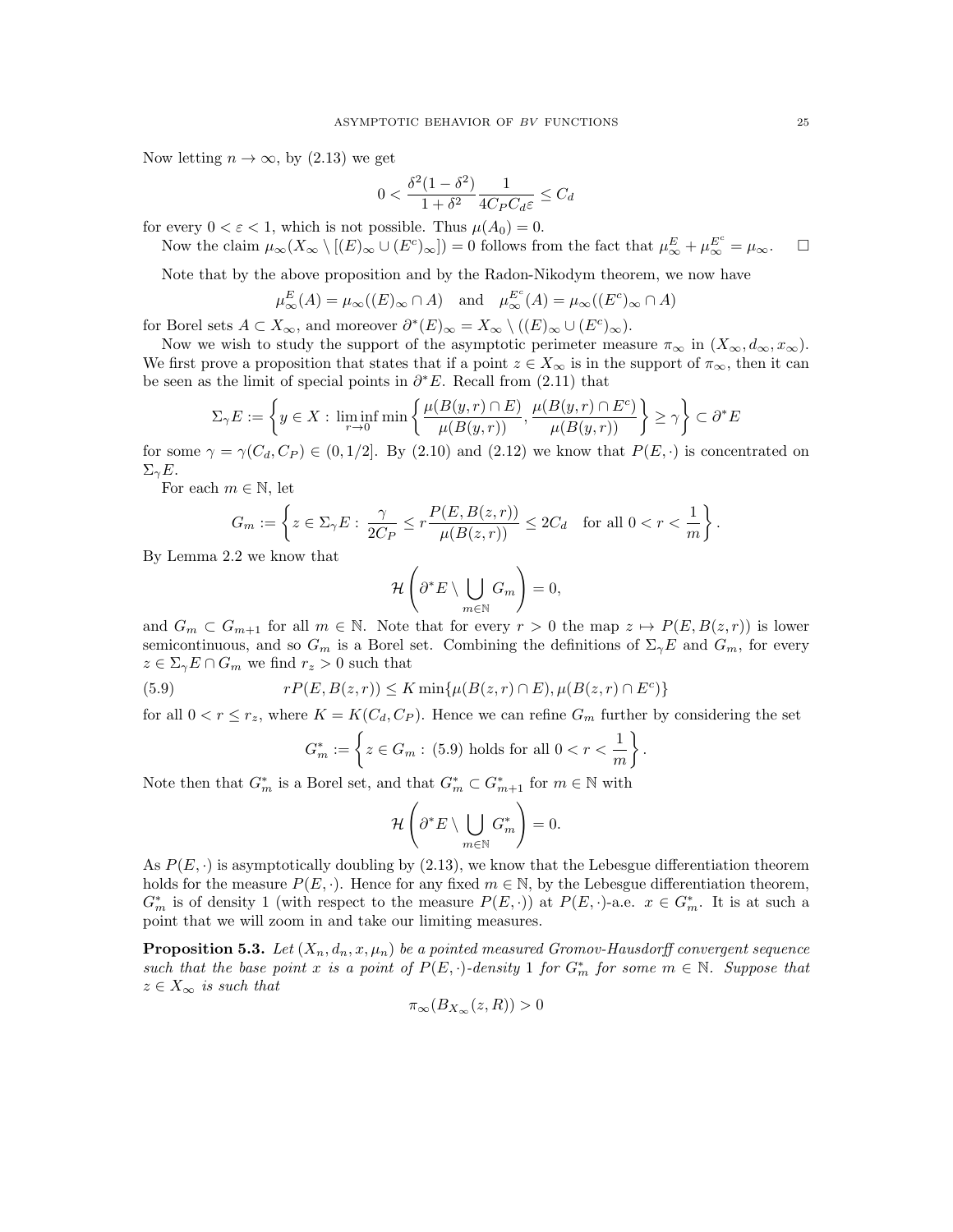for all  $R > 0$ . Then there is a sequence  $z_n \in X_n$  that converges to z (in Z) such that each  $z_n$  is in  $G_m^*$ .

*Proof.* Fix  $R > 0$ . By the Gromov-Hausdorff convergence there exist sequences  $\epsilon_n \to 0$  and  $x_n \in X_n = X$  such that  $d_Z(x_n, z) < \epsilon_n$ , and then by lower semicontinuity under weak\* convergence, (5.10)

$$
\liminf_{n\to\infty}r_n\frac{P(E,B(x_n,(R+\epsilon_n)r_n))}{\mu(B(x,r_n))}\geq \liminf_{n\to\infty}r_n\frac{P(E,\iota_n^{-1}(B_Z(z,R)))}{\mu(B(x,r_n))}\geq \pi_\infty(B_{X_\infty}(z,R))>0.
$$

We would like to know that there exists  $\widetilde{x}_n \in G_m^* \cap B(x_n, (R + \epsilon_n)r_n)$  for all sufficiently large  $n \in \mathbb{N}$ .<br>Suppose that this is not the case. Then there is a subsequence n, such that  $B(x-(R+\epsilon_n)r_n)$ Suppose that this is not the case. Then there is a subsequence  $n_k$  such that  $B(x_{n_k}, (R + \epsilon_{n_k})r_{n_k})$ is disjoint from  $G_m^*$ . Choose  $M > 0$  large enough so that for all  $k \in \mathbb{N}$ ,

$$
B(x_{n_k}, (R+\epsilon_{n_k})r_{n_k}) \subset B(x, Mr_{n_k}).
$$

As  $B(x_{n_k}, (R + \epsilon_{n_k})r_{n_k})$  and  $B(x, Mr_{n_k}) \cap G_m^*$  are disjoint, we have

$$
P(E, B(x_{n_k}, (R + \epsilon_{n_k})r_{n_k})) + P(E, B(x, Mr_{n_k}) \cap G_m^*) \le P(E, B(x, Mr_{n_k})),
$$

which is equivalent to

$$
r_{n_k} \frac{P(E, B(x_{n_k}, (R+\epsilon_{n_k})r_{n_k}))}{\mu(B(x, r_{n_k}))} + r_{n_k} \frac{P(E, B(x, Mr_{n_k}) \cap G_m^*)}{\mu(B(x, r_{n_k}))} \le r_{n_k} \frac{P(E, B(x, Mr_{n_k}))}{\mu(B(x, r_{n_k}))}.
$$

Call the left-hand side of this inequality  $A_k + B_k$ , and the right-hand side  $C_k$ . The assumption that x is a point of density 1 in  $G_m^*$  implies that  $B_k/C_k \to 1$  as  $k \to \infty$ . Thus  $A_k/C_k \to 0$  as  $k \to \infty$ . On the other hand, by the definition of  $G_m$ , we must have  $C_k \leq 2M^{-1}C_d^{2+\log_2(M)} < \infty$  for large  $k \in \mathbb{N}$ . Therefore  $A_k \to 0$  as  $k \to \infty$ , which contradicts (5.10). Thus, there is some  $N_1 \in \mathbb{N}$  such that there is a point  $\tilde{x}_n \in G_m^* \cap B(x_n, (R + \epsilon_n)r_n)$  for all  $n \geq N_1$ . We rename this sequence  $\tilde{x}_n^1$ .<br>Similarly there exists a sequence Similarly, there exists a sequence

$$
\widetilde{x}_n^2 \in G_m^* \cap B(x_n, (2^{-1}R + \epsilon_n)r_n)
$$

for all  $n \geq N_2 > N_1$ . We continue inductively in this fashion to find for each  $k \in \mathbb{N}$ ,

$$
\widetilde{x}_n^k \in G_m^* \cap B(x_n, (2^{-k}R + \epsilon_n)r_n)
$$

for all  $n \geq N_k > N_{k-1}$ . Now

$$
d_Z(\widetilde{x}_n^k, z) \le d_Z(\widetilde{x}_n^k, x_n) + d_Z(x_n, z) \le 2^{-k}R + \epsilon_n + \epsilon_n.
$$

For  $n \in [N_k, N_{k+1})$ , set  $z_n := \tilde{x}_n^k$ . Then  $z_n$  has the desired properties.

Note also that the support of  $\pi_{\infty}$  is contained in  $X_{\infty}$ ; this can be seen as follows. If  $z \in Z$  such that  $\pi_{\infty}(B_Z(z,R)) > 0$  for all  $R > 0$ , then there exists a sequence  $x_n \in X_n$  such that  $x_n \to z$  in Z. It follows that  $z \in X_{\infty}$ .

We now provide growth estimates for the measure  $\pi_{\infty}$ .

**Theorem 5.4.** Consider the sequence  $(X_n, d_n, x, \mu_n)$  such that x is a point of  $P(E, \cdot)$ -density 1 for  $G_m^*$  for some  $m \in \mathbb{N}$ . Suppose that  $z \in X_\infty$  is such that

$$
\pi_{\infty}(B_{X_{\infty}}(z,R)) > 0
$$

for all  $R > 0$ . Then

(5.11) 
$$
\frac{1}{C} \frac{\mu_{\infty}(B_{X_{\infty}}(z,r))}{r} \leq \pi_{\infty}(B_{X_{\infty}}(z,r)) \leq C \frac{\mu_{\infty}(B_{X_{\infty}}(z,r))}{r} \text{ for all } r > 0,
$$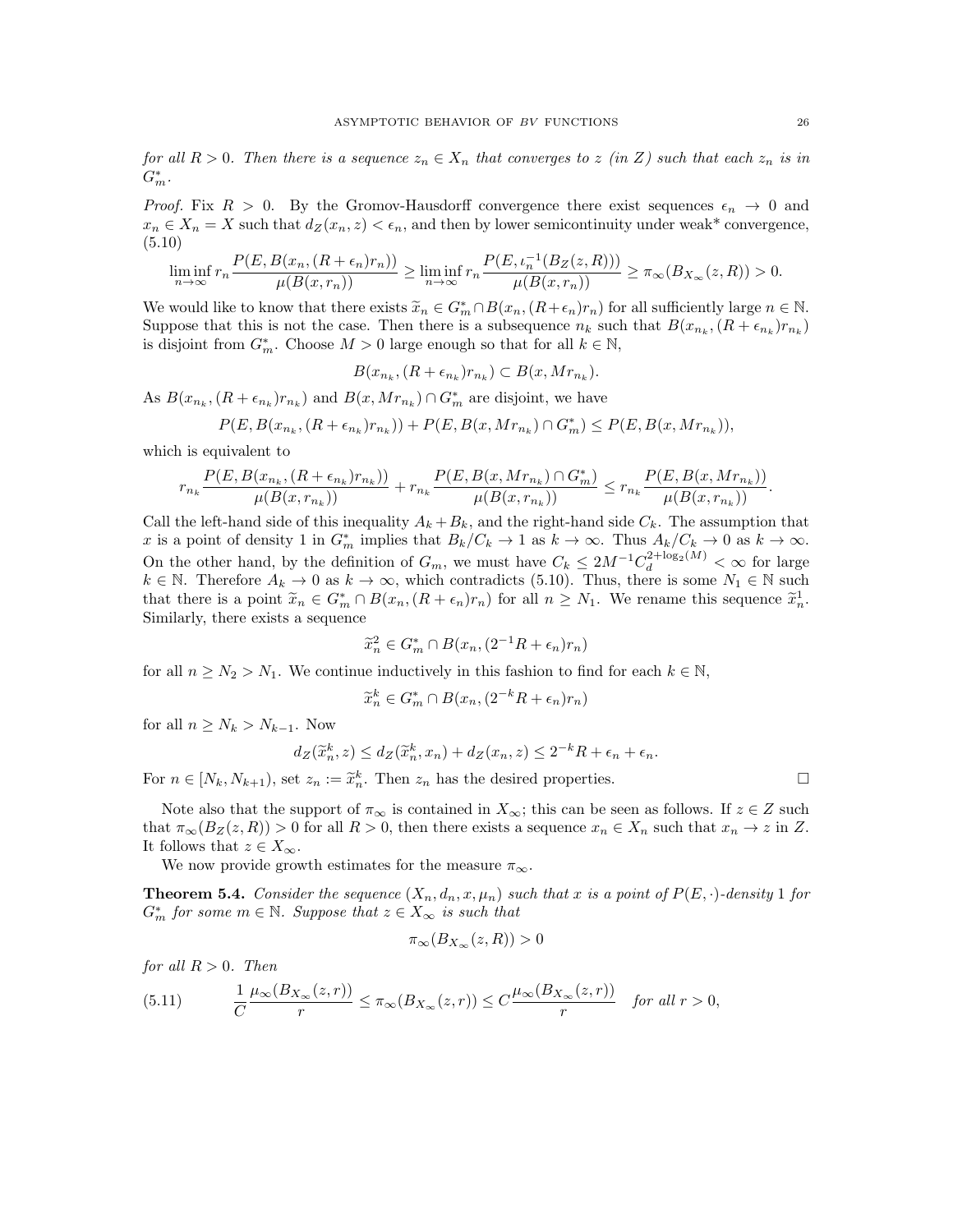where  $C = C(C_d, C_P)$ , and (5.12)  $\pi_{\infty}((E)_{\infty} \cup (E^{c})_{\infty}) = 0.$ 

*Proof.* By Proposition 5.3, there is a sequence  $z_n \in G_m^*$  that converges to z in Z. Fix  $r > 0$  and  $0 < \eta < r/2$ . Using the basic properties of weak\* convergence as in the proof of Proposition 5.3, we find a sequence of positive numbers  $\epsilon_n$  with  $\lim_{n\to\infty} \epsilon_n = 0$  such that

$$
(5.13) \quad \liminf_{n\to\infty} r_n \frac{P(E, B(z_n, (r+\epsilon_n)r_n))}{\mu(B(x,r_n))} \ge \pi_\infty(B_{X_\infty}(z,r)) \ge \limsup_{n\to\infty} r_n \frac{P(E, B(z_n, (r-\eta)r_n))}{\mu(B(x,r_n))}.
$$

We can rewrite the term on the right-most side of (5.13) as

$$
\limsup_{n\to\infty}(r-\eta)r_n\frac{P(E,B(z_n,(r-\eta)r_n))}{\mu(B(z_n,(r-\eta)r_n))}\cdot\frac{\mu(B(z_n,(r-\eta)r_n))}{(r-\eta)\mu(B(x,r_n))}.
$$

Since  $z_n \in G_m^*$ , we know that

$$
(r - \eta)r_n \frac{P(E, B(z_n, (r - \eta)r_n))}{\mu(B(z_n, (r - \eta)r_n))} \ge \frac{\gamma}{2C_F}
$$

for all large enough n (that is, when  $(r - \eta)r_n < 1/m$ ). Additionally, by Lemma 5.1,

$$
\limsup_{n \to \infty} \frac{\mu(B(z_n, (r - \eta)r_n))}{(r - \eta)\mu(B(x, r_n))} = \frac{1}{(r - \eta)} \limsup_{n \to \infty} \frac{\mu(B(z_n, (r - \eta)r_n))}{\mu(B(x, r_n))}
$$

$$
= \frac{\mu_{\infty}(B_{X_{\infty}}(z, r - \eta))}{r - \eta}
$$

$$
\geq \frac{1}{C_d^2} \frac{\mu_{\infty}(B_{X_{\infty}}(z, r))}{r},
$$

since  $\mu_{\infty}$  is doubling with constant  $C_d^2$ . Thus by (5.13), we get

$$
\pi_{\infty}(B_{X_{\infty}}(z,r)) \ge \frac{\gamma}{2C_d^2C_P} \frac{\mu_{\infty}(B_{X_{\infty}}(z,r))}{r}
$$

.

Next we rewrite the term on the left-most side of (5.13) as

$$
\liminf_{n \to \infty} (r + \epsilon_n) r_n \frac{P(E, B(z_n, (r + \epsilon_n) r_n))}{\mu(B(z_n, (r + \epsilon_n) r_n))} \cdot \frac{\mu(B(z_n, (r + \epsilon_n) r_n))}{(r + \epsilon_n) \mu(B(x, r_n))}.
$$

Since  $z \in G_m^*$ , we know that

$$
(r + \epsilon_n)r_n \frac{P(E, B(z_n, (r + \epsilon_n)r_n))}{\mu(B(z_n, (r + \epsilon_n)r_n))} \le 2C_d
$$

for all large enough  $n$ . Similarly to above, we obtain

$$
\lim_{n \to \infty} \frac{\mu(B(z_n, (r + \epsilon_n)r_n))}{(r + \epsilon_n)\mu(B(x, r_n))} = \frac{\mu_\infty(B_{X_\infty}(z, r))}{r},
$$

whence from (5.13) we obtain

$$
\pi_{\infty}(B_{X_{\infty}}(z,r)) \leq 2C_d \frac{\mu_{\infty}(B_{X_{\infty}}(z,r))}{r}.
$$

This proves (5.11).

It now only remains to show (5.12). It suffices to show that when  $z \in (E)_{\infty} \cup (E^c)_{\infty}$ , for each  $k \in \mathbb{N}$  there is some  $r_z > 0$  such that  $\pi_{\infty}(B_{X_{\infty}}(z, r_z)) \leq C \mu_{\infty}(B_{X_{\infty}}(z, r_z))/(kr_z)$ , from which we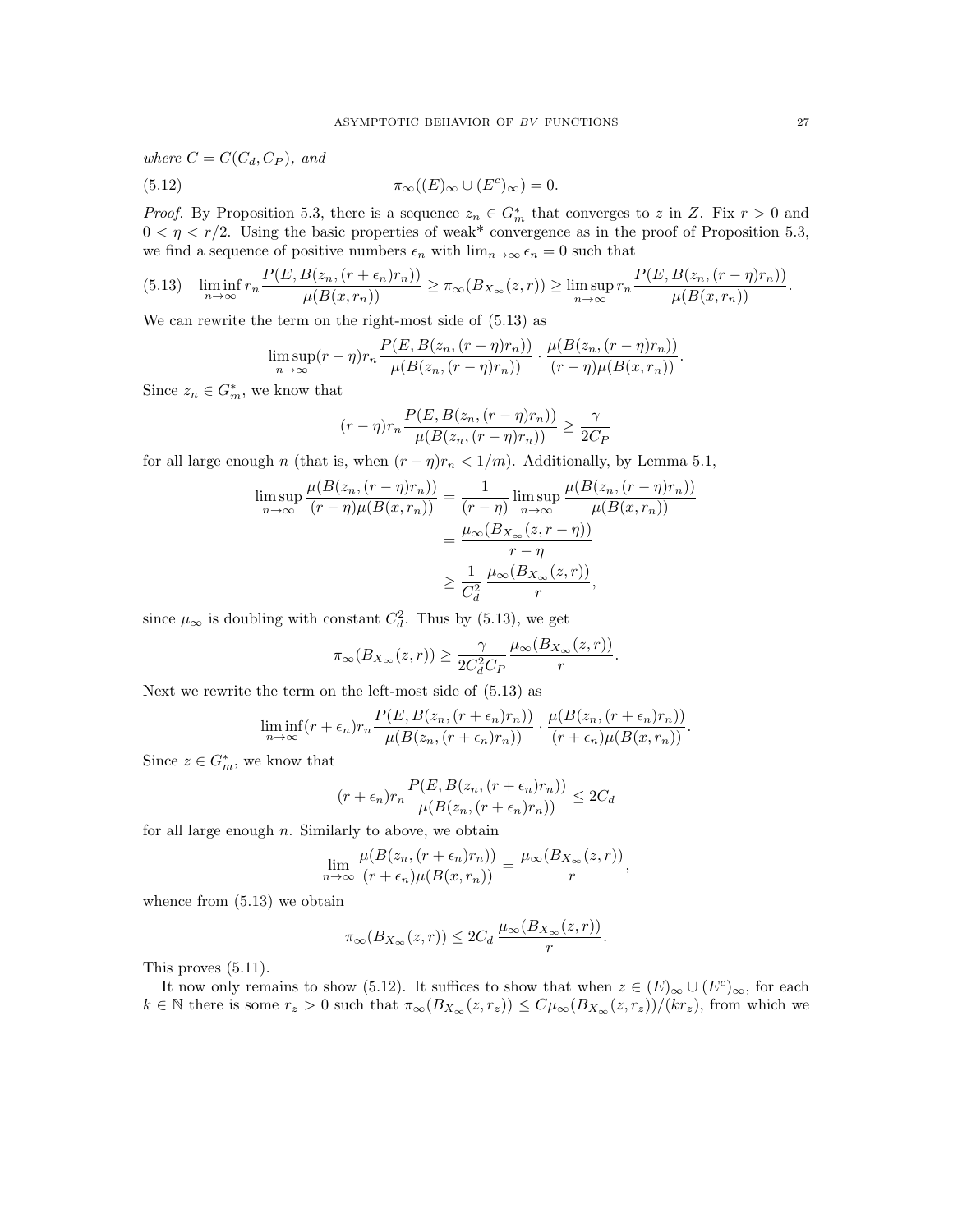will know (via (5.11)) that there must be  $\rho_z > 0$  with  $\pi_\infty(B_{X_\infty}(z, \rho_z)) = 0$ . Fix  $k \in \mathbb{N}$ . Suppose  $z \in (E)_{\infty}$  is in the support of  $\pi_{\infty}$ . Then there is some  $r_z > 0$  such that

$$
\frac{\mu_\infty(B_{X_\infty}(z,r_z)\cap (E^c)_\infty)}{\mu_\infty(B_{X_\infty}(z,r_z))}<\frac{1}{k}.
$$

Let  $\epsilon_n \to 0$  and  $G_m^* \ni z_n \to z$  as given by the conclusion of Proposition 5.3. By Lemma 5.1 we have

$$
\frac{1}{k} \lim_{n \to \infty} \frac{\mu(B(z_n, r_z r_n))}{\mu(B(x, r_n))} = \frac{\mu_\infty(B_{X_\infty}(z, r_z))}{k} > \mu_\infty(B_{X_\infty}(z, r_z) \cap (E^c)_\infty)
$$

$$
= \lim_{n \to \infty} \frac{\mu(B(z_n, r_z r_n) \cap E^c)}{\mu(B(x, r_n))}.
$$

Thus for all large enough  $n \in \mathbb{N}$ ,

$$
\frac{1}{k}\mu(B(z_n, r_zr_n)) \ge \mu(B(z_n, r_zr_n) \cap E^c).
$$

Since  $z_n \in G_m^*$ , by (5.9) we have that for all large enough  $n \in \mathbb{N}$ ,

$$
r_z r_n \frac{P(E, B(z_n, r_z r_n))}{\mu(B(z_n, r_z r_n))} \leq K \frac{\mu(B(z_n, r_z r_n) \cap E^c)}{\mu(B(z_n, r_z r_n))} \leq \frac{K}{k}.
$$

Thus for any  $\eta > 0$ ,

$$
\pi_{\infty}(B_{X_{\infty}}(z, r_z - \eta)) \le \liminf_{n \to \infty} r_n \frac{P(E, B(z_n, r_z r_n))}{\mu(B(x, r_n))} \le \frac{K}{k} \frac{1}{r_z} \liminf_{n \to \infty} \frac{\mu(B(z_n, r_z r_n))}{\mu(B(x, r_n))}
$$

$$
= \frac{K}{k} \frac{\mu_{\infty}(B_{X_{\infty}}(z, r_z))}{r_z}
$$

by Lemma 5.1. Since  $K = K(C_d, C_P)$ , letting  $\eta \to 0$  gives

$$
\pi_{\infty}(B_{X_{\infty}}(z,r_z)) \leq \frac{K}{k} \frac{\mu_{\infty}(B_{X_{\infty}}(z,r_z))}{r_z}.
$$

By choosing  $k \in \mathbb{N}$  large enough, the above would violate the left-hand inequality of (5.11), and so z cannot be in the support of  $\pi_{\infty}$ . Thus, there is some  $\rho_z > 0$  with  $\pi_{\infty}(B(z, \rho_z)) = 0$ . Since this happens for every  $z \in (E)_{\infty}$ , we know that  $\pi_{\infty}$  does not charge  $(E)_{\infty}$ . Indeed, with

$$
(E)_{\infty} \subset U := \bigcup_{z \in (E)_{\infty}} B(z, \rho_z),
$$

an open set containing  $(E)_{\infty}$ , we have  $\pi_{\infty}(U) = 0$ . A similar argument gives the existence of an open set  $V \supset (E^c)_{\infty}$  with  $\pi_{\infty}(V) = 0$ . This completes the proof.

Next we show that the set  $(E)_{\infty}$  is of locally finite perimeter in the space  $X_{\infty}$ . Denote by  $\mathcal{H}$  the co-dimension 1 Hausdorff measure in the space  $(X_{\infty}, d_{\infty}, \mu_{\infty})$ .

**Theorem 5.5.** For all  $R > 0$ , we have  $P((E)_{\infty}, B_{X_{\infty}}(x_{\infty}, R)) < \infty$ . The measures  $P((E)_{\infty}, \cdot)$ ,  $\pi_{\infty}$ , and  $\mathcal{H}(\partial^*(E)_{\infty} \cap \cdot)$  are comparable. The sets  $(E)_{\infty}$  and  $(E^c)_{\infty}$  are open in  $X_{\infty}$ .

Proof. To prove the first claim, we use a discrete convolution construction. Assume for simplicity that  $R = 1$ . Fix  $0 < \epsilon < 1/9$ , and take a maximal  $\epsilon$ -separated set  $\{z_k\}_{k=1}^{\infty} \subset X_{\infty}$ . Then the balls  $B_k := B_{X_\infty}(z_k, \epsilon)$  cover  $X_\infty$  and  $B_{X_\infty}(z_k, 14\varepsilon)$  have bounded overlap. For each k we can find points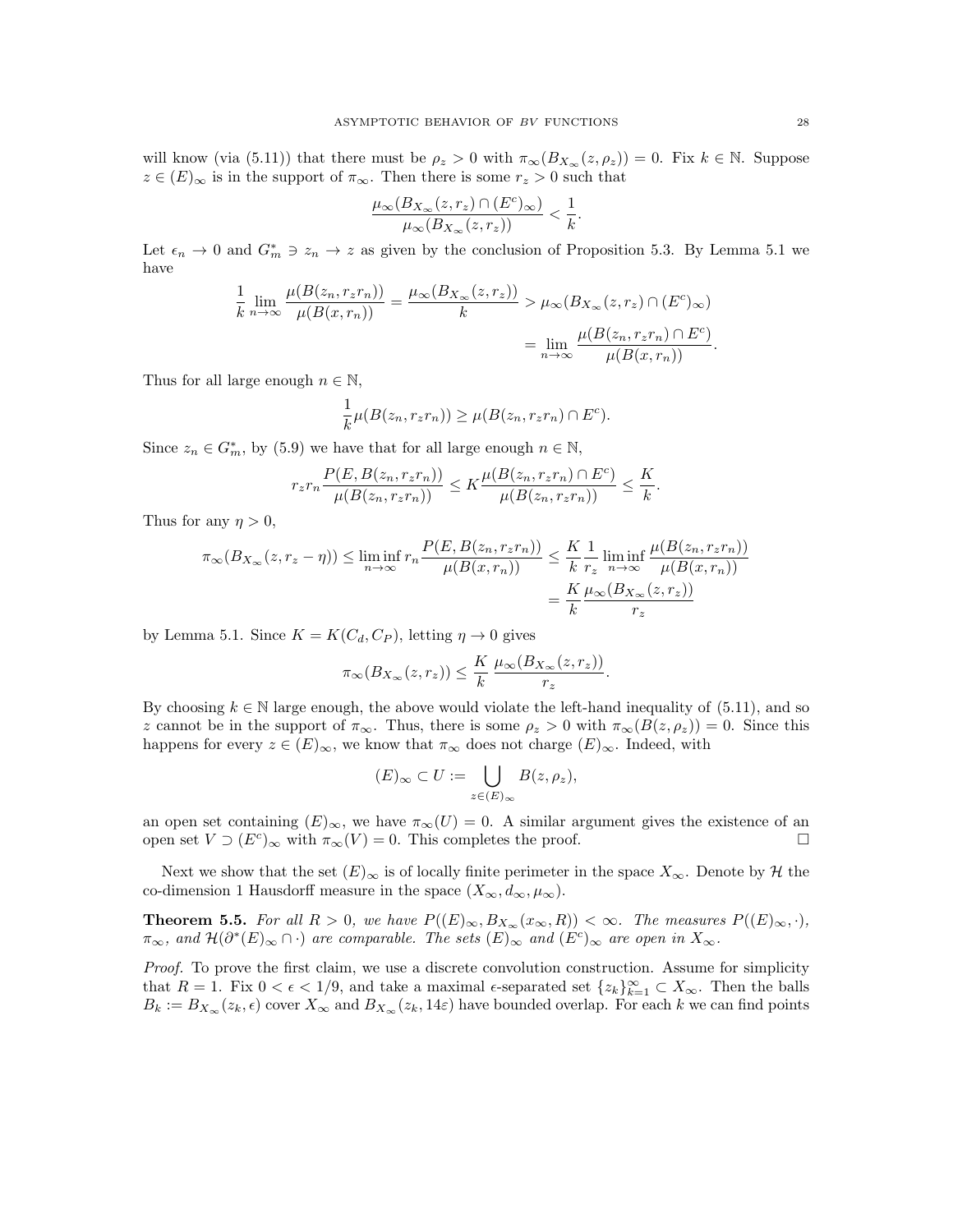$z_{k,n} \in X_n$  converging to  $z_k$  (in Z). Thus, by considering a tail-end of the sequence if necessary, there is a sequence  $0 < \delta_n \to 0$  with  $\delta_n < \epsilon$  such that  $d_Z(\iota_{\infty}(z_k), \iota_n(z_{k,n})) < \delta_n$ , and by Lemma 5.1,

(5.14) 
$$
(1 - \delta_n) \mu_{\infty}^{E}(B_{X_{\infty}}(z_k, \epsilon)) \leq \mu_n(B_n(z_{k,n}, \epsilon) \cap E)
$$

and

(5.15) 
$$
\mu_n(B_n(z_{k,n}, \epsilon)) \le (1+\delta_n)\mu_\infty(B_{X_\infty}(z_k, \epsilon)) \le (1+\delta_n)^2 \mu_n(B_n(z_{k,n}, \epsilon)).
$$

Observe that we need only do this for the points  $z_k \in B_{X_\infty}(x_\infty, 2)$ , of which there are only finitely many, and thus we can choose  $\delta_n > 0$  such that the above hold for all corresponding indices k. By the bounded overlap property of the balls  $B_{X_\infty}(z_k, 14\epsilon)$ , we also have that for each such positive integer n, the collection of balls  $B_n(z_{k,n}, 6\epsilon)$  has a bounded overlap; this will be needed in the computations (5.18).

Now take a partition of unity by means of  $C/\epsilon$ -Lipschitz functions  $\phi_k \in \text{Lip}(X_\infty; [0,1])$  with  $\text{supp}(\phi_k) \subset B_{X_\infty}(z_k, 2\epsilon)$  for each  $k \in \mathbb{N}$ ; see e.g. [21, p. 104]. Let  $u := \chi_E$ , and for each  $n \in \mathbb{N}$  we set

(5.16) 
$$
v_n^{\epsilon} := \sum_{k=1}^{\infty} u_{B_n(z_{k,n}, \epsilon)} \phi_k,
$$

where

$$
u_{B_n(z_{k,n},\epsilon)} = \oint_{B_n(z_{k,n},\epsilon)} u \, d\mu_n = \oint_{B(z_{k,n},r_n\epsilon)} u \, d\mu = \frac{\mu(B(z_{k,n},r_n\epsilon) \cap E)}{\mu(B(z_{k,n},r_n\epsilon))}.
$$

Let  $l \in \mathbb{N}$  such that  $B_l \cap B_{X_\infty}(x_\infty, 1) \neq \emptyset$ . Given  $y_1, y_2 \in B_l$ , we estimate

$$
|v_n^{\epsilon}(y_1) - v_n^{\epsilon}(y_2)| = \left| \sum_{k=1}^{\infty} u_{B_n(z_{k,n},\epsilon)} \phi_k(y_1) - \sum_{k=1}^{\infty} u_{B_n(z_{k,n},\epsilon)} \phi_k(y_2) \right|
$$
  
\n
$$
= \left| \sum_{k=1}^{\infty} (u_{B_n(z_{k,n},\epsilon)} - u_{B_n(z_{l,n},\epsilon)}) (\phi_k(y_1) - \phi_k(y_2)) \right|
$$
  
\n
$$
\leq \sum_{k=1}^{\infty} |u_{B_n(z_{k,n},\epsilon)} - u_{B_n(z_{l,n},\epsilon)}| |\phi_k(y_1) - \phi_k(y_2)|
$$
  
\n
$$
= \sum_{\substack{k \in \mathbb{N} \\ B_{X_{\infty}}(z_k,2\epsilon) \cap B_l \neq \emptyset}} |u_{B_n(z_{k,n},\epsilon)} - u_{B_n(z_{l,n},\epsilon)}| |\phi_k(y_1) - \phi_k(y_2)|
$$
  
\n
$$
\leq C \sum_{\substack{k \in \mathbb{N} \\ B_{X_{\infty}}(z_k,2\epsilon) \cap B_l \neq \emptyset}} |u_{B_n(z_{k,n},\epsilon)} - u_{B_n(z_{l,n},\epsilon)}| \frac{d_{\infty}(y_1, y_2)}{\epsilon}.
$$

Note that for the indices k in the last sum, we have  $d_{\infty}(z_k, z_l) \leq 3\epsilon$  and so  $d_n(z_{k,n}, z_{l,n}) \leq 5\epsilon$ . Thus, each ball  $B_n(z_{k,n}, \epsilon)$  is contained in  $B_n(z_{l,n}, 6\epsilon)$ . By the bounded overlap property, there are at most J number of balls  $B_n(z_{k,n}, \epsilon)$  contained in  $B_n(z_{l,n}, 6\epsilon)$ , with J depending solely on the doubling constant of  $\mu_n$  – which is the same doubling constant of  $\mu$ . Moreover, for each k for which  $B_{X_\infty}(z_k, 2\epsilon) \cap B_l \neq \emptyset$ , we have that

$$
|u_{B_n(z_{k,n},\epsilon)} - u_{B_n(z_{l,n},\epsilon)}| \leq C \int_{B_n(z_{l,n},\theta\epsilon)} |u - u_{B_n(z_{l,n},\theta\epsilon)}| \, d\mu_n.
$$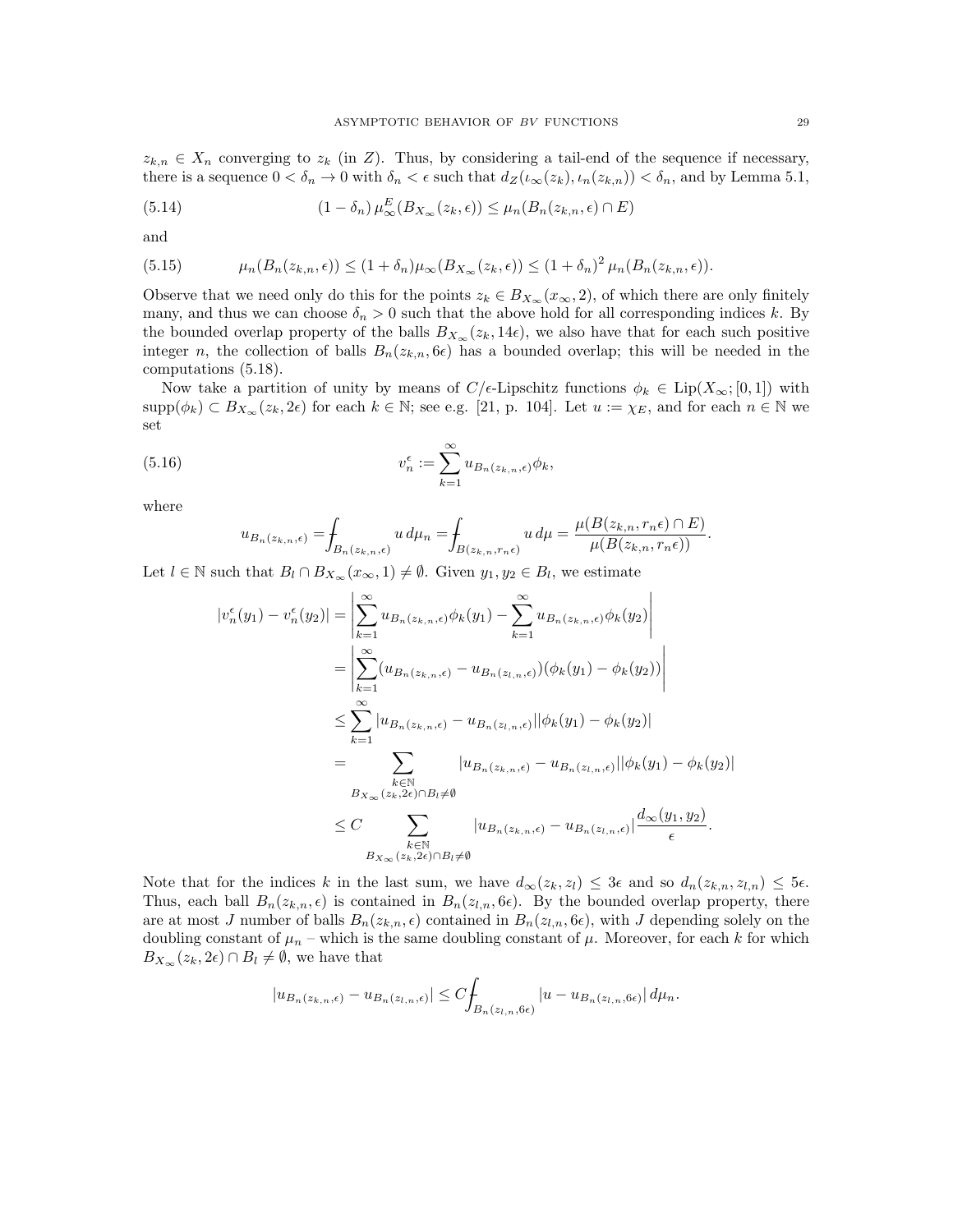Thus, we can continue the estimate via the Poincaré inequality:

$$
|v_n^{\epsilon}(y_1) - v_n^{\epsilon}(y_2)| \leq C \int_{B_n(z_{l,n}, 6\epsilon)} |u - u_{B_n(z_{l,n}, 6\epsilon)}| d\mu_n \frac{d_{\infty}(y_1, y_2)}{\epsilon}
$$
  

$$
\leq C \epsilon \frac{d_{\infty}(y_1, y_2)}{\epsilon} \frac{P_n(E, B_n(z_{l,n}, 6\epsilon))}{\mu_n(B_n(z_{l,n}, 6\epsilon))}.
$$

Thus, we get for  $y \in B_l$ ,

$$
\operatorname{Lip} v_n^{\epsilon}(y) \le C \frac{P_n(E, B_n(z_{l,n}, 6\epsilon))}{\mu_n(B_n(z_{l,n}, 6\epsilon))}.
$$

Therefore, in  $B_{X_\infty}(x_\infty, 1)$ ,

(5.17) 
$$
\operatorname{Lip} v_n^{\epsilon} \leq C \sum_{l=1}^{\infty} \chi_{B_l} \frac{P_n(E, B_n(z_{l,n}, 6\epsilon))}{\mu_n(B_n(z_{l,n}, \epsilon))}.
$$

By the definition of pointed measured Gromov-Hausdorff convergence,  $\lim_{n\to\infty} d_Z(\iota_n(x), \iota(x_\infty))$  = 0, see Definition 3.3 and the discussion preceding it. If  $B_l \cap B_{X_\infty}(x_\infty, 1) \neq \emptyset$ , then  $B_n(z_{l,n}, 2\epsilon) \cap$  $B_n(x, 1 + \varepsilon) \neq \emptyset$ . Hence by (5.15) and by the bounded overlap of the family  $B_n(z_{k,n}, 6\epsilon)$ ,  $k \in \mathbb{N}$ , we have

$$
\int_{B_{X_{\infty}}(x_{\infty},1)} \text{Lip } v_n^{\epsilon} d\mu_{\infty} \leq C \sum_{\substack{l \in \mathbb{N} \\ B_n(z_{l,n},2\epsilon) \cap B_n(x,1+\epsilon) \neq \emptyset}} \mu_{\infty}(B_l) \frac{P_n(E, B_n(z_{l,n}, 6\epsilon))}{\mu_n(B_n(z_{l,n}, \epsilon))}
$$
\n
$$
\leq C(1+\delta_n) \sum_{\substack{l \in \mathbb{N} \\ B_n(z_{l,n},2\epsilon) \cap B_n(x,1+\epsilon) \neq \emptyset}} P_n(E, B_n(z_{l,n}, 6\epsilon))
$$
\n
$$
\leq C P_n(E, B_n(x,1+9\epsilon))
$$
\n
$$
\leq C P_n(E, B_n(x,2)).
$$

This remains bounded as  $n \to \infty$ , see (5.1). We can do the above for a sequence  $\epsilon_i \to 0$ , with  $n = n(i) \to \infty$  and  $\delta_{n_i} \to 0$ , to obtain a sequence of functions  $v_i = v_{n(i)}^{\epsilon_i} \in \text{Lip}(B_{X_\infty}(x_\infty, 1)).$  Since  $V(v_i, (B_{X_{\infty}}(x_{\infty}, 1))$  is bounded by (5.18), we find a subsequence, also denoted by  $v_i$ , such that  $v_i \to w$  in  $L^1(B_{X_\infty}(x_\infty, 1))$ , see [33, Theorem 3.7]. By lower semicontinuity, (5.19)

$$
V(w, B_{X_{\infty}}(x_{\infty}, 1)) \le \liminf_{i \to \infty} \int_{B_{X_{\infty}}(x_{\infty}, 1)} \text{Lip } v_i \, d\mu_{\infty} \le C \limsup_{n \to \infty} P_n(B_n(x, 2)) \le \pi_{\infty}(B_{X_{\infty}}(x_{\infty}, 3))
$$

and so  $w \in BV(B_{X_{\infty}}(x_{\infty}, 1))$ . We need to check that  $w = \chi_{(E)_{\infty}}$  in  $L^1(B_{X_{\infty}}(x_{\infty}, 1))$ . To do so, fix  $y \in B_{X_\infty}(x_\infty, 1) \cap (E)_\infty$  and fix  $\eta \in (0, 1)$ . Then by definition of  $(E)_\infty$ , for large enough  $i \in \mathbb{N}$  we have

$$
\frac{\mu_{\infty}^{E}(B_{X_{\infty}}(y, 4\epsilon_i))}{\mu_{\infty}(B_{X_{\infty}}(y, 4\epsilon_i))} \ge 1 - \eta.
$$

We denote the covering of  $X_{\infty}$  corresponding to an index  $i \in \mathbb{N}$  by  $B_k^i := B(z_k^i, \epsilon_i)$ . It follows that for all balls  $B_k^i$  with  $2B_k^i$  containing y, we have (note that  $\mu_\infty$  is doubling with constant  $C_d^2$ )

$$
\frac{\mu_\infty^{E^c}(B_{X_\infty}(z_k^i,\epsilon_i))}{\mu_\infty(B_{X_\infty}(z_k^i,\epsilon_i))} \leq C_d^6 \frac{\mu_\infty^{E^c}(B_{X_\infty}(y,4\epsilon_i))}{\mu_\infty(B_{X_\infty}(y,4\epsilon_i))} \leq C_d^6 \eta.
$$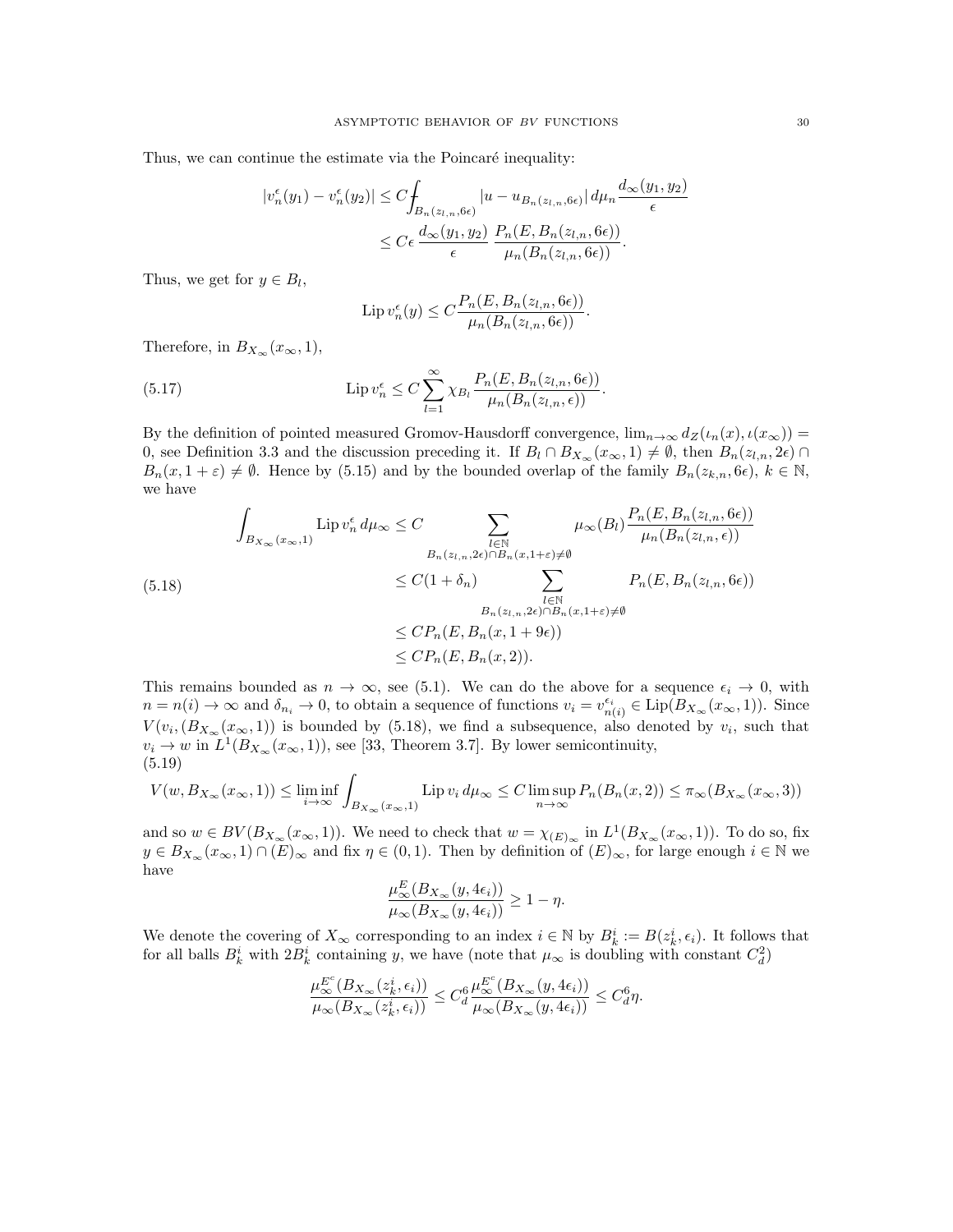Thus by (5.14) and (5.15),

$$
\frac{\mu_{n_i}(B_{n_i}(z_{k,n_i}, \epsilon_i) \cap E)}{\mu_{n_i}(B_{n_i}(z_{k,n_i}, \epsilon_i))} \ge \frac{1 - \delta_{n_i}}{1 + \delta_{n_i}} \frac{\mu_{\infty}^E(B_{X_{\infty}}(z_k^i, \epsilon_i))}{\mu_{\infty}(B_{X_{\infty}}(z_k^i, \epsilon_i))} \ge \frac{1 - \delta_{n_i}}{1 + \delta_{n_i}} (1 - C_d^6 \eta).
$$

Now, by definition of the discrete convolutions (5.16), we have

$$
v_i(y) \ge \frac{1 - \delta_{n_i}}{1 + \delta_{n_i}} (1 - C_d^6 \eta).
$$

Letting  $i \to \infty$ , we get

$$
w(y) \ge 1 - C_d^6 \eta.
$$

Since  $\eta > 0$  was arbitrary, we conclude  $w(y) = 1$  (the values taken on by the functions  $v_i$  are between 0 and 1, so necessarily  $w(y) \leq 1$ . Similarly, we get  $w(y) = 0$  for all  $y \in (E<sup>c</sup>)_{\infty}$ . Also by Proposition 5.2 we know that  $\mu_{\infty}(X_{\infty} \setminus ((E)_{\infty} \cup (E^c)_{\infty})) = 0$ . Thus  $w = \chi_{(E)_{\infty}}$  as functions in  $L^1(B_{X_\infty}(x_\infty, 1))$ . Recall that we are assuming  $R = 1$  just for convenience; we conclude that  $\chi_{(E)_{\infty}} \in BV(B_{X_{\infty}}(x_{\infty}, R))$  for all  $R > 0$ .

Next, for  $z \in X_\infty$  and  $r > 0$ , by an argument analogous to that leading to (5.19), we obtain

(5.20) 
$$
P((E)_{\infty}, B(z,r)) \leq \pi_{\infty}(z,3r).
$$

From the final part of the proof of Theorem 5.4, we know that  $\pi_{\infty}$  is supported inside  $X \setminus (U \cup V)$ , where U and V are (open) neighborhoods of  $(E)_{\infty}$  and  $(E^{c})_{\infty}$ , respectively. Conversely, if  $z \in$  $X_{\infty} \setminus [(E)_{\infty} \cup (E^{c})_{\infty}]$ , which we recall is the same set as  $\partial^{*}(E)_{\infty}$ , then z is in the support of  $P((E)_{\infty}, \cdot)$  by the relative isoperimetric inequality (2.6). Thus by (5.20), z is in the support of  $\pi_{\infty}$ . In conclusion, the support of  $\pi_{\infty}$  is exactly  $\partial^*(E)_{\infty} = X_{\infty} \setminus [U \cup V]$ . Moreover, by (5.11) and Lemma 2.1 we know that  $\pi_{\infty}$  is comparable to  $\mathcal{H}(\partial^*(E)_{\infty} \cap \cdot)$ . By (2.10) we know that  $P((E)_{\infty}, \cdot)$ is also comparable to  $\mathcal{H}(\partial^*(E)_{\infty} \cap \cdot)$ . Thus the three measures  $\pi_{\infty}$ ,  $P((E)_{\infty}, \cdot)$ , and  $\mathcal{H}(\partial^*(E)_{\infty} \cap \cdot)$ are all comparable. Finally, by the relative isoperimetric inequality and the fact that  $P((E)_{\infty}, \cdot)$ does not see the set U, it follows that U cannot intersect  $(E^c)_{\infty}$ . Indeed, if  $U \cap (E^c)_{\infty}$  is non-empty, then by the construction of U, we can find  $z \in (E)_{\infty}$  and  $\rho_z > 0$  such that  $B(z, \rho_z) \cap (E^c)_{\infty}$  is non-empty. Thus we have both  $\mu_{\infty}(B(z,\rho_z) \cap (E)_{\infty}) > 0$  and  $\mu_{\infty}(B(z,\rho_z) \cap (E^c)_{\infty}) > 0$ . Since  $\mu_\infty(X_\infty\setminus[(E)_\infty\cup(E^c)_\infty])=0$ , it follows from the relative isoperimetric inequality (2.6) applied to the ball  $B(z, \rho_z)$ , that we must have  $P((E)_{\infty}, U) \ge P((E)_{\infty}, B(z, \rho_z)) > 0$ , contradicting the fact that  $P((E)_{\infty}, U) = 0$ . Thus  $(E)_{\infty} = U$  and similarly  $(E^{c})_{\infty} = V$ .

**Remark 5.6.** If  $\mu$  is an Ahlfors s-regular measure for some  $s > 1$  (recall (2.9)), then it is straightforward to verify that  $\mu_{\infty}$  is also Ahlfors s-regular in  $X_{\infty}$ , and then by Theorems 5.4 and 5.5,  $P((E)_{\infty}, \cdot)$  (and  $\pi_{\infty}$ ) are Ahlfors (s – 1)-regular measures in  $X_{\infty}$ . This corresponds to what we get in a Euclidean space  $\mathbb{R}^n$ , for  $s = n$ .

### 6. Asymptotic quasi-least gradient property

From Theorem 4.9 we now know that asymptotic limits  $(\mu$ -a.e.) of a BV function outside of the Cantor and jump parts of the function are of least gradient. We will show in this section that at co-dimension 1 almost every point of the measure-theoretic boundary of a set  $E$  of finite perimeter, any limit set  $(E)_{\infty}$  is a set of quasiminimal boundary surface as defined in [25], that is,  $\chi_{(E)_{\infty}}$ is of quasi-least gradient. First we develop some preliminary results that are also of independent interest.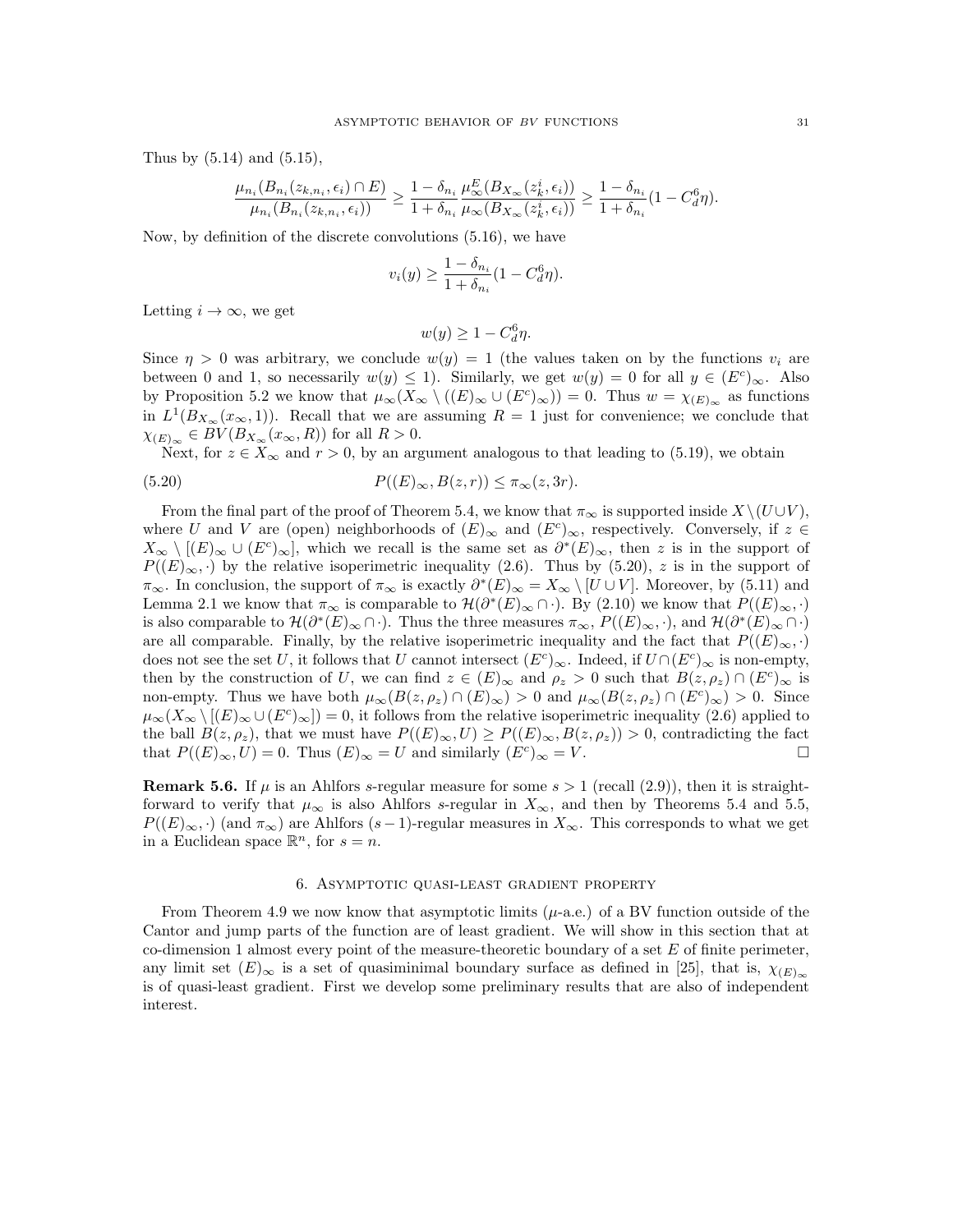6.1. Asymptotic minimality for sets of finite perimeter. The following theorem shows that given a set E of finite perimeter, at essentially almost every point in  $\partial^* E$  the set E is asymptotically a minimal surface; compare this to [1, Proposition 5.7], where a weaker notion of asymptotic quasiminimality is established, where the quasiminimality condition requires to compare (locally) the perimeter of  $E$  with the perimeter of modifications of  $E$  by balls alone.

**Theorem 6.1.** Let  $E \subset X$  be a set of finite perimeter. Then

$$
\lim_{r \to 0} \left( \frac{\inf_{u \in BV_c(B(x_0, r))} V(\chi_E + u, B(x_0, r))}{P(E, B(x_0, r))} \right) = 1
$$

for  $P(E, \cdot)$ -a.e.  $x \in X$ .

*Proof.* Note that the zero function is in  $BV_c(B(x_0, r))$ , and so for each  $r > 0$ ,

$$
\frac{\inf_{u \in BV_c(B(x_0,r))} V(\chi_E + u, B(x_0,r))}{P(E, B(x_0,r))} \le 1.
$$

Hence to prove the theorem, it suffices to show that

$$
\liminf_{r \to 0} \left( \frac{\inf_{u \in BV_c(B(x_0, r))} V(\chi_E + u, B(x_0, r))}{P(E, B(x_0, r))} \right) \ge 1
$$

Let

$$
A := \left\{ x \in X : \liminf_{r \to 0} \left( \frac{\inf_{u \in BV_c(B(x,r))} V(\chi_E + u, B(x,r))}{P(E, B(x,r))} \right) < 1 \right\}
$$

Note that  $A$  is the increasing limit of sets  $A_n$  where

$$
A_n := \left\{ x \in X : \liminf_{r \to 0} \left( \frac{\inf_{u \in BV_c(B(x,r))} V(\chi_E + u, B(x,r))}{P(E, B(x,r))} \right) < 1 - \frac{1}{n} \right\}, \quad n \in \mathbb{N}.
$$

It therefore suffices to show that each  $A_n$  satisfies  $P(E, A_n) = 0$ . To this end, fix  $n \in \mathbb{N}$ . Then for every  $x \in A_n$ , there exist  $r_i^x \to 0$  and  $u_i^x \in BV_c(B(x, r_i^x))$  with

(6.1) 
$$
\frac{V(\chi_E + u_i^x, B(x, r_i^x))}{P(E, B(x, r_i^x))} < 1 - n^{-1}.
$$

Furthermore, as  $P(E, X) < \infty$ , for every  $x \in X$  we have  $P(E, \partial B(x, r)) = 0$  for  $\mathcal{H}^1$ -almost every  $r > 0$ . We can therefore choose  $r_i^x > 0$  such that in addition to the above,  $P(E, \partial B(x, r_i^x)) = 0$ for every  $x \in A_n$ . This is because as  $u_i^x$  has compact support in  $B(x, r_i^x)$ , we can choose a smaller  $r_i^x$  such that the support of  $u_i^x$  is still contained in this smaller ball. Fix  $k \in \mathbb{N}$  such that  $1/k < \frac{1}{4}$  diam X. The collection  $\{\overline{B}(x,r_i^x) : 0 < r_i^x < 1/k\}_{x \in A_n}$  is a fine cover of  $A_n$ , that is, for every  $x \in A_n$  we have  $\inf_i r_i^x = 0$ . By (2.13) we know that  $P(E, \cdot)$  is asymptotically doubling, and so it satisfies the Vitali covering theorem, see [21, Theorem 3.4.3]. So we can pick a countable pairwise disjoint collection  ${B_j^k = B(x_j^k, r_j^k)}_{j=1}^{\infty} =: \mathcal{G}_k$  such that, recalling also that  $P(E, \partial B) = 0$ for each  $B \in \mathcal{G}_k$ ,

(6.2) 
$$
P\left(E, A_n \setminus \bigcup_{B \in \mathcal{G}_k} B\right) = P\left(E, A_n \setminus \bigcup_{B \in \mathcal{G}_k} \overline{B}\right) = 0.
$$

We use the collection of balls  $B_j^k$  to perturb the function  $\chi_E$ . Recall that for each ball  $B_j^k$  there is a function  $u_j^k \in BV_c(B_j^k)$  as in (6.1). Set

$$
h_k := \chi_E + \sum_{j=1}^\infty u_j^k.
$$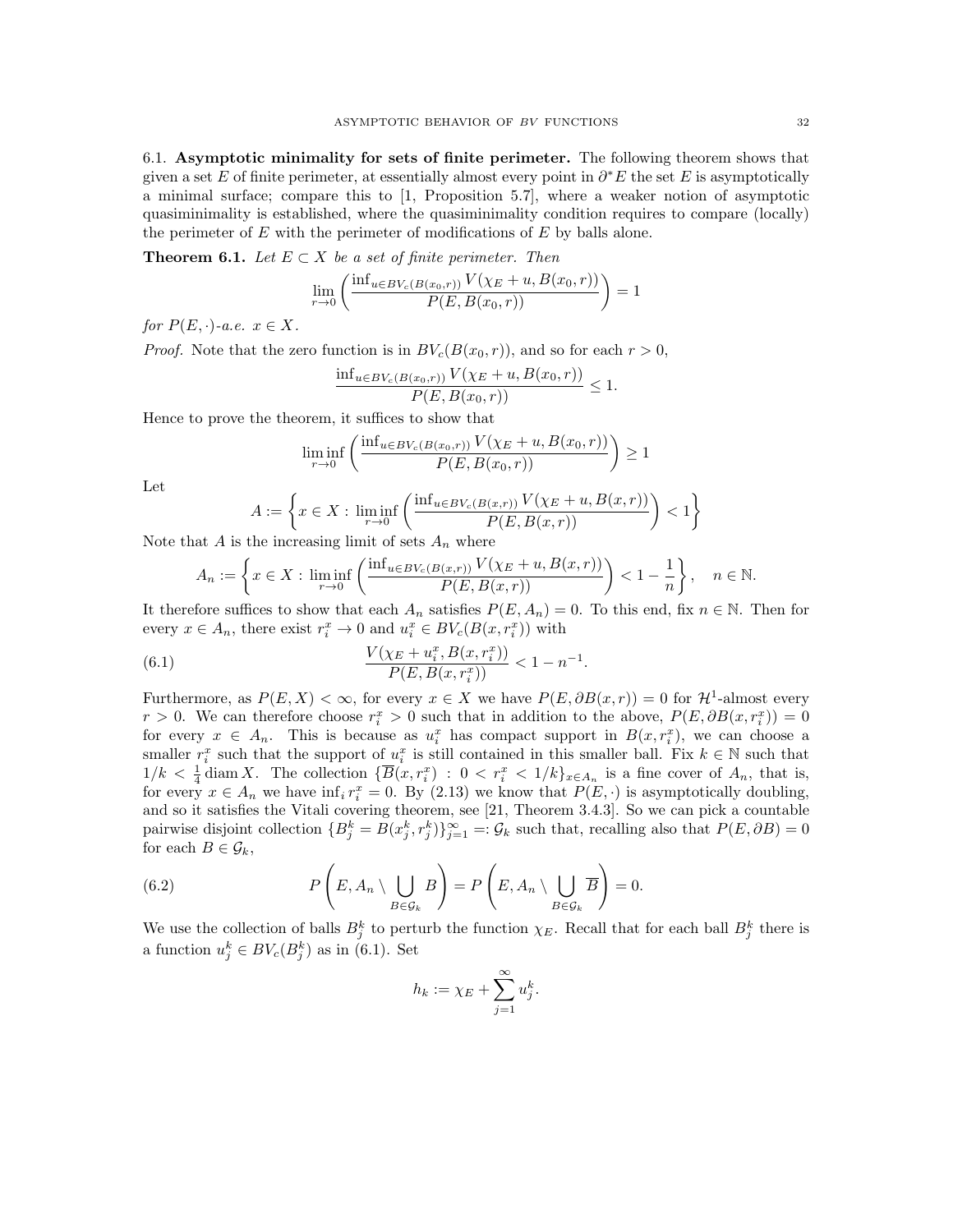By the 1-Poincaré inequality (2.8) for compactly supported functions, for all  $j \in \mathbb{N}$ 

$$
\int_{B_j^k} |u_j^k| d\mu \le Cr_j^k V(u_j^k, B_j^k) \le Cr_j^k \left[ V(\chi_E + u_j^k, B_j^k) + V(\chi_E, B_j^k) \right] \le C \frac{2 - n^{-1}}{k} V(\chi_E, B_j^k).
$$

Therefore by the pairwise disjointness of the balls in the collection  $\mathcal{G}_k$ ,

$$
\int_X |\chi_E - h_k| \, d\mu \le \sum_{j=1}^\infty \int_{B_j^k} |u_j^k| \, d\mu \le \frac{C}{k} V(\chi_E, X).
$$

Therefore  $h_k \to \chi_E$  in  $L^1(X)$  as  $k \to \infty$ . By the lower semicontinuity of the total variation,

(6.3) 
$$
V(\chi_E, X) \leq \liminf_{k \to \infty} V(h_k, X).
$$

For ease of notation, for each  $j \in \mathbb{N}$  let

$$
G_{k,j} := \bigcup_{i=1}^j \overline{B}_i^k \quad \text{and} \quad h_{k,j} := u + \sum_{i=1}^j u_i^k.
$$

Now

$$
V(h_{k,j}, G_{k,j}) \le V(h_{k,j}, \bigcup_{i=1}^{j} B_i^k) + V(h_{k,j}, \bigcup_{i=1}^{j} \partial B_i^k)
$$
  
=  $V(h_{k,j}, \bigcup_{i=1}^{j} B_i^k) + \sum_{i=1}^{j} V(\chi_E, \partial B_i^k)$   
=  $V(h_{k,j}, \bigcup_{i=1}^{j} B_i^k)$ 

and so  $V(h_{k,j}, G_{k,j}) = V(h_{k,j}, \bigcup_{i=1}^{j} B_i^k)$ . Since  $G_{k,j}$  is a closed set, it follows that

$$
V(h_{k,j}, X) = V(h_{k,j}, G_{k,j}) + V(h_{k,j}, X \setminus G_{k,j})
$$
  
=  $\sum_{i=1}^{j} V(h_{k,j}, B_i^k) + V(\chi_E, X \setminus G_{k,j})$   
<  $(1 - n^{-1}) \sum_{i=1}^{j} V(\chi_E, B_i^k) + V(\chi_E, X \setminus G_{k,j})$  by (6.1)  
=  $V(\chi_E, X) - n^{-1} V\left(\chi_E, \bigcup_{i=1}^{j} B_i^k\right).$ 

Therefore

(6.4) 
$$
V(h_k, X) \le \liminf_{j \to \infty} V(h_{k,j}, X) \le V(\chi_E, X) - n^{-1} \lim_{j \to \infty} V\left(\chi_E, \bigcup_{i=1}^j B_i^k\right)
$$

$$
= V(\chi_E, X) - n^{-1} V\left(\chi_E, \bigcup_{B \in \mathcal{G}_k} B\right).
$$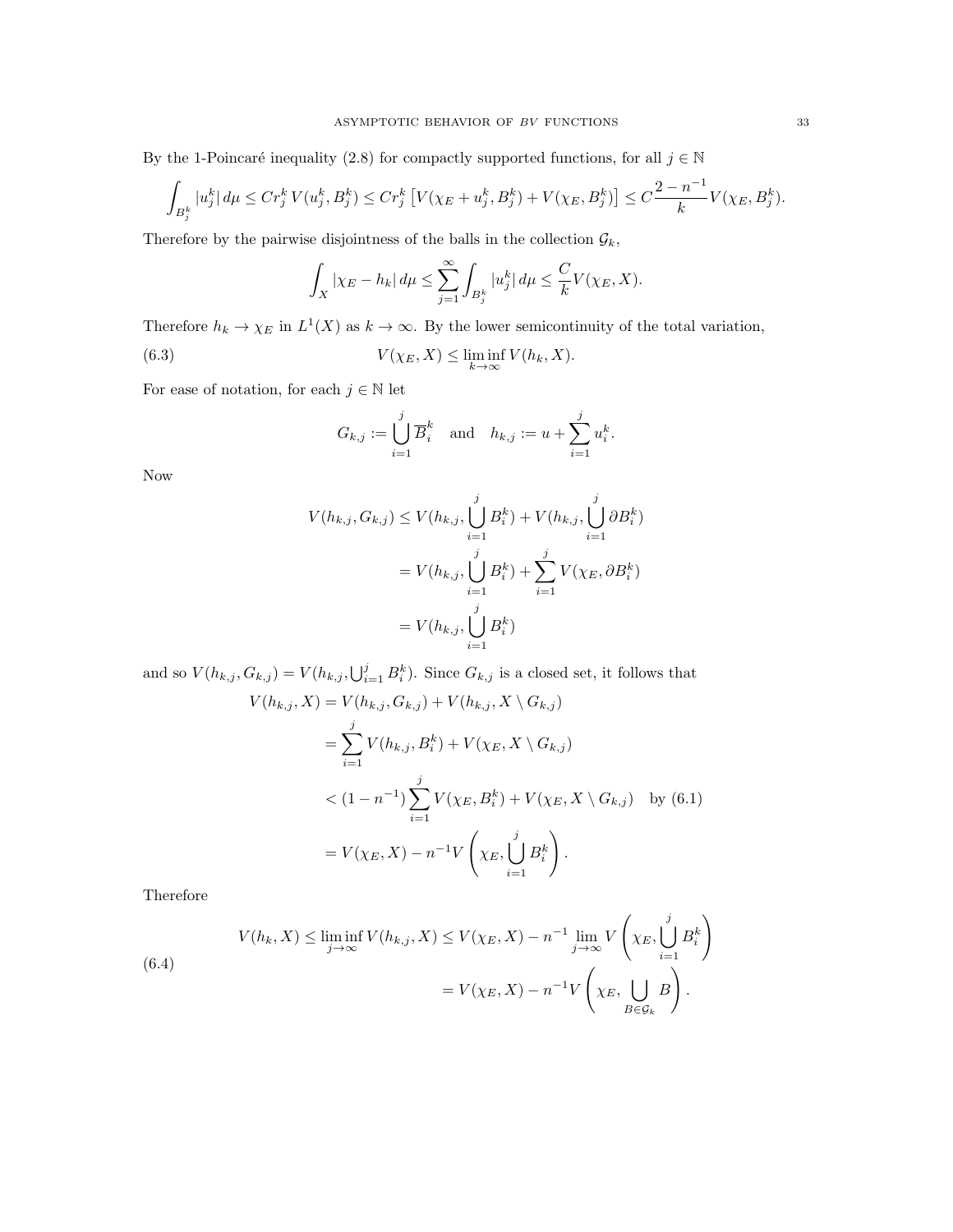Set  $K_k := \bigcup_{B \in \mathcal{G}_k} B$  and  $F_k := A_n \setminus K_k$  for each  $k \in \mathbb{N}$ . We have  $P(E, F_k) = 0$  for each  $k \in \mathbb{N}$  by (6.2). For  $F := \bigcup_{k=1}^{\infty} F_k$  and  $K := \bigcap_{k=1}^{\infty} K_k$  we then have  $P(E, F) = 0$ . In light of (6.3) and (6.4), we have

$$
P(E, X) \le P(E, X) - \liminf_{k \to \infty} n^{-1} P(E, K_k) \le P(E, X) - n^{-1} P(E, K),
$$

and so  $P(E, K) = 0$ . Since  $A_n \subset F \cup K$ , it follows that  $P(E, A_n) = 0$ . This completes the proof.  $\Box$ 

A similar analysis can be carried out for functions  $u \in BV(X)$  with slightly more involved computations to obtain analogous asymptotic minimality results for u; we do not do so here as we have a stronger result for u outside its jump and Cantor sets in Theorem 4.9. In Theorem 4.9 we obtain the global least gradient property of  $u_{\infty}$  on the tangent space  $X_{\infty}$ , whereas in Theorem 6.1 above we do not consider least gradient properties of an asymptotic (blow-up) limit of  $E$  in the tangent space  $X_{\infty}$ , but consider the asymptotic least gradient property of  $\chi_E$  in X itself. In the next subsection, we will explore analogous properties of the blow-up limit  $(E)_{\infty}$ , but unlike in Theorem 6.1 we do not have  $(E)_{\infty}$  to be of least gradient in  $X_{\infty}$ , but merely a quasi-least gradient, see Theorem 6.3. This turns out to be not merely an artifact of our proof, but a real obstacle as demonstrated by Example 6.13 below.

6.2. Quasiminimality at almost every point. In this subsection we finally prove the quasiminimality property of the asymptotic limit set  $(E)_{\infty}$ .

**Definition 6.2.** A set  $E \subset X$  is said to be K-quasiminimal,  $K \geq 1$ , if for every  $B(x, R) \subset X$  and every  $\phi \in BV_c(B(x,R))$  we have

$$
\frac{1}{K}P(E, B(x, R)) \le V(\chi_E + \phi, B(x, R)).
$$

Without loss of generality and applying a truncation, one can restrict attention to  $\phi$  with values in  $[-1, 1]$ , and such that  $\chi_E + \phi$  has values in [0, 1].

The asymptotic minimality of  $E$  (Theorem 6.1) can be upgraded to quasiminimality at generic tangents of the limit set  $(E)_{\infty}$ . In terms of notation, here we only consider the sequence

$$
(X_n, d_n, x, \mu_n) := \left(X, \frac{1}{r_n} \cdot d, x, \frac{1}{\mu(B(x, r_n))} \cdot \mu\right)
$$

under the pointed measured Gromov-Hausdorff convergence, with  $r_n \searrow 0$ , see the discussion in Section 3.

**Theorem 6.3.** Let  $E \subset X$  be a set of finite perimeter. Then, for  $P(E, \cdot)$ -almost every  $x \in X$ and for any space  $(X_\infty, d_\infty, x_\infty, \mu_\infty)$  arising as a pointed measured Gromov-Hausdorff tangent at x, any set  $(E)_{\infty}$  that arises as an asymptotic limit of E along some sequence  $r_n \searrow 0$  is a Kquasiminimizer. Here K depends only on the constants  $C_d$ ,  $C_P$ .

The proof involves lifting Lipschitz functions with small energy to the sequence, and a pasting argument. The desired quasiminimality estimate then follows using Theorem 6.1 for the lifted sequence. We need the following general BV approximation theorem, which is an analog of [11, Lemma 5.2 for  $p = 1$ . We follow the arguments of Cheeger.

**Proposition 6.4.** Let  $f \in BV(X)$ . Then, there exist Lipschitz continuous  $f_i$  with bounded Lipschitz continuous upper gradients  $v_i$  such that  $f_i \to f$  in  $L^1_{loc}(X)$  and  $v_i d\mu \stackrel{*}{\rightharpoonup} dV(f, \cdot)$ .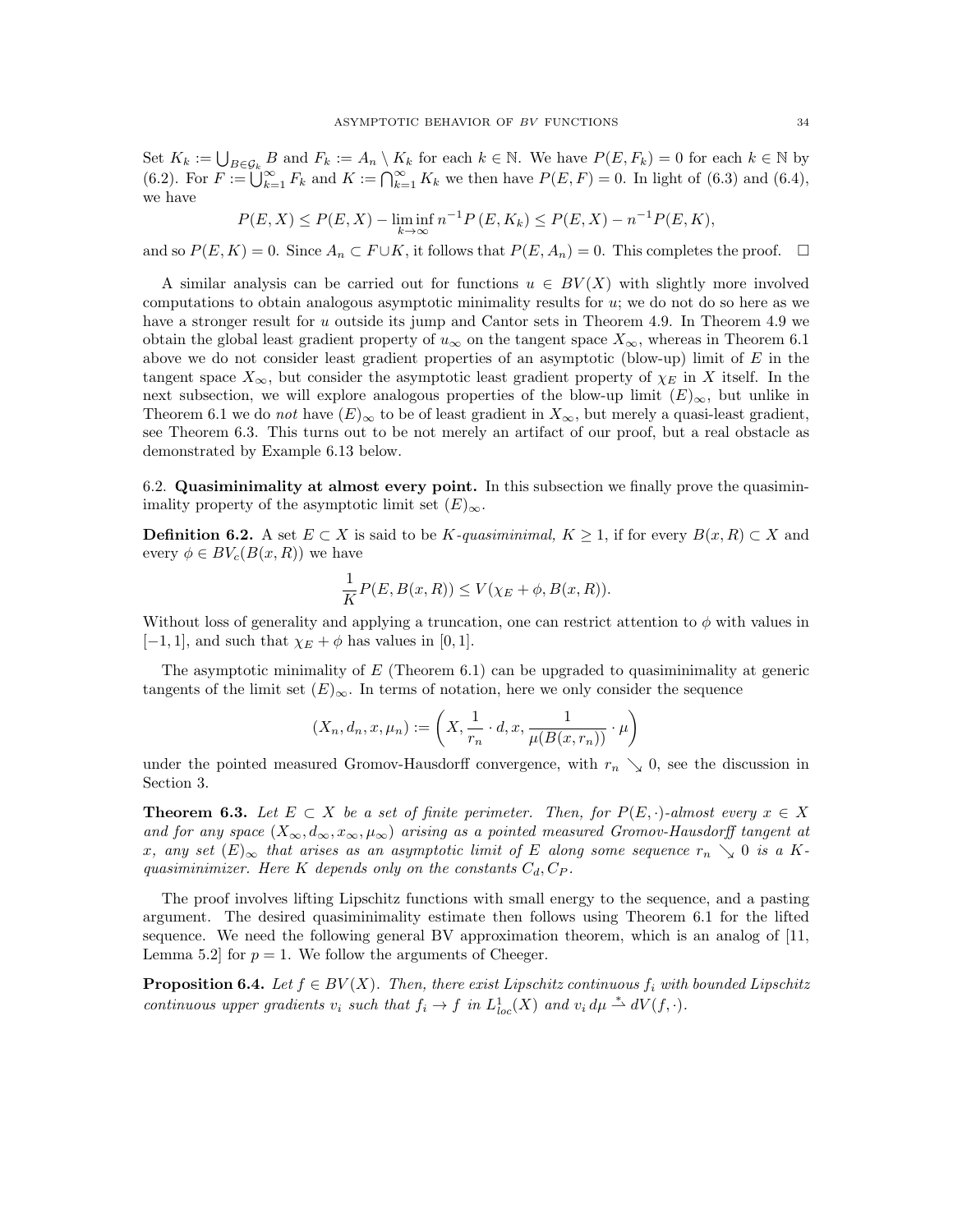To prove this proposition we define the following auxiliary function. For a nonnegative Borel function  $g$  on  $X$  we set  $\mathcal{F}_g\colon X\times X\to [0,\infty]$  to be

$$
\mathcal{F}_g^X(x_1, x_2) := \mathcal{F}_g(x_1, x_2) := \inf_{\gamma} \int_{\gamma} g \, ds,
$$

whenever  $x_1, x_2 \in X$ . If  $x_1 = x_2$ , we set  $\mathcal{F}_g(x_1, x_2) = 0$ . The infimum is taken over all rectifiable curves  $\gamma$  connecting  $x_1$  to  $x_2$ . Note that by the definition of upper gradient (2.3), we have that if g is an upper gradient of a function  $f: X \to \mathbb{R}$ , then for every  $x, y \in X$ ,

$$
|f(x) - f(y)| \le \mathcal{F}_g(x, y).
$$

For the proof of the following lemma see [11, Lemma 5.18] or [20, pp. 13–14].

**Lemma 6.5.** Fix  $\eta > 0$ . Let  $g: X \to [\eta, \infty)$  be a countably valued lower semicontinuous function. Then for  $g_n \geq \eta$  an increasing sequence of Lipschitz continuous functions on X converging pointwise  $g_n \nearrow g$ , we have that for every  $x, y \in X$ ,

$$
\mathcal{F}_g(x,y) = \lim_{n \to \infty} \mathcal{F}_{g_n}(x,y).
$$

Moreover, such a sequence  $q_n$  exists.

**Lemma 6.6.** Let  $f \in BV(X)$ . Then there is a sequence of Lipschitz functions  $f_k$  on X such that  $f_k \to f$  in  $L^1_{loc}(X)$  and  $\text{lip } f_k d\mu \stackrel{*}{\rightharpoonup} dV(f, \cdot).$ 

Proof. By the definition of the total variation we can find a sequence of locally Lipschitz functions  $f_k$  and upper gradients  $g_k = \text{lip } f_k$  such that  $f_k \to f$  in  $L^1_{\text{loc}}(X)$  and  $\lim_k \int_X g_k d\mu = V(f, X)$ . Multiplying with suitable cutoff functions if necessary, we can assume that the  $f_k$  are Lipschitz. For any open set  $U \subset X$ , we have by the definition of the total variation that

(6.5) 
$$
V(f, U) \leq \liminf_{k \to \infty} \int_U g_k d\mu.
$$

On the other hand, for any closed set  $F \subset X$  we have

$$
V(f, X) = \lim_{k \to \infty} \int_X g_k d\mu \ge \limsup_{k \to \infty} \int_F g_k d\mu + \liminf_{k \to \infty} \int_{X \setminus F} g_k d\mu \ge \limsup_{k \to \infty} \int_F g_k d\mu + V(f, X \setminus F),
$$

where the last inequality again follows by the definition of the total variation. Thus

$$
\limsup_{k \to \infty} \int_F g_k \, d\mu \le V(f, F).
$$

According to a standard characterization of the weak\* convergence of Radon measures, see e.g. [12, p. 54], the above inequality and (6.5) together give  $g_k d\mu \stackrel{*}{\rightharpoonup} dV(f, \cdot)$ .

**Lemma 6.7.** Let f be a nonnegative Lipschitz function on X and  $g \in L^1_{loc}(X)$  a bounded countably valued lower semicontinuous upper gradient of f. Suppose that there is a  $\tau > 0$  such that  $g \geq \tau$  on X. Then there is a sequence  $f_k$  of Lipschitz continuous functions on X with  $f_k \to f$  in  $L^1_{loc}(X)$ and bounded Lipschitz continuous upper gradients  $g_k$  of  $f_k$  such that  $g_k \to g$  in  $L^1_{loc}(X)$  and  $g_k$ monotone increases to g everywhere on X, and  $g_k \geq \tau$  for each k.

*Proof.* Since  $g$  is lower semicontinuous, we can find a sequence of Lipschitz continuous functions  $g_k \geq \tau$  on X such that  $g_k \to g$  in  $L^1_{loc}(X)$  and in addition  $g_k \leq g_{k+1} \leq g$  on X for each  $k \in \mathbb{N}$ . By Lemma 6.5 we know that  $\mathcal{F}_g = \lim_k \mathcal{F}_{g_k}$  pointwise everywhere on  $X \times X$ .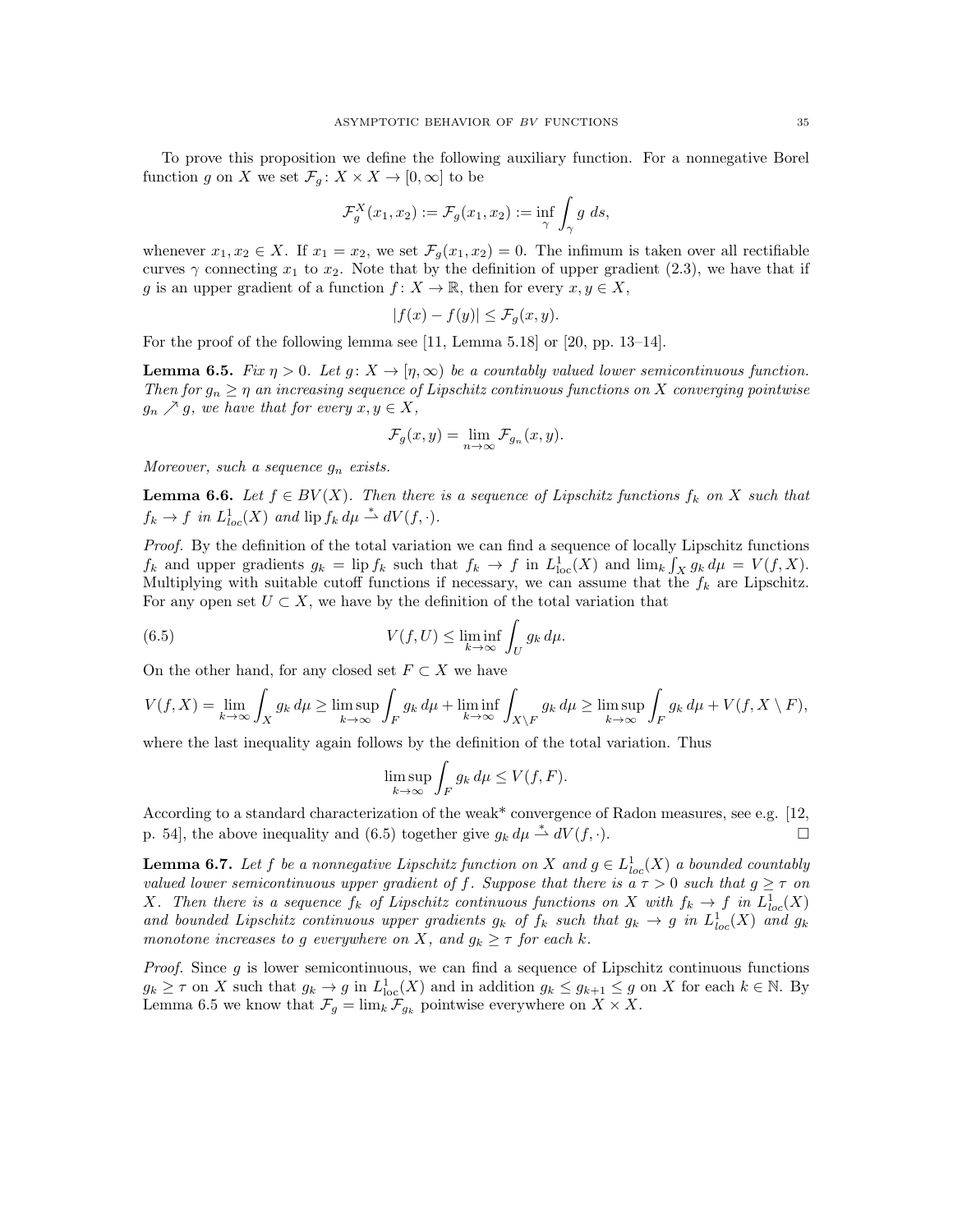Next, we fix  $x_0 \in X$  and for each positive integer i let  $\widehat{A_i}$  be a maximal  $1/i$ -net of X such that  $\widehat{A_i} \subset \widehat{A_{i+1}}$  for each  $i \in \mathbb{N}$ , and let  $A_i = \widehat{A_i} \cap B(x_0, 2i)$ . Then  $A_i \subset A_{i+1}$ , and by the doubling property of  $\mu$  we know that  $A_i$  is a finite set for each i. As g is bounded, we can also ensure that each  $g_k \leq M$  and  $g \leq M$  on X for some positive M. Therefore for each  $y \in X$  we know that  $\mathcal{F}_q$ and  $\mathcal{F}_{g_k}$  are MC-Lipschitz where C is the quasiconvexity constant of X. Now, taking inspiration from the McShane extension (see also [11]), we set

$$
f_k(x) := \inf\{f(y) + \mathcal{F}_{g_k}(x, y) : y \in A_k\}.
$$

Then  $f_k$  is also MC-Lipschitz on X. A standard argument (see e.g. [21, p. 384]) shows that  $g_k$  is an upper gradient of  $f_k$ .

For  $x \in \bigcup_n A_n$ , we choose  $n \in \mathbb{N}$  such that  $x \in A_n$ ; then for  $k \geq n+1$  we see that  $x \in A_k$ . It follows that  $f_k(x) \leq f(x)$ . If  $y \in X \setminus B(x,L)$  for some  $L > 0$  then as f is nonnegative,  $f(y) + \mathcal{F}_{g_k}(x, y) \geq L\tau$ ; thus to obtain  $f_k(x)$  it suffices to look only at  $y \in A_k \cap B(x, L)$  where  $L = [1 + f(x)]/\tau$ . Let  $y_k \in A_k \cap B(x, L)$  such that

$$
k^{-1} + f_k(x) \ge f(y_k) + \mathcal{F}_{g_k}(x, y_k).
$$

Then the sequence  $(y_k)$  lies in the compact set  $B(x, L)$  and hence has a subsequence  $y_{k_j}$  converging to some  $y_\infty \in \overline{B}(x,L)$ . Thus  $f(x) \ge \lim_{k \to \infty} f_k(x) \ge f(y_\infty) + \lim_{k \to \infty} \mathcal{F}_{g_k}(x, y_k)$ . Observe that

$$
|\mathcal{F}_{g_k}(x,y_k) - \mathcal{F}_{g_k}(x,y_\infty)| \leq MC d(y_k, y_\infty).
$$

It then follows from Lemma 6.5 that

$$
f(x) \ge \lim_{k \to \infty} f_k(x) \ge f(y_\infty) + \lim_{k \to \infty} \mathcal{F}_{g_k}(x, y_\infty) = f(y_\infty) + \mathcal{F}_g(x, y_\infty) \ge f(x),
$$

and it then follows that  $\lim_{k\to\infty} f_k(x) = f(x)$ . Now the uniform Lipschitz continuity of  $f_k, k \in \mathbb{N}$ and f shows that  $\lim_k f_k = f$  pointwise on X. An appeal to the Lebesgue dominated convergence theorem (and the fact that  $f_k \leq ||f||_{L^{\infty}(B)} + Mk < \infty$  on the ball  $B = B(x_0, k)$ ) yields the convergence also in  $L^1_{\text{I}_0}$  $\frac{1}{\log(X)}$ .

The above lemmas allow us now to prove Proposition 6.4.

*Proof of Proposition 6.4.* By Lemma 6.6 we obtain a sequence  $f_k$  of Lipschitz functions on X with  $f_k \to f$  in  $L^1_{loc}(X)$  and upper gradients  $g_k = \text{lip } f_k$  of  $f_k$  such that  $g_k d\mu \stackrel{*}{\rightharpoonup} dV(f, \cdot)$ . Note that each  $g_k$  is bounded. By the Vitali-Carathéodory theorem, see e.g. [21, p. 108], for each k we can find a bounded countably valued lower semicontinuous function  $g'_k \ge g_k$  such that  $||g'_k - g_k||_{L^1(X)} \to 0$ as  $k \to \infty$ . Note that automatically  $g'_k$  is also an upper gradient of  $f_k$ . Moreover, we now have  $g'_k d\mu \stackrel{*}{\rightharpoonup} dV(f, \cdot)$ , and so we also have  $[g'_k + k^{-1}] d\mu \stackrel{*}{\rightharpoonup} dV(f, \cdot)$ .

Next we apply Lemma 6.7 to obtain bounded Lipschitz functions  $v_k$  and Lipschitz functions  $F_k$ such that  $v_k$  is an upper gradient of  $F_k$ ,  $F_k \to f$  in  $L^1_{loc}(X)$ , and  $v_k - [g'_k + k^{-1}] \to 0$  in  $L^1_{loc}(X)$  as  $k \to \infty$ . It follows then also that  $v_k d\mu \stackrel{*}{\rightharpoonup} dV(f,\cdot)$ , completing the proof of the proposition.

We will need the following lemma from Keith [24, Proposition 4], see also [20, proof of Proposition 2.17. This lemma is a simple consequence of the Arzelà-Ascoli theorem together with the lower semicontinuity of g. In the lemmas below we will consider curves  $\gamma_n$  to be arc length parametrized in the sense that each  $\gamma_n : [0, L] \to Z$  such that  $\gamma_n|_{[0, \ell(\gamma_n)]}$  is arc-length parametrized, and  $\gamma_n$  is constant on  $[\ell(\gamma_n), L]$ . Here,  $\ell(\gamma_n)$  denotes the length of  $\gamma_n$ . Of course, the limit curve  $\gamma_\infty$  may not be arc-length parametrized in the above sense, but is sub-arc-length parametrized in the sense that  $\ell(\gamma|_{[t_1,t_2]}) \leq t_2 - t_1$  for any  $0 \leq t_1 < t_2 \leq L$ .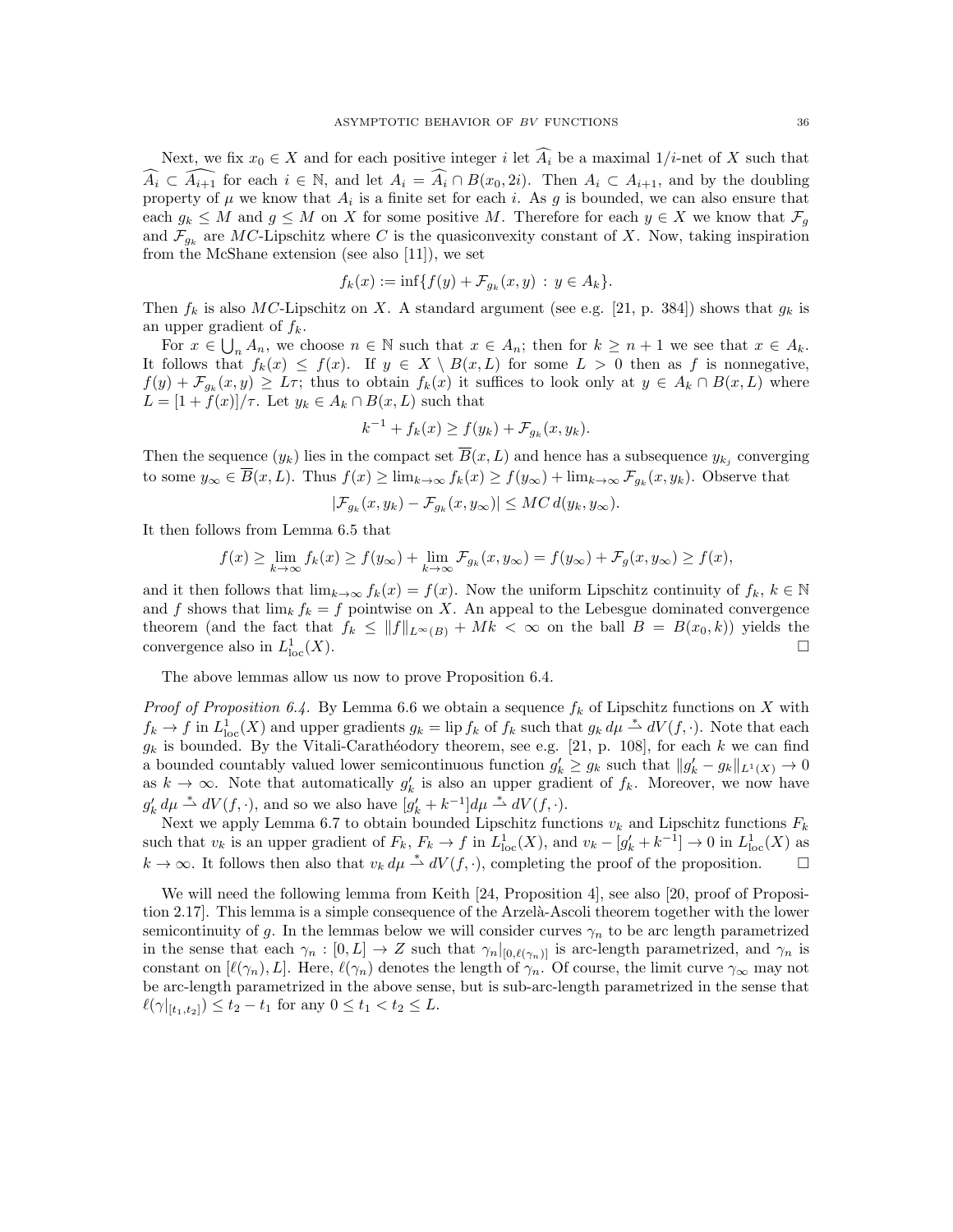**Lemma 6.8.** [24, Proposition 4] Let Z be a proper metric space and  $g: Z \to \mathbb{R}$  a nonnegative lower semicontinuous function. If  $L > 0$ ,  $K \subset Z$  a compact set, and  $(\gamma_n)_n$  is a sequence of curves in Z with length at most L such that each  $\gamma_n$  is contained in K, then there exists a rectifiable curve  $\gamma_\infty$ so that a subsequence of  $\gamma_n$  converges to  $\gamma_\infty$  uniformly. For such  $\gamma_\infty$  we also have that

$$
\int_{\gamma_{\infty}} g ds \le \liminf_{n \to \infty} \int_{\gamma_n} g ds.
$$

As a corollary, we obtain the following.

**Lemma 6.9.** Let  $g: Z \to [\tau, \infty)$  be a nonnegative lower semicontinuous function on a proper space Z for some  $\tau > 0$ , and assume that  $x_n \to x$  and  $y_n \to y$  are sequences of points in Z. Then,

(6.6) 
$$
\mathcal{F}_g(x,y) \leq \liminf_{n \to \infty} \mathcal{F}_g(x_n,y_n).
$$

Note that we avoid assuming  $Z$  has any rectifiable curves, or that it is quasiconvex. This is necessary for our application where  $Z$  is the proper metric space into which the sequence of scaled spaces  $X_i$  and the tangent space  $X_\infty$  embed isometrically as described in the latter part of Remark 3.2.

Proof. If the limit infimum on the right hand side of (6.6) is infinite, there is nothing to prove. So we will assume that it is finite. By passing to a subsequence, we can assume that there is some real number  $M > 0$  such that  $\mathcal{F}_g(x_n, y_n) \leq M$  for all n. Then for every  $0 < \epsilon < M$ , there exist curves  $\gamma_n$  connecting  $x_n$  and  $y_n$  such that

$$
\tau \ell(\gamma_n) \le \int_{\gamma_n} g \ ds \le \mathcal{F}_g(x_n, y_n) + \epsilon \le 2M.
$$

Since  $\gamma_n$  connects  $x_n$  to  $y_n$ , and these converge, respectively, to x and y, the curves  $\gamma_n$  lie, for sufficiently large n, in the closed ball  $B(x, M + 2M/\tau)$  which is compact. Then, by Lemma 6.8, by taking a subsequence if necessary, the sequence  $\gamma_n$  converges to some curve  $\gamma_\infty$ , and

$$
\mathcal{F}_g(x,y) \le \int_{\gamma_\infty} g \, ds \le \liminf_{n \to \infty} \int_{\gamma_n} g \, ds \le \liminf_{n \to \infty} \mathcal{F}_g(x_n, y_n) + \epsilon.
$$

Since this holds for every small  $\epsilon > 0$  the claim follows.

**Lemma 6.10.** Let  $(X_i, d_i, x_i, \mu_i) \to (X_\infty, d_\infty, x_\infty, \mu_\infty)$  be a sequence of scaled (from X) metric measure spaces converging in the pointed measured Gromov-Hausdorff sense. If f is a nonnegative Lipschitz function on  $X_{\infty}$ , with a bounded Lipschitz upper gradient v, then there exists a subsequence, also denoted  $(X_i, d_i, x_i, \mu_i)$ , and uniformly Lipschitz continuous functions  $f_i$  with Lipschitz continuous upper gradients  $v_i$  on  $X_i$  such that

$$
v_i d\mu_i \stackrel{*}{\rightharpoonup} v d\mu_\infty,
$$

and f is a limit function of  $f_i$  in the sense of  $(3.3)$ .

*Proof.* Without loss of generality, we can assume that  $v \geq \tau$  for some positive  $\tau$ , since otherwise we can obtain the result by considering  $\max\{v, 1/k\}$  instead of v for each positive integer k, and then complete the proof with the help of a diagonalization argument, letting  $k \to \infty$ .

Let  $\hat{v} \colon Z \to \mathbb{R}$  be a McShane extension of the Lipschitz function  $v \circ \iota|_{\iota(X_{\infty})}^{-1}$  on  $\iota(X_{\infty})$  to the entirety of Z. Also, such an extension can be chosen to be bounded and so that  $\hat{v} \geq \tau$ . Let  $v_i := \hat{v} \circ \iota_i \colon X_i \to \mathbb{R}.$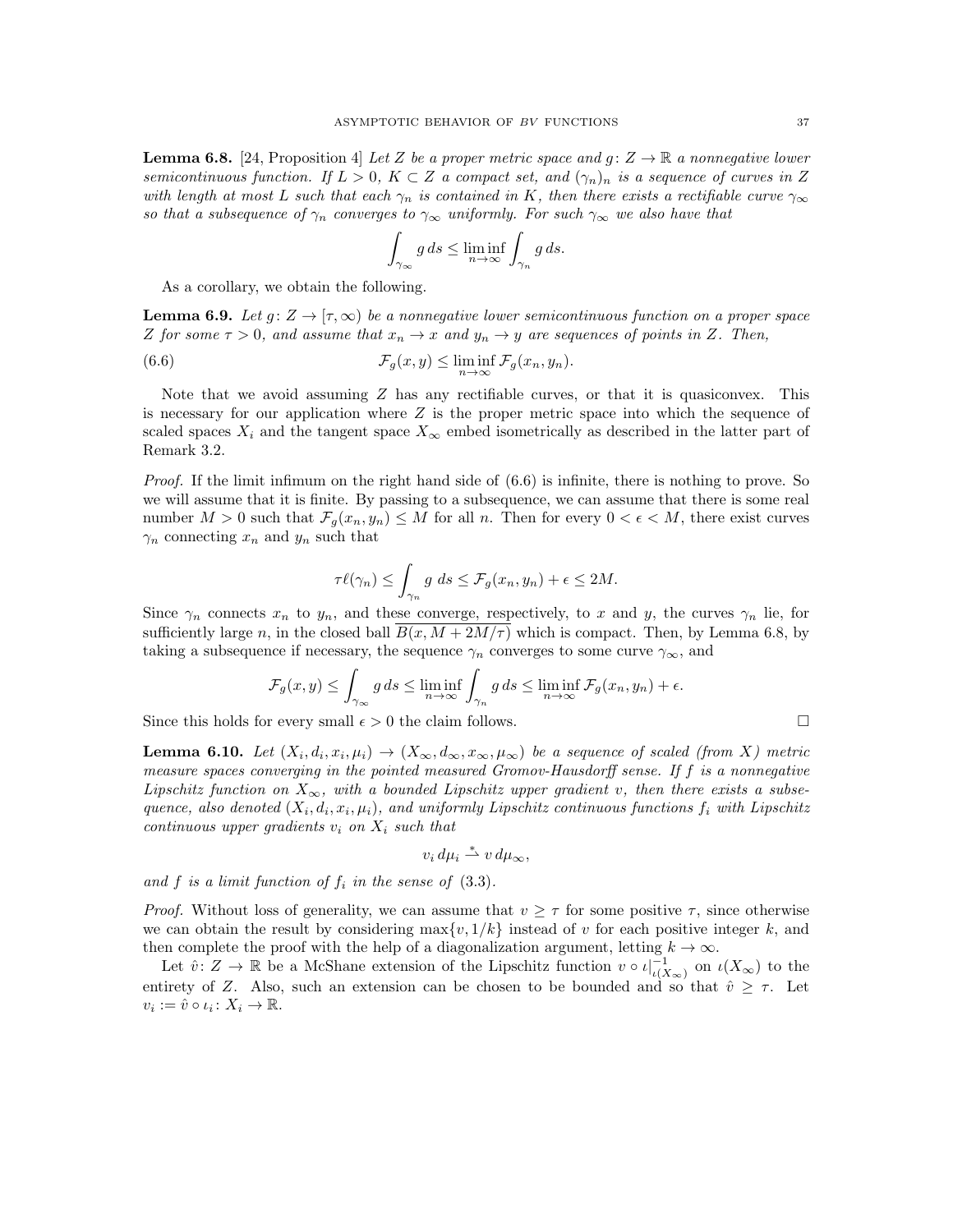Next, let  $\hat{f} \colon Z \to \mathbb{R}$  be constructed similarly, by first setting  $\hat{f}(z) := f \circ \iota^{-1}(z)$  for  $z \in \iota(X_{\infty})$ , and then taking a McShane extension to Z. We can choose  $\hat{f}$  to be nonnegative. Next we construct the functions  $f_i: X_i \to \mathbb{R}$  so that  $v_i$  is an upper gradient of  $f_i$  as follows. For  $x \in X_i$  we set

$$
f_i(x) := \inf_{y \in X_i} [\hat{f}(\iota_i(y)) + \mathcal{F}_{\hat{v}}^{\iota_i(X_i)}(\iota_i(y), \iota_i(x))] = \inf_{y \in X_i} [\hat{f}(\iota_i(y)) + \mathcal{F}_{v_i}^{X_i}(y, x)].
$$

For ease of notation, we set  $\mathcal{F}_{v_i}(x,y) := \mathcal{F}_{\hat{v}}^{\iota_i(X_i)}(\iota_i(y),\iota_i(x))$  for  $x, y \in X_i$ . From the definition of  $f_i$  it is clear that  $f_i(x) \leq \hat{f}(\iota_i(x))$  for each  $x \in X_i$ . Also,  $f_i$  is nonnegative, and has  $v_i$  as an upper gradient.

We will now show that f is a limit function of  $f_i$ . To do so, we need to show for every  $r > 0$ ,

$$
\lim_{i \to \infty} ||f - f_i \circ \phi_i||_{L^{\infty}(B_{X_{\infty}}(x_{\infty}, r))} = 0,
$$

where  $\phi_i$  are the approximating maps from Definition 3.1. Suppose this is not the case. Then there is some  $r > 0$  and some  $\delta > 0$  such that, by passing to a subsequence if needed, we have

(6.7) 
$$
\liminf_{i \to \infty} ||f - f_i \circ \phi_i||_{L^{\infty}(B_{X_{\infty}}(x_{\infty}, r))} > \delta.
$$

Thus, for each *i* there is a point  $x_i \in B_{X_\infty}(x_\infty, r)$  such that

(6.8) 
$$
|f(x_i) - f_i(\phi_i(x_i))| > \delta.
$$

Since  $X_{\infty}$  is proper and  $x_i \in B_{X_{\infty}}(x_{\infty}, r)$  for all i, there is a subsequence, also denoted with the index i, such that  $x_i \to x \in X_\infty$ . Fix  $\delta > 0$ . Then from the definition of  $f_i(\phi_i(x_i))$ , we have  $y_i \in X_i$ such that

(6.9) 
$$
|f_i(\phi_i(x_i)) - \hat{f}(\iota_i(y_i)) - \mathcal{F}_{v_i}(y_i, \phi_i(x_i))| \leq \delta/4.
$$

Combining the above with (6.8) we get

$$
|f(x_i) - \hat{f}(\iota_i(y_i)) - \mathcal{F}_{\nu_i}(y_i, \phi_i(x_i))| \ge \delta/2.
$$

By (6.9) we have  $\hat{f}(i_i(y_i)) + \mathcal{F}_{v_i}(y_i, \phi_i(x_i)) \leq f_i(\phi_i(x_i)) + \delta/4 \leq \hat{f}(i_i(\phi_i(x_i))) + \delta/4$ , and so the triangle inequality gives

$$
(6.10) \t |f(x_i) - \hat{f}(\iota_i(\phi_i(x_i)))| + \hat{f}(\iota_i(\phi_i(x_i))) - \hat{f}(\iota_i(y_i)) - \mathcal{F}_{v_i}(y_i, \phi_i(x_i)) \ge \delta/4.
$$

For the first term, note that  $f(x_i) = \hat{f}(\iota(x_i))$ , and from (3.1) we get  $\lim_{i\to\infty} d_Z(\iota(x_i), \iota_i(\phi_i(x_i))) = 0$ , and thus from the Lipschitz continuity of  $\hat{f}$ ,

(6.11) 
$$
\lim_{i \to \infty} |\hat{f}(\iota(x_i)) - \hat{f}(\iota_i(\phi_i(x_i)))| = 0.
$$

Since  $\lim_i x_i = x$ , we also have

(6.12) 
$$
d_Z(\iota_i(\phi_i(x_i)), \iota(x)) \le d_Z(\iota_i(\phi_i(x_i)), \iota(x_i)) + d_Z(\iota(x_i), \iota(x)) = d_Z(\iota_i(\phi_i(x_i)), \iota(x_i)) + d_{X_{\infty}}(x_i, x) \to 0 \quad \text{as } i \to \infty.
$$

Therefore the sequence of real numbers  $\hat{f}(\iota_i(\phi_i(x_i)))$  is bounded, that is, there is some  $M > \delta$ 0 such that  $\sup_i \hat{f}(\iota_i(\phi_i(x_i))) \leq M$ . The functions  $v_i$  are bounded from below by  $\tau$  and  $f$  is nonnegative. Therefore, if  $d(\phi_i(x_i), y_i) > 2M/\tau$ , then

$$
\hat{f}(\iota_i(y_i)) + \mathcal{F}_{v_i}(y_i, \phi_i(x_i)) \ge \mathcal{F}_{v_i}^{X_i}(y_i, \phi_i(x_i)) \ge 2M > \hat{f}(\iota_i(\phi_i(x_i))) + \delta \ge f_i(\phi_i(x_i)) + \delta,
$$

which would violate the choice of  $y_i$ , (6.9). Hence we must have  $d(\phi_i(x_i), y_i) \leq 2M/\tau$ . As the sequence  $i_i(\phi_i(x_i))$  lies in a ball, in Z, centered at  $i(x)$  by (6.12), we see then that the sequence  $\iota_i(y_i)$  also lies in a ball centered at  $\iota(x)$ . Therefore, by the properness of Z, there is a subsequence,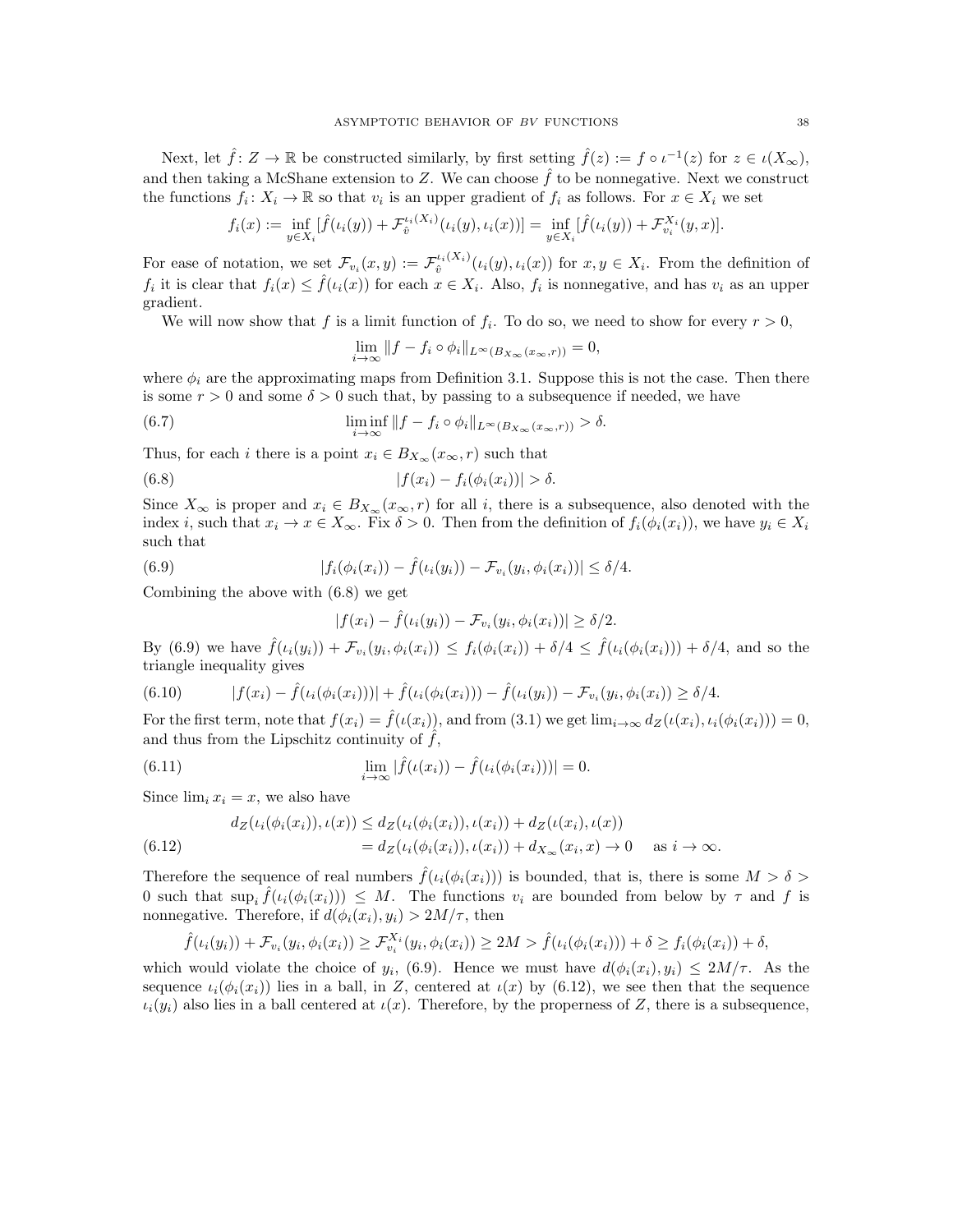also denoted with the index i, and a point  $\hat{y} \in Z$  such that  $\lim_{i} i_i(y_i) = \hat{y}$ . As  $y_i \in X_i$  and  $X_i$  converges to the metric space  $X_{\infty}$ , it follows that  $\hat{y} = \iota(y)$  for some  $y \in X_{\infty}$ . Then by Lemma 6.9 we get  $\mathcal{F}_{\hat{v}}^Z(\iota(x), \iota(y)) \leq \liminf_{i \to \infty} \mathcal{F}_{\hat{v}}^Z(\iota_i(\phi_i(x_i)), \iota_i(y_i)).$  Note that  $\mathcal{F}_{v_i}(y_i, \phi_i(x_i)) =$  $\mathcal{F}_{\hat{v}}^{i_i(X_i)}(\iota_i(y_i), \iota_i(\phi_i(x_i))),$  which is not the same as  $\mathcal{F}_{\hat{v}}^Z(\iota_i(y_i), \iota_i(\phi_i(x_i))).$  However, we have that  $\mathcal{F}_{\hat{v}}^Z(\iota_i(y_i), \iota_i(\phi_i(x_i))) \leq \mathcal{F}_{\hat{v}}^{\iota_i(X_i)}(\iota_i(y_i), \iota_i(\phi_i(x_i))).$  Now by (6.10) and (6.11), we obtain  $\frac{\delta}{4} + \mathcal{F}_{\hat{v}}^Z(\iota(x), \iota(y)) \leq \frac{\delta}{4} + \liminf_{i} \mathcal{F}_{\hat{v}}^Z(\iota_i(y_i), \iota_i(\phi_i(x_i)))$  $\leq \lim_{i} [\hat{f}(\iota_i(\phi_i(x_i))) - \hat{f}(\iota_i(y_i))] = \hat{f}(\iota(x)) - \hat{f}(\iota(y)) = f(x) - f(y).$ 

We now use the specific structure of  $Z$ ; by [22], we can choose  $Z$  to be the completion of pairwise disjoint union of  $X_i$ ,  $i \in \mathbb{N}$ . With such a choice, it follows that if  $\gamma$  is a non-constant rectifiable curve in Z, then either  $\gamma$  lies entirely in  $\iota_i(X_i)$  for some positive integer i, or else  $\gamma$  lies entirely in  $\iota(X_\infty)$ . It follows that

$$
\mathcal{F}_{\hat{v}}^Z(\iota(x), \iota(y)) = \mathcal{F}_{\hat{v}}^{\iota(X_{\infty})}(\iota(x), \iota(y)) = \mathcal{F}_{v}^{X_{\infty}}(x, y).
$$

Hence from the above inequality we obtain

$$
\mathcal{F}_v^{X_\infty}(x,y) < \frac{\delta}{4} + \mathcal{F}_v^{X_\infty}(x,y) \le f(x) - f(y) \le |f(x) - f(y)|,
$$

which is not possible as v is an upper gradient of f. Thus (6.7) is false, and so  $f = \lim_i f_i$  as desired.

Finally, we show that  $v_i d\mu_i \stackrel{*}{\rightharpoonup} v d\mu_\infty$  as follows. Pick a test function  $\phi \in C_c(Z)$ . Then also  $\phi\hat{v} \in C_c(Z)$ . Using this fact and the fact that  $\iota_{i,*}\mu_i \stackrel{*}{\rightharpoonup} \iota_{*}\mu_{\infty}$ , we get

$$
\lim_{i \to \infty} \int_Z \phi \, \iota_{i,*} (v_i \, d\mu_i) = \lim_{i \to \infty} \int_Z \phi \, \hat{v} \, d\iota_{i,*} \mu_i = \int_Z \phi \, \hat{v} \, d\iota_{*} \mu_{\infty} = \int_Z \phi \, \iota_{*} (v \, d\mu_{\infty}).
$$

We also need the following lemma, which stitches two given BV functions along an annulus to yield a BV function whose BV energy is controllable.

**Lemma 6.11.** [33, Lemma 3.3] Let  $f \in BV(X)$ ,  $x \in X$ ,  $0 < a < b \le R$ , and  $g \in BV(B(x, b))$ . Then there exists a  $2/(b-a)$ -Lipschitz function  $\eta: X \to [0,1]$  with compact support in  $B(x, b)$ , and such that  $\eta = 1$  on  $B(x, a)$  such that  $h = \eta g + (1 - \eta)f \in BV(X)$  with

$$
V(h, B(x, R)) \le V(f, B(x, R) \setminus \overline{B(x, a)}) + V(g, B(x, b)) + \frac{2}{b-a} \int_{B(x, b) \setminus B(x, a)} |f - g| d\mu.
$$

Finally, we can conclude the proof of Theorem 6.3.

*Proof of Theorem 6.3.* Let  $x \in \Sigma_{\gamma}$  be a point where the conclusions of Theorem 6.1, Lemma 2.2 and Theorem 5.5 hold. We will show that the corresponding asymptotic set  $(E)_{\infty}$  is K-quasiminimal for some K, which will be determined at the end of the proof. Since  $P(E, \cdot)$ -almost every  $x \in X$  is such a point, this concludes the proof. Let  $R > 0$ ,  $z \in X_{\infty}$ , and  $\varphi \in BV_c(B_{X_{\infty}}(z,R))$ . By slightly decreasing R if necessary, we can assume that  $P((E)_{\infty}, \partial B_{X_{\infty}}(z, R)) = 0$ .

From Theorem 6.1, there is some  $r_0 > 0$  such that that for every  $r_0 > r > 0$  there is some positive  $\varepsilon_r$  such that  $\lim_{r\to 0^+} \varepsilon_r = 0$  and whenever  $\psi \in BV_c(B_X(x,r))$ , we have

(6.13) 
$$
P(E, B_X(x,r)) \leq (1+\varepsilon_r) V(\chi_E + \psi, B_X(x,r)).
$$

By a standard truncation argument, we can assume without loss of generality that  $0 \leq \chi_{(E)_{\infty}} +$  $\varphi \leq 1$ . By Proposition 6.4 we can find a sequence of Lipschitz function–Lipschitz upper gradient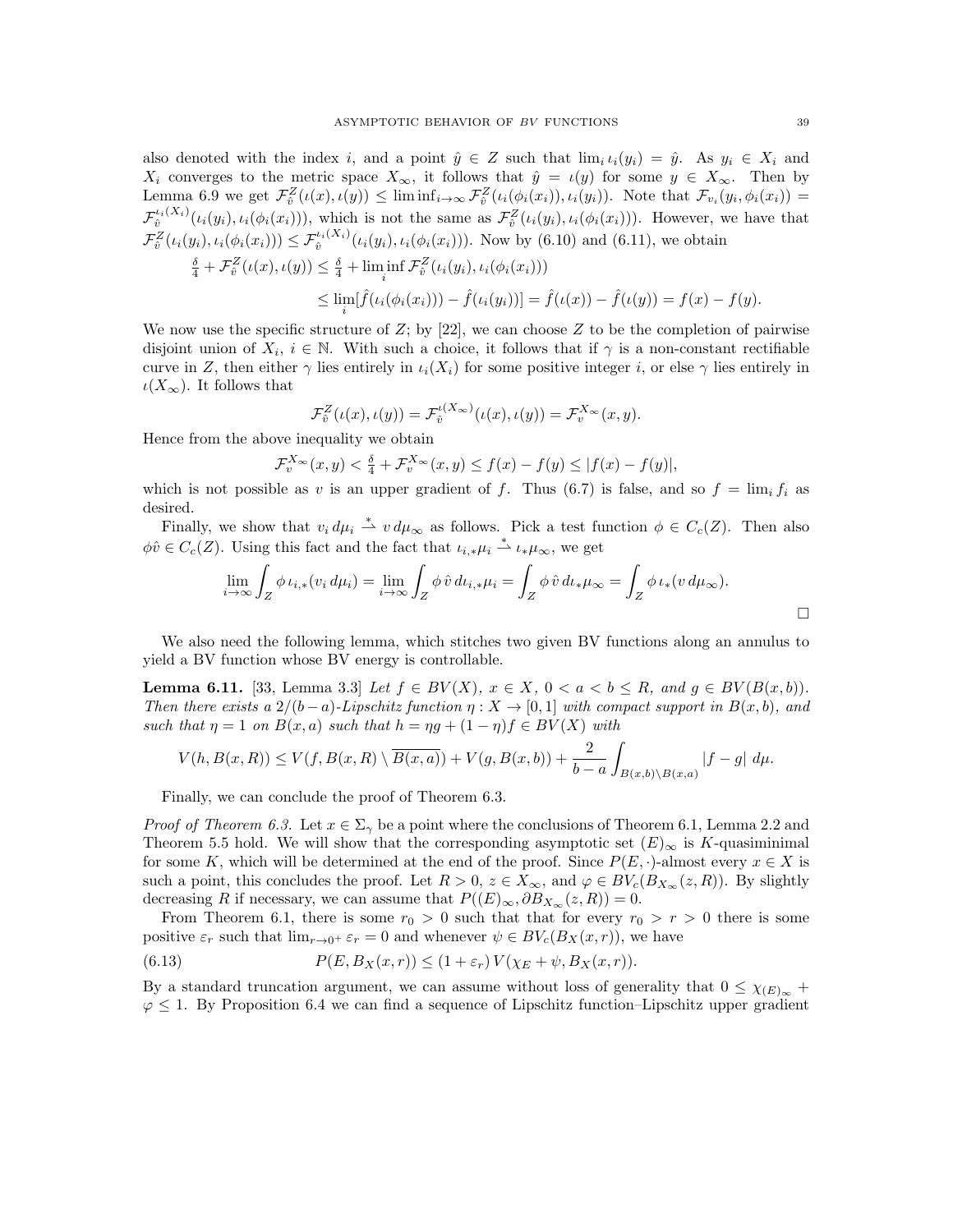pairs  $f_i, v_i$  on  $X_\infty$ , with each  $v_i$  bounded, such that  $f_i \to \chi_{(E)_{\infty}} + \varphi$  in  $L^1_{loc}(X_\infty)$  and  $v_i d\mu_\infty \stackrel{*}{\rightharpoonup}$  $dV(\chi_{(E)_{\infty}} + \varphi, \cdot)$ . Next, for each positive integer i we apply Lemma 6.10 to obtain lifts  $f_{i,n}, v_{i,n}$  to  $X_n$  such that  $v_{i,n} d\mu_n \stackrel{*}{\rightharpoonup} v_i d\mu_\infty$  and  $f_{i,n} \to f_i$ . Further, by truncating each  $f_i$  and  $f_{i,n}$ , we can also assume  $0 \leq f_i, f_{i,n} \leq 1$ .

By passing to a subsequence of  $(X_n, d_n, x, \mu_n)$  if necessary, with  $\rho$  fixed and chosen in the interval  $[2[R + d_{X_{\infty}}(z, x_{\infty})], 3[R + d_{X_{\infty}}(z, x_{\infty})]]$ , we have  $\rho r_n < r_0$  and that

$$
\sup_{y,w\in B_{X_{\infty}}(x_{\infty},\rho)}|d_{n}(\phi_{n}(y),\phi_{n}(w))-d_{X_{\infty}}(y,w)|<\frac{1}{n},
$$

and

$$
B_n(x,\rho) \subset \bigcup_{y \in \phi_n(B_{X_\infty}(x_\infty,\rho+1/n))} B_n(y,1/n).
$$

For each n we set  $x_n := \phi_n(z)$ . By choosing  $\rho$  appropriately, we can also ensure

(6.14) 
$$
\pi_{\infty}(\partial B_{X_{\infty}}(x_{\infty}, \rho)) = 0.
$$

Then by the above,

$$
\frac{d_X(x, x_n)}{r_n} = d_n(x, x_n) \le d_{X_\infty}(x_\infty, z) + \frac{1}{n}.
$$

Fix  $\tau \in (0,1)$ . We now use Lemma 6.11 to stitch  $f_{i,n}$  on  $B_n(x_n, R)$  to  $\chi_E$  on  $B_n(x, \rho) \setminus B_n(x_n, [1 +$  $\tau |R|$ ) using the Lipschitz function  $\eta_n$  to obtain  $h_{i,n} := \eta_n f_{i,n} + (1 - \eta_n)\chi_E$ . Then, since  $\rho r_n < r_0$ , we know that

$$
P(E, B_X(x, \rho r_n)) \le (1 + \varepsilon_{\rho r_n}) V(h_{i,n}, B_X(x, \rho r_n)).
$$

Note by Lemma 6.11 that

$$
V(h_{i,n}, B_n(x,\rho)) \le P_n(E, B_n(x,\rho) \setminus B_n(x_n, R)) + V(f_{i,n}, B_n(x_n, [1 + \tau]R)) + \frac{2}{\tau R} \int_{B_n(x_n, [1 + \tau]R) \setminus B_n(x_n, R)} |f_{i,n} - \chi_E| d\mu_n.
$$

Note that  $h_{i,n} - \chi_E$  has compact support on  $B_n(x, \rho)$  for large enough n since we can ensure  $B_n(x_n, [1 + \tau]R) \subset B_n(x, \rho)$ . Combining this with the (asymptotic) minimality of  $\chi_E$  at x as explained above, we obtain that

$$
P_n(E, B_n(x, \rho)) \le [1 + \varepsilon_{\rho r_n}] \left( P_n(E, B_n(x, \rho) \setminus B_n(x_n, R)) + \int_{B_n(x_n, [1+\tau]R)} v_{i,n} d\mu_n + \frac{2}{\tau R} \int_{B_n(x_n, [1+\tau]R) \setminus B_n(x_n, R)} |f_{i,n} - \chi_E| d\mu_n \right).
$$

In the above, we have also used the fact that as  $v_{i,n}$  is an upper gradient of  $f_{i,n}$ , we have  $dV(f_{i,n},\cdot) \leq d$  $v_{i,n}$   $d\mu_n$ .

Recall that  $\chi_E$  is either 0 or 1 on  $X_\infty$ , and  $0 \leq f_{i,n}, f_i \leq 1$ , and so we have

$$
|f_{i,n} - \chi_E| = (1 - f_{i,n})\chi_E + (1 - \chi_E)f_{i,n}
$$

and

$$
|f_i - \chi_{(E)\infty}| = (1 - f_i)\chi_{(E)\infty} + (1 - \chi_{(E)\infty})f_i.
$$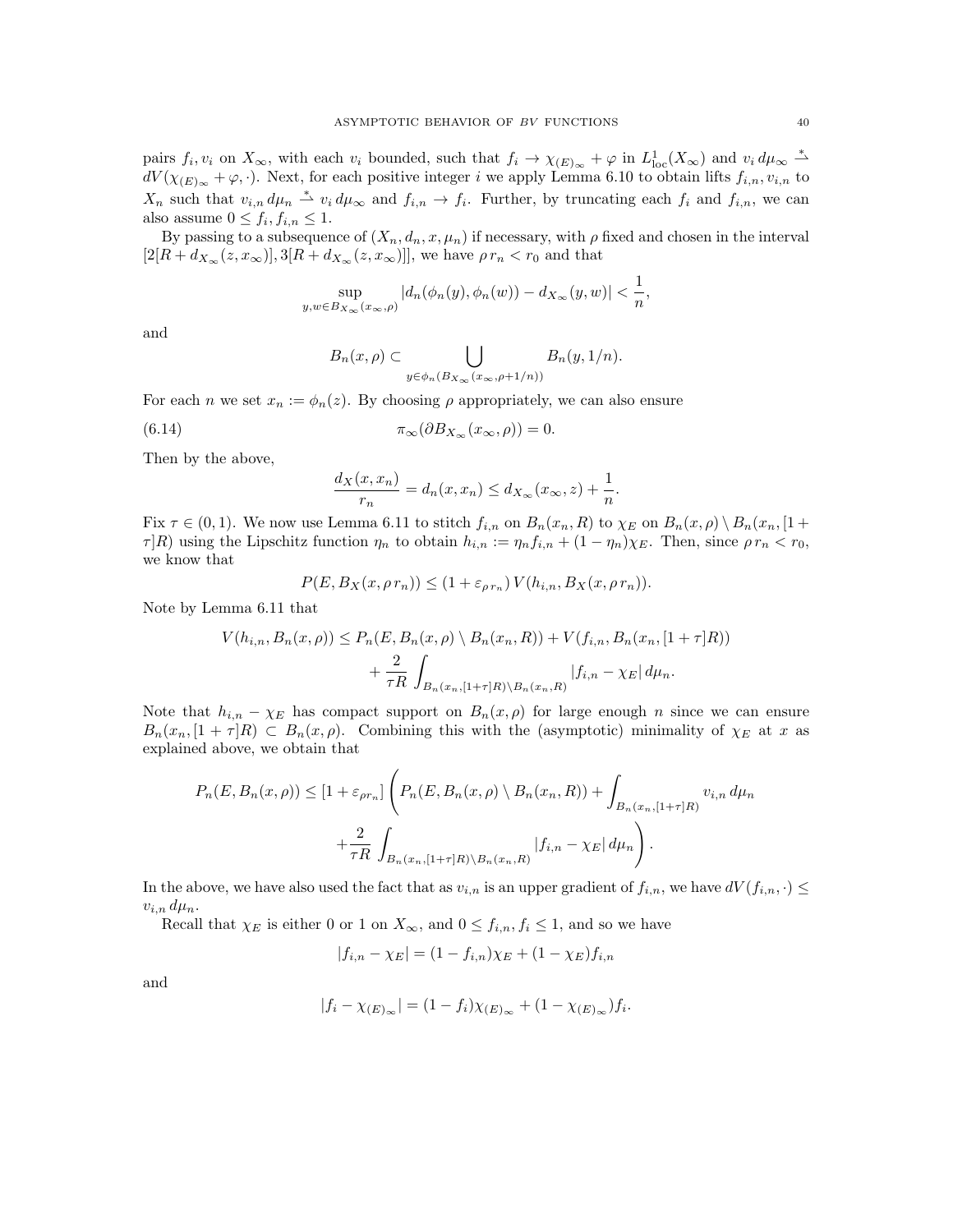Thus, since  $\chi_E d\mu_n \stackrel{*}{\rightharpoonup} \chi_{E_\infty} d\mu_\infty$  and since  $\mu_\infty$  gives measure zero to every sphere due to the geodesic property and doubling of  $X_{\infty}$  (recall (5.2)), we get

$$
\lim_{n \to \infty} \int_{B_n(x_n, [1+\tau]R) \backslash B_n(x_n, R)} |f_{i,n} - \chi_E| d\mu_n
$$
\n
$$
= \lim_{n \to \infty} \int_{B_n(x_n, [1+\tau]R) \backslash B_n(x_n, R)} [(1 - f_{i,n})\chi_E + (1 - \chi_E) f_{i,n}] d\mu_n
$$
\n
$$
= \int_{B_{X_{\infty}}(z, [1+\tau]R) \backslash B_{X_{\infty}}(z,R)} [(1 - f_i)\chi_{(E)_{\infty}} + (1 - \chi_{(E)_{\infty}}) f_i] d\mu_{\infty}
$$
\n
$$
= \int_{B_{X_{\infty}}(z, [1+\tau]R) \backslash B_{X_{\infty}}(z,R)} |f_i - \chi_{(E)_{\infty}}| d\mu_{\infty}.
$$

Now letting  $n \to \infty$  and using (6.14), we obtain

$$
\pi_{\infty}(B_{X_{\infty}}(x_{\infty}, \rho)) \leq \pi_{\infty}(B_{X_{\infty}}(x_{\infty}, \rho) \setminus B_{X_{\infty}}(z, R)) + \int_{B_{X_{\infty}}(z, [1+\tau]R)} v_i d\mu_{\infty} + \frac{2}{\tau R} \int_{B_{X_{\infty}}(z, [1+\tau]R) \setminus B_{X_{\infty}}(z, R)} |f_i - \chi_{(E)_{\infty}}| d\mu_{\infty}.
$$

Thus we get

$$
\pi_{\infty}(B_{X_{\infty}}(z,R)) \leq \int_{B_{X_{\infty}}(z,[1+\tau]R)} v_i d\mu_{\infty} + \frac{2}{\tau R} \int_{B_{X_{\infty}}(z,[1+\tau]R) \backslash B_{X_{\infty}}(z,R)} |f_i - \chi_{(E)_{\infty}}| d\mu_{\infty}.
$$

Now letting  $i \to \infty$  gives

$$
\pi_{\infty}(B_{X_{\infty}}(z,R)) \le V(\chi_{(E)_{\infty}} + \varphi, B_{X_{\infty}}(x,[1+2\tau]R)),
$$

where we used the fact that  $f_i \to \chi_{(E)_{\infty}}$  in  $L^1_{loc}(X_{\infty})$  and  $v_i d\mu_{\infty} \stackrel{*}{\rightharpoonup} dV(\chi_{(E)_{\infty}} + \varphi, \cdot)$ . Now letting  $\tau \to 0$  and finally using the assumption  $P((E)_{\infty}, \partial B_{X_{\infty}}(z, R)) = 0$  we obtain

$$
\pi_{\infty}(B_{X_{\infty}}(z,R)) \le V(\chi_{(E)_{\infty}} + \varphi, B_{X_{\infty}}(z,R)).
$$

Now by Theorem 5.5 we have

$$
P((E)_{\infty}, B_{X_{\infty}}(z, R)) \leq C V(\chi_{(E)_{\infty}} + \varphi, B_{X_{\infty}}(z, R)),
$$

where C is the comparison constant that connects  $\pi_{\infty}$  to  $P((E)_{\infty}, \cdot)$ . Thus choosing  $K = C$  yields the desired outcome. This completes the proof.

6.3. Concluding remarks. In Section 4 we have shown that any asymptotic limit, at  $\mu$ -almost every point, of a BV function is a function of least gradient on a corresponding tangent space  $X_{\infty}$ and is Lipschitz continuous with a constant minimal  $p$ -weak upper gradient. In Section 6 we have shown that given a set  $E$  of finite perimeter in  $X$ , at  $H$ -almost every point of its measure-theoretic boundary we have the existence of an asymptotic limit set  $(E)_{\infty} \subset X_{\infty}$  such that this asymptotic limit set is of quasiminimal boundary surface (that is,  $\chi_{(E)_{\infty}}$  is of quasi-least gradient).

**Remark 6.12.** If  $u \in BV(X)$ , from the co-area formula we know that for almost every  $t \in \mathbb{R}$  its super-level set

$$
E_t := \{ x \in X : u(x) > t \}
$$

is of finite perimeter in X. Let  $\mathbb{R}_F$  be the collection of all  $t \in \mathbb{R}$  for which  $E_t$  is of finite perimeter, and let  $A \subset \mathbb{R}_F$  be a countable dense subset of  $\mathbb{R}_F$ . For each  $t \in A$  let  $K_t$  be the collection of all points in X at which the conclusion of Theorem 6.3 fails for  $E_t$ ; then  $\mathcal{H}(\bigcup_{t\in A} K_t) = 0$ . Let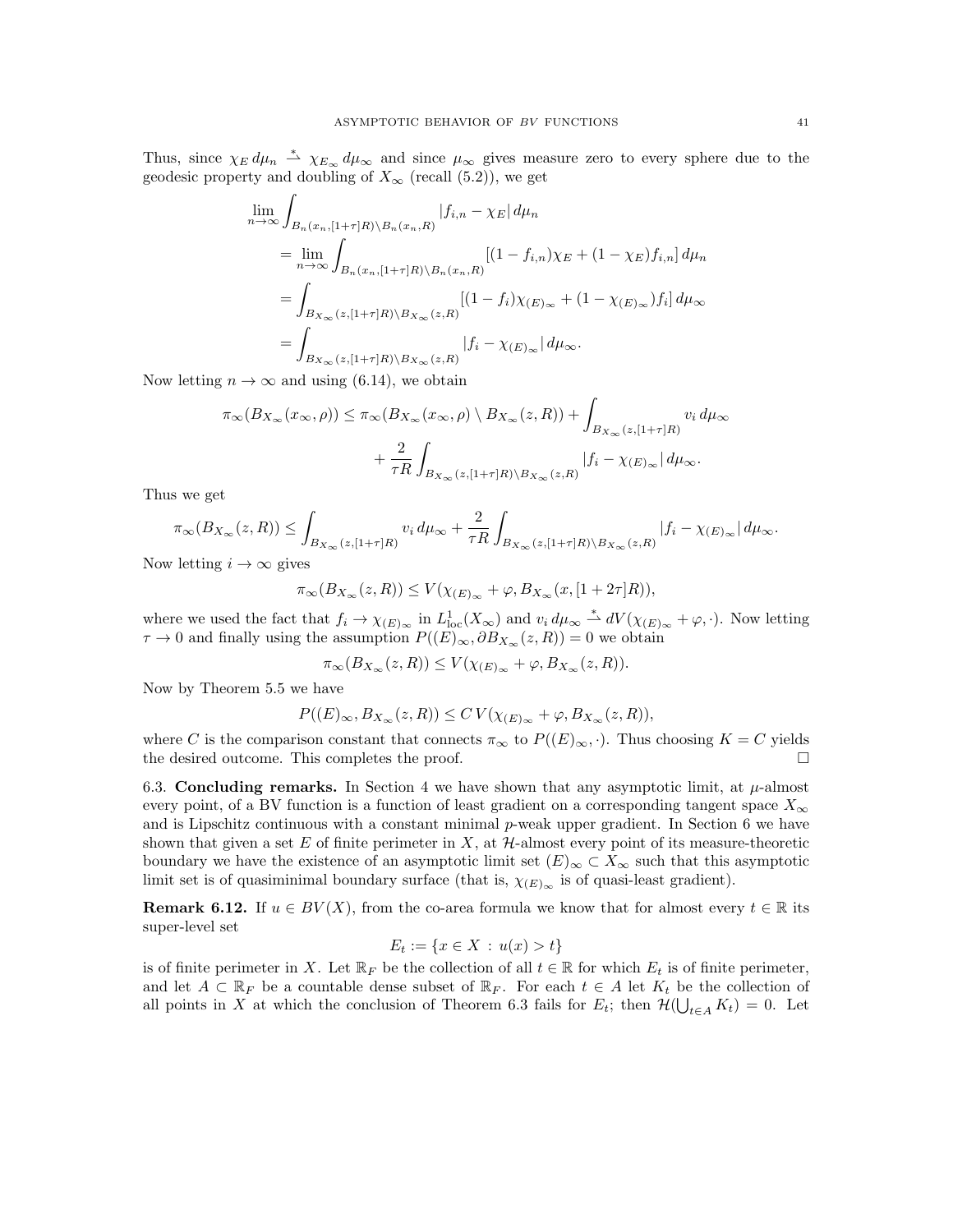$x \in S_u \setminus \bigcup_{t \in A} K_t$ , where  $S_u$  is the jump set of u. Note that if  $x \in X \setminus \partial^* E_t$ , then for every tangent space  $X_{\infty}$  based at that point, the corresponding set  $(E_t)_{\infty}$  is either all of  $X_{\infty}$  or is empty, and hence does satisfy the conclusion of Theorem 6.3. Thus we have here that  $K_t \subset \partial^* E_t$ . A Cantor diagonalization argument gives us for each  $t \in A$  an asymptotic limit  $(E_t)_{\infty} \subset X_{\infty}$ , with  $X_{\infty}$  a tangent space to X based at x, of the set  $E_t$ . We know then that each  $(E_t)_{\infty}$  is of quasiminimal boundary in  $X_{\infty}$  in the sense of [25], with the quasiminimality constant K independent of t. Moreover, note that if  $t_1, t_2 \in A$  such that  $t_1 < t_2$ , then  $E_{t_2} \subset E_{t_1}$  and so by the construction of  $(E_t)_{\infty}$  we have that  $(E_{t_2})_{\infty} \subset (E_{t_1})_{\infty}$ . Indeed, by the definition of  $(E)_{\infty}$  from the discussion before Lemma 5.1, we have that when  $z \in X_\infty$  for which  $z \in (E_{t_2})_\infty$ , we have  $\mu_\infty^{E_{t_2}} \le \mu_\infty^{E_{t_1}}$  on  $X_\infty$ (because  $E_{t_2} \subset E_{t_1} \subset X$ ), and so

$$
1 = \lim_{r \to 0^+} \frac{\mu_{\infty}^{E_{t_2}}(B_{X_{\infty}}(z, r))}{\mu_{\infty}(B_{X_{\infty}}(z, r))} \le \lim_{r \to 0^+} \frac{\mu_{\infty}^{E_{t_1}}(B_{X_{\infty}}(z, r))}{\mu_{\infty}(B_{X_{\infty}}(z, r))} \le 1,
$$

and so we must have  $z \in (E_{t_1})_\infty$ . In this discussion, recall that we have fixed  $x \in S_u \setminus \bigcup_{t \in A} K_t$ . We can now set

$$
u_{\infty}(z) := \sup\{t \in A : z \in (E_t)_{\infty}\}.
$$

An argument as in the proof of [29, Theorem 4.10] tells us that  $u_{\infty}$  is of quasi-least gradient in  $X_{\infty}$ . It would be interesting to know in which sense, if any, is this  $u_{\infty}$  an asymptotic limit of u at x.

The limit set  $E_{\infty}$  is a quasi-minimizer according to Theorem 6.3, in contrast to the minimizer property of the limit  $u_{\infty}$  of u at the absolutely continuous point of  $\|Du\|$ , see Theorem 4.9. The next example shows that this disconnect is real and is not an artifact of our proof.

**Example 6.13.** For positive integers n let  $a_n = 1/n!$  and  $b_n = -a_n$ . Let  $X = \mathbb{R}$  be equipped with the Euclidean metric and with a weighted measure  $d\mu = w d\mathcal{L}^1$ . Let us choose the weight w so that

$$
w(x) = \begin{cases} 2 & \text{if } b_{2n-1} < x \le b_{2n} \text{ or } a_{2n} \le x < a_{2n-1}, \\ 1 & \text{otherwise.} \end{cases}
$$

Then if we choose the base point  $x = 0$  and the sequence of scales  $r_n = 1/(2n-1)!$ , we can see that the limit space  $X_{\infty} = \mathbb{R}$  is equipped with the measure  $\mu_{\infty}$  given by  $d\mu_{\infty} = (\chi_{[-1,1]} + \frac{1}{2}\chi_{\mathbb{R}\setminus[-1,1]})d\mathcal{L}^1$ . If we take  $E = (-\infty, 0]$ , then E is of finite perimeter with perimeter measure  $P(E, \cdot)$  the Dirac measure supported at 0. The limit set  $E_{\infty} = (-\infty, 0)$  is quasiminimal, but is not a minimal set as  $F := (-\infty, 1)$  has a smaller perimeter measure; here, the perimeter measure  $P_\infty(E_\infty, X_\infty) = 1$ whereas  $P_{\infty}(F, X_{\infty}) = \frac{1}{2}$ , and note that  $E_{\infty} \Delta F$  is a relatively compact subset of  $X_{\infty}$ .

**Remark 6.14.** In Definition 6.2 of quasiminimality we used balls  $B(x, R)$ . The study undertaken in [25] is applicable to functions satisfying this definition; however, the notion of quasiminimality given in [25] is slightly stronger, namely whenever  $\varphi$  is a compactly supported BV function on X, we have

$$
V(u, \text{supp}(\varphi)) \leq KV(u+\varphi, \text{supp}(\varphi)).
$$

The proof given in Subsection 6.2 can be easily adapted to prove that  $\chi_{(E)_{\infty}}$  satisfies this stronger version, but the proof gets messy, and hence we gave the relatively more transparent proof showing that  $\chi_{(E)_{\infty}}$  satisfies Definition 6.2. To prove the stronger quasiminimality criterion of [25], one first modifies the stitching lemma (Lemma 6.11) by replacing  $B(x, a)$ ,  $B(x, b)$  with open sets U, V with  $U \in V$  and considering  $\eta$  to be a Lipschitz function with  $\eta = 1$  on  $U, \eta = 0$  on  $X \setminus V$ . The term  $2/(b - a)$  is then replaced with a constant C that depends solely on U, V. Next, in the proof of quasiminimality, one replaces  $B_{X_\infty}(z, [1+\tau]R)$  with  $U_\tau$  where U is the support of  $\varphi$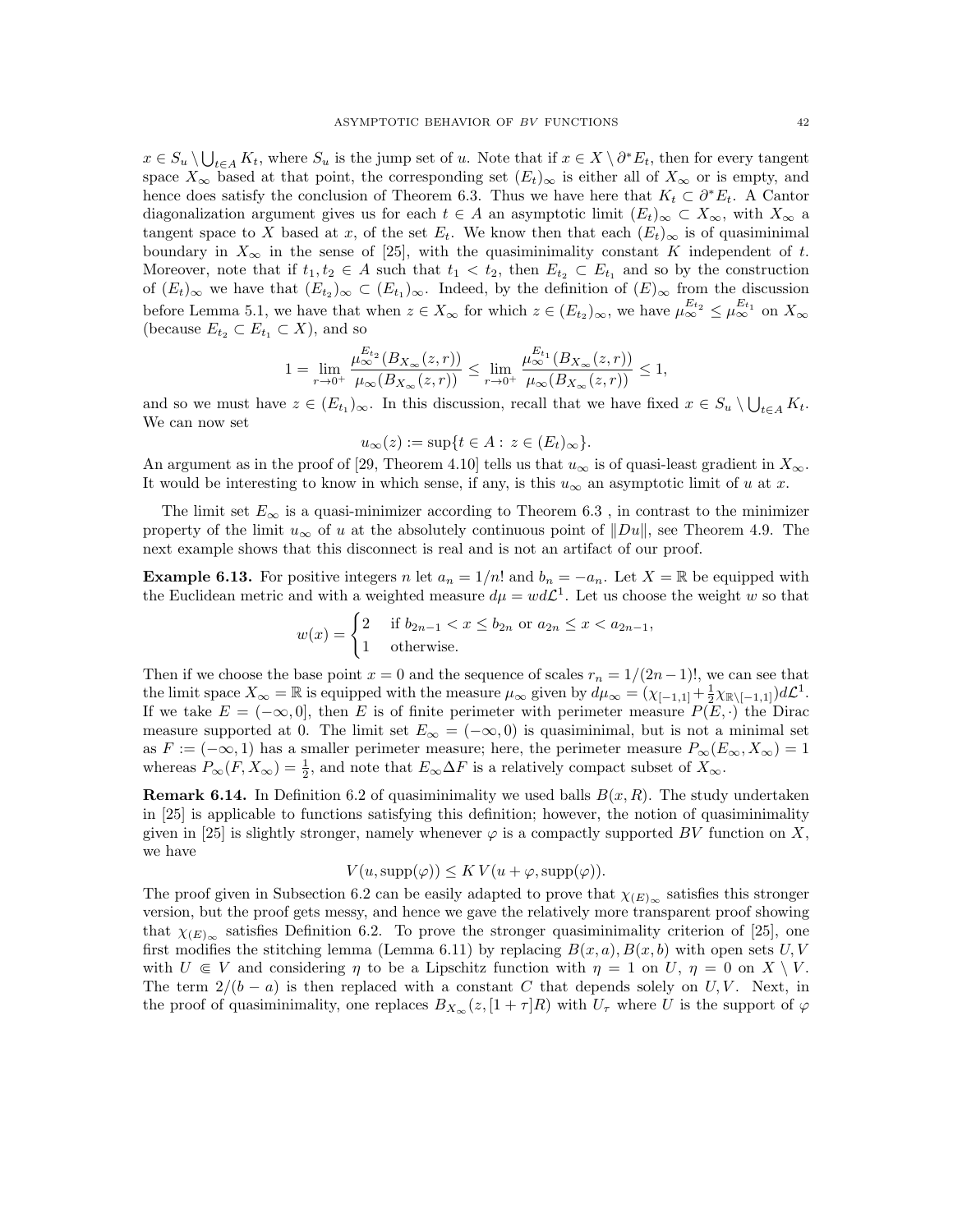and  $U_{\tau} = \{y \in X_{\infty} : d_{X_{\infty}}(y, U) < \tau\}.$  In this case,  $B_n(x_n, [1 + \tau]R)$  is replaced with a suitable approximation of  $U_{\tau}$  in  $X_n$ , ensuring that this approximating open set is contained within  $B_n(x, \rho)$ where  $\rho = 2[\text{diam}_{X_{\infty}}(U) + \text{dist}(U, x_{\infty})].$ 

**Remark 6.15.** While we have assumed throughout this paper that  $X$  is a geodesic space, we can omit this additional assumption and assume a weaker 1-Poincaré inequality where the ball  $B$  on the right-hand side of (2.4) is replaced by a concentric ball  $\lambda B$  with radius  $\lambda$  times the radius of  $B$ , see [21, Section 8.1]. The reason for this is as follows: a weak 1-Poincaré inequality implies that the space is quasiconvex (that is, every pair of points  $x, y \in X$  can be joined by a rectifiable curve of length at most  $C d(x, y)$  with C depending solely on the doubling and Poincaré constants), and then a bi-Lipschitz change in the metric will allow the space to become geodesic. In geodesic spaces, a weak Poincaré inequality can be promoted to be a strong Poincaré inequality, that is,  $\lambda = 1$ . This is discussed in [21, Theorem 9.1.15] and in [19]. The class of functions of bounded variation is invariant under a bi-Lipschitz metric change. Thus the assumptions of geodesicity and the strong version of the Poincaré inequality are not restrictions, only conveniences. This bi-Lipschitz change in the metric on X would induce a bi-Lipschitz change in the tangent space  $X_{\infty}$ , with a bi-Lipschitz equivalent geodesic limit metric on  $X_{\infty}$  obtained as a limit of re-scaled geodesics metrics on X. We obtain that the asymptotic limit function  $u_{\infty}$  as in Theorem 4.9 is of least gradient with respect to this length metric on  $X_{\infty}$ , and therefore is of quasi-least gradient with respect to the original metric on the tangent space  $X_{\infty}$ .

#### **REFERENCES**

- [1] L. Ambrosio, Fine properties of sets of finite perimeter in doubling metric measure spaces, Calculus of variations, nonsmooth analysis and related topics. Set-Valued Anal. 10 (2002), 111–128.
- [2] L. Ambrosio and S. Di Marino, Equivalent definitions of BV space and of total variation on metric measure spaces, J. Funct. Anal. 266 (2014), 4150–4188.
- [3] L. Ambrosio, N. Fusco, and D. Pallara, Functions of bounded variation and free discontinuity problems. Oxford Mathematical Monographs. The Clarendon Press, Oxford University Press, New York, 2000.
- [4] L. Ambrosio, R. Ghezzi, and V. Magnani, BV functions and sets of finite perimeter in sub-Riemannian  $manifolds$ , Ann. Inst. H. Poincaré Anal. Non Linéaire  $32$  (2015), 489–517.
- [5] L. Ambrosio, M. Miranda, Jr., and D. Pallara, Special functions of bounded variation in doubling metric measure spaces, Calculus of variations: topics from the mathematical heritage of E. De Giorgi, 1–45, Quad. Mat., 14, Dept. Math., Seconda Univ. Napoli, Caserta, 2004.
- [6] L. Ambrosio and P. Tilli, Topics on analysis in metric spaces, Oxford Lecture Series in Mathematics and its Applications, 25. Oxford University Press, Oxford, 2004.
- [7] A. Bella¨ıche, The tangent space in sub-Riemannian geometry, In Bella¨ıche A., Risler JJ. (eds), Sub-Riemannian Geometry, Progress in Mathematics 144 Birkhäuser Basel (1996). https://doi.org/10.1007/978-3-0348-9210-0\_1
- A. Björn and J. Björn, Nonlinear potential theory on metric spaces, EMS Tracts in Mathematics, 17. European Mathematical Society (EMS), Zürich, 2011.
- [9] S. Buckley, Is the maximal function of a Lipschitz function continuous?, Ann. Acad. Sci. Fenn. Math. 24 (1999), 519–528.
- [10] D. Burago, Y. Burago, and S. Ivanov, A course in metric geometry, Graduate Studies in Mathematics 33, American Mathematical Society, Providence, RI, 2001. http://www.math.psu.edu/petrunin/papers/akp-papers/bbi.pdf
- [11] J. Cheeger, Differentiability of Lipschitz functions on metric measure spaces, Geom. Funct. Anal. 9 (1999), 428–517.
- [12] L. C. Evans, R. F. Gariepy, Measure Theory and Fine Properties of Functions, Studies in Advanced Mathematics 5, CRC Press, 1992.
- [13] B. Franchi, R. Serapioni, and F. Serra-Cassano, Rectifiability and perimeter in the Heisenberg group, Math. Ann. 321 (2001), 479–531.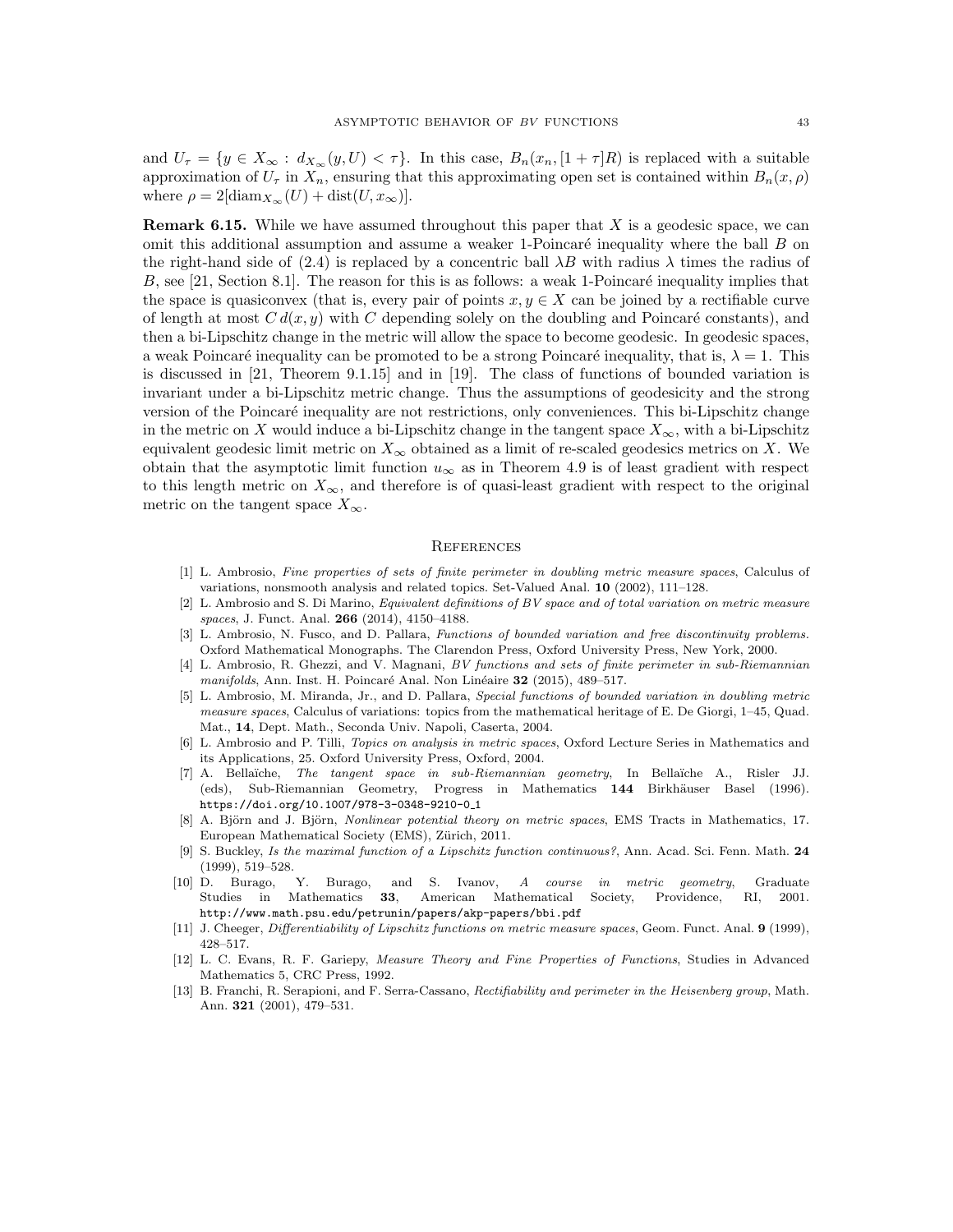- [14] B. Franchi, R. Serapioni, and F. Serra-Cassano, On the structure of finite perimeter sets in step 2 Carnot groups, J. Geom. Anal. 13 (2003), 421–466.
- [15] B. Franchi, R. Serapioni, and F. Serra-Cassano, Regular hypersurfaces, intrinsic perimeter and implicit function theorem in Carnot groups, Comm. Anal. Geom. 11 (2003), 909-944.
- [16] M. Gromov, Groups of polynomial growth and expanding maps. Publ. Math. I.H.E.S.  $53$  (1981), 53–78.
- [17] H. Hakkarainen, J. Kinnunen, P. Lahti, and P. Lehtelä, Relaxation and integral representation for functionals of linear growth on metric measure spaces Anal. Geom. Metr. Spaces 4 (2016), 288–313.
- [18] H. Hakkarainen, R. Korte, P. Lahti, and N. Shanmugalingam, Stability and continuity of functions of least gradient, Analysis and Geometry in Metric Spaces 3 (2015), 123–139.
- [19] J. Heinonen, Lectures on Analysis on Metric Spaces, Universitext, Springer, 2001.
- [20] J. Heinonen and P. Koskela, Quasiconformal maps in metric spaces with controlled geometry, Acta Math. 181 (1998) 1–61.
- [21] J. Heinonen, P. Koskela, N. Shanmugalingam, and J. Tyson, Sobolev spaces on metric measure spaces: an approach based on upper gradients, New Mathematical Monographs 27, Cambridge University Press, 2015.
- [22] D. Herron, Gromov-Hausdorff distance for pointed metric spaces, J. Anal. 24 (2016), 1–38.
- [23] S. Keith, A differentiable structure for metric measure spaces, Adv. Math. 183 (2004), 271–315.
- [24] S. Keith, Modulus and the Poincaré inequality on metric measure spaces, Math. Z., 245 (2003), 255–292.
- [25] J. Kinnunen, R. Korte, A. Lorent, and N. Shanmugalingam, Regularity of sets with quasiminimal boundary surfaces in metric spaces, J. Geom. Anal. 23 (2013), 1607–1640.
- [26] J. Kinnunen, R. Korte, N. Shanmugalingam, and H. Tuominen, Pointwise properties of functions of bounded variation in metric spaces, Rev. Mat. Complut. 27 (2014), 41–67.
- [27] R. Korte and P. Lahti, Relative isoperimetric inequalities and sufficient conditions for finite perimeter on metric spaces, Ann. Inst. H. Poincaré Anal. Non Linéaire  $31$  (2014), 129–154.
- [28] R. Korte, P. Lahti, X. Li, and N. Shanmugalingam, Notions of Dirichlet problem for functions of least gradient in metric measure spaces, Rev. Mat. Iberoam. 35 (2019), no. 6, 1603–1648.
- [29] P. Lahti, L. Malý, N. Shanmugalingam, and G. Speight, *Domains in metric measure spaces with boundary* of positive mean curvature, and the Dirichlet problem for functions of least gradient, J. Geom. Anal. 29 (2019), no. 4, 3176–3220.
- [30] E. LeDonne, A primer on Carnot groups: homogeneous groups, CC spaces, and regularity of their isometries, preprint, https://arxiv.org/pdf/1604.08579.pdf
- [31] E. LeDonne, Metric spaces with unique tangents, Ann. Acad. Sci. Math. Fenn. 36 (2011), 683–694.
- [32] V. Magnani, Elements of geometric measure theory on sub-Riemannian groups, Dissertation, Scuola Normale Superiore, Pisa, 2002.
- [33] M. Miranda, Jr., Functions of bounded variation on "good" metric spaces, J. Math. Pures Appl. (9) 82 (2003), 975–1004.
- [34] J. Mitchell, On Carnot-Carathéodory metrics, J. Differential Geom. 21 (1985), 35–45.

#### Addresses:

S.E.-B.: Research Unit of Mathematical Sciences, P.O.Box 3000, FI-90014 Oulu

E-mail: sylvester.eriksson-bique@oulu.fi

J.T.G.: Department of Mathematics and Statistics, Saint Louis University, Ritter Hall 307, 220 N. Grand Blvd., St. Louis, MO-63103, U.S.A.

E-mail: jim.gill@slu.edu

P.L.: Academy of Mathematics and Systems Science, Chinese Academy of Sciences, Beijing 100190, PR China.